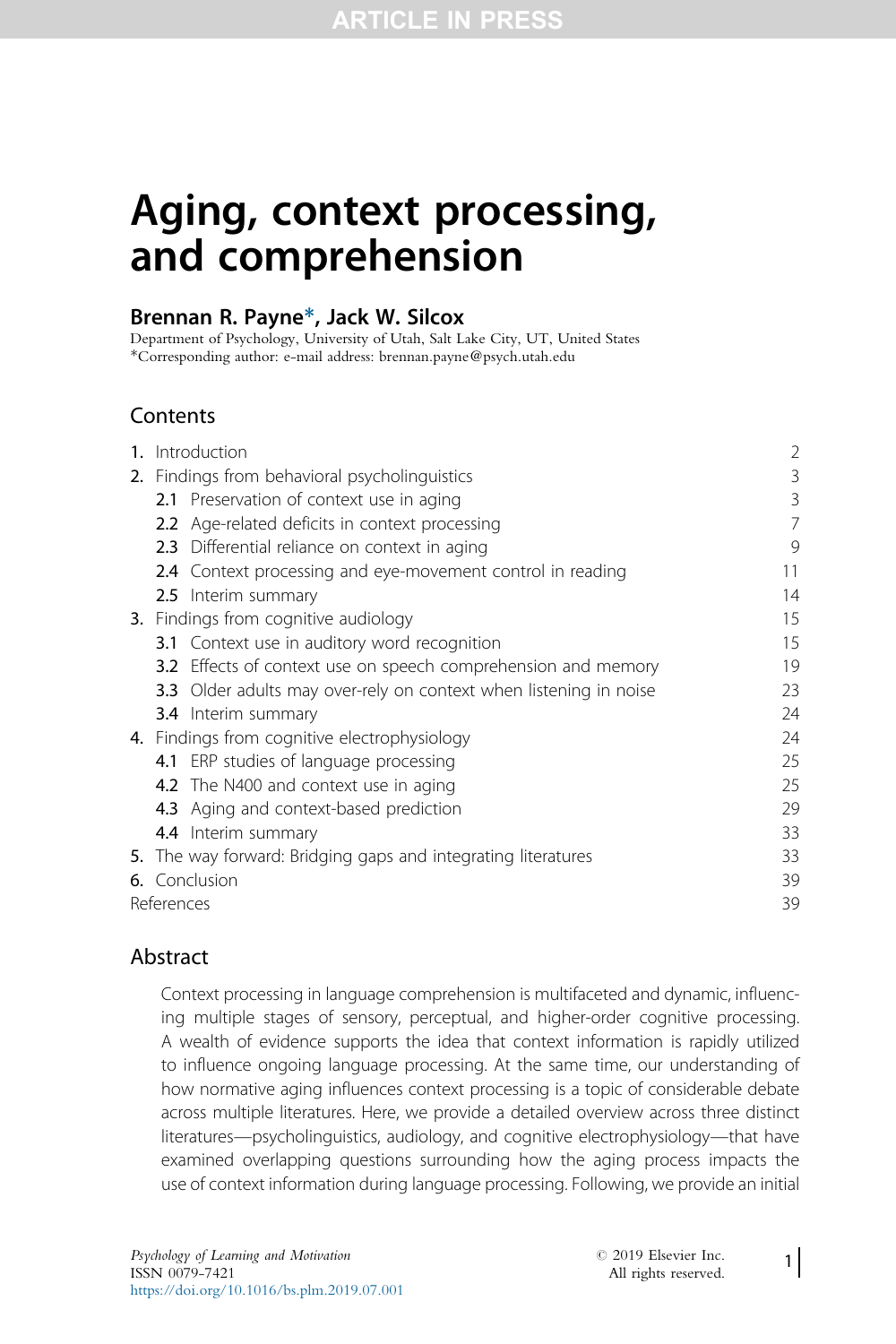framework for integrating these oft-conflicting literatures and conclude with a call for interdisciplinary and multi-modal research to bridge the gap between these literatures and move toward a more complete and generalized understanding of the dynamics of context processing across the lifespan.

# 1. Introduction

Within less than a second after encountering a written or spoken word, the literate adult brain not only rapidly decodes and categorizes this (oft-ambiguous) sensory input, but also links that input with long-term semantic and episodic memories that comprise a part of our lifespan accumulation of knowledge. More impressively, the comprehension of multiple words in texts or utterances involves the continuous processing, updating, and mapping of these incoming sensory stimuli onto an incrementally accumulating context representation. This cascade of complex and highly interdependent processes also occurs seemingly automatically, giving rise to what we experience as the meaning of that sentence or utterance. The question of how context representations shape bottom-up processing is a topic that has been at the forefront of psycholinguistics, speech and communication research, and cognitive science more broadly for at least the past 65 years (e.g., [Howes & Osgood, 1954](#page-42-0); [Miller, 1951;](#page-43-0) [Taylor, 1953\)](#page-48-0). Since this time, work across multiple parallel but somewhat distinct research disciplines (psycholinguistics, audiology, cognitive neuroscience, reading research, neuropsychology), each using different paradigms and measurement outcomes, have converged on the finding that sensory and perceptual processes, word recognition, and higher-level language processes are facilitated when input is congruent with, and predictable from, prior context.

Despite these highly reliable findings, there exists considerable disagreement across these literatures about how context processing develops across the adult lifespan. As we detail below, several literatures have grown over the decades that have systematically studied age-related changes in context use in language processing. Unfortunately, however, many of these literatures have carried on largely independently of one another, despite their highly overlapping conceptual interests. As such, these literatures have developed separate and often contrasting findings, theories, and open questions. The goal of this review, therefore, is to critically review each of these literatures alone and attempt to integrate across their disparate and sometimes conflicting findings. In what follows, we first present a thorough overview of literatures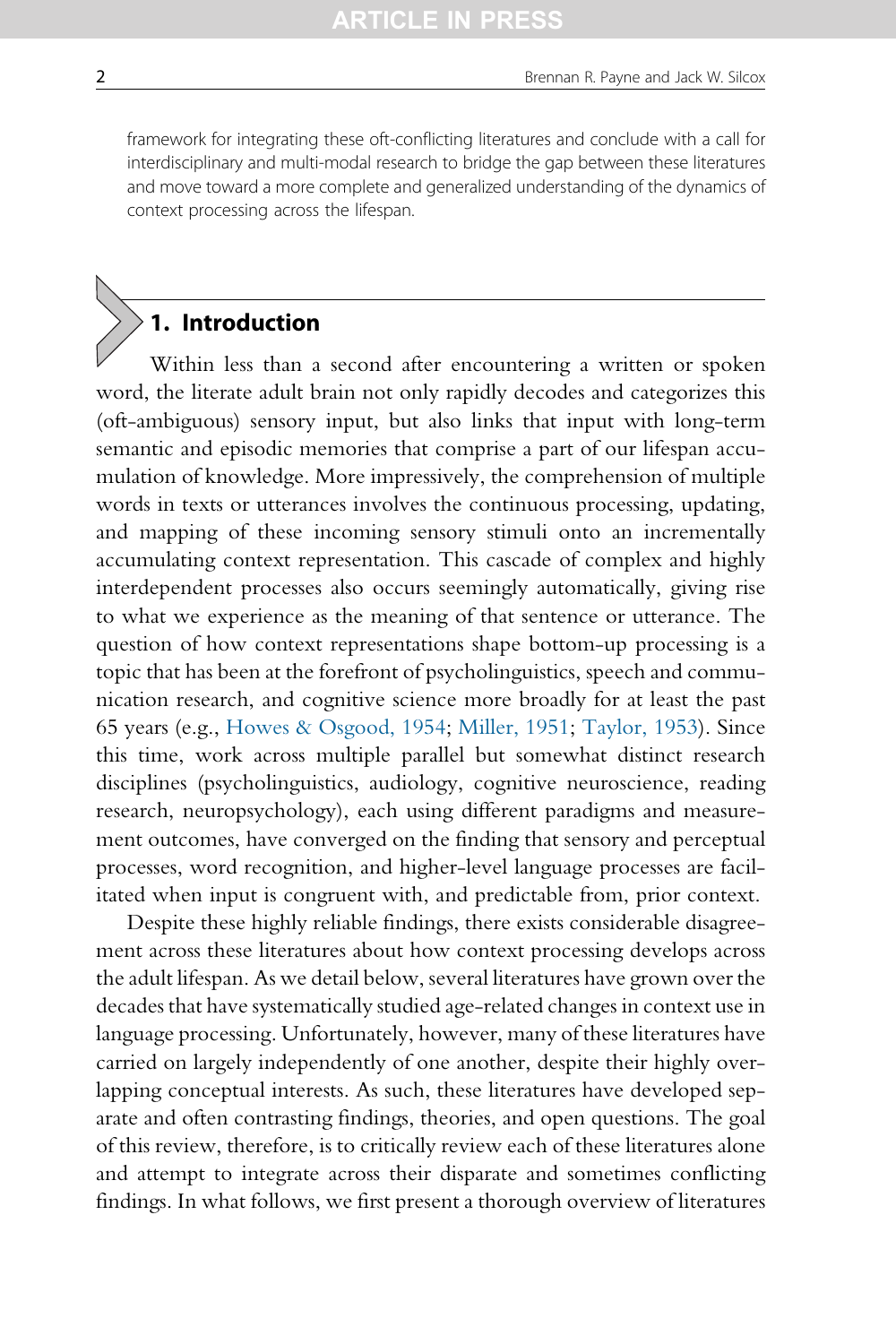examining age-related changes in aspects of context processing across three literatures: (1) behavioral psycholinguistics, (2) cognitive audiology, and (3) cognitive electrophysiology. Following this, we present an initial framework for understanding what (at the surface-level) appear to be conflicting and inconsistent results across these disciplines. We close with a call for answers to what we view as the most critical open questions that are necessary to bridge the gap across these literatures and delineate the common mechanisms underlying context use and its development across the adult lifespan.

## 2. Findings from behavioral psycholinguistics

There is a rich literature in behavioral psycholinguistics examining agerelated changes in context use in language processing. In the following section, we focus on studies examining age differences in context use utilizing behavioral measures of real-time online language processing (e.g., reaction time, eye-fixation durations) and subsequent off-line representations (e.g., comprehension accuracy, memory). Our review will primarily focus on context use at the sentence level. Note that there is a substantial literature exploring aging and context constraints in discourse processing (see [Stine-](#page-47-0)[Morrow & Radvansky, 2017](#page-47-0) for a recent review). Although a full overview of this literature is beyond the scope of the current review, some findings from the discourse processing literature will be discussed where applicable. To preview the outcome of the below review, behavioral psycholinguistic studies of aging and context use in language processing have yielded considerably conflicting results. As we review below, findings across multiple behavioral paradigms and measures and focusing on different aspects of context processing have produced evidence for nearly every possible outcome of age-related change. Therefore, we outline the review below into findings from behavioral studies showing evidence for age-related preservation of context processing (i.e., age-invariance in context effects), evidence for agerelated *deficits* in aspects of context processing (i.e., *smaller* context effects in older adulthood), and evidence for compensatory utilization of context in aging (i.e., larger effects of context in older adulthood). We conclude our discussion with a summary of the small but growing literature examining age-related changes in the effects of context on eye-movement control during reading.

## 2.1 Preservation of context use in aging

Several studies have produced findings showing evidence for age equivalence in context use in word recognition, sentence processing, and text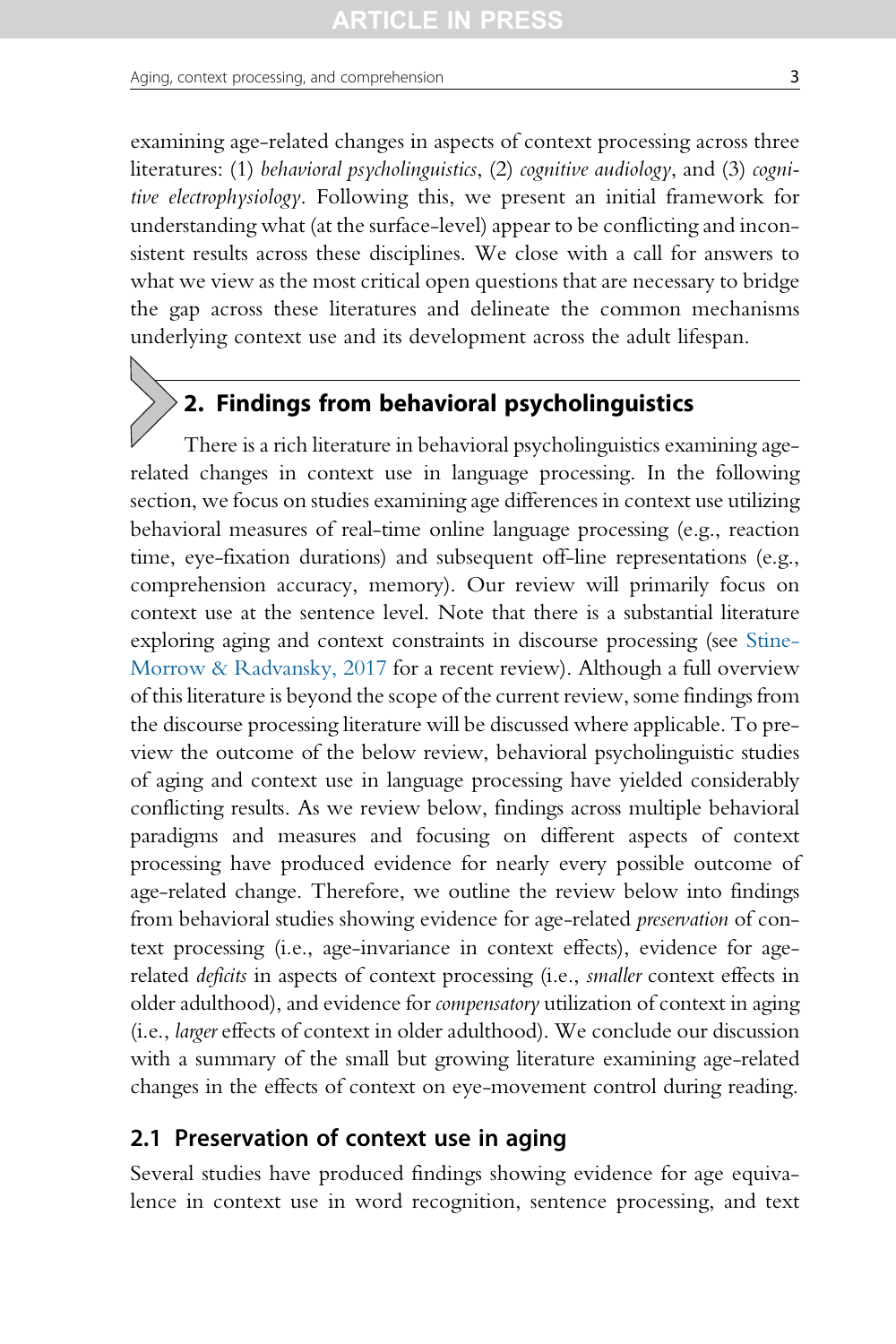understanding ([Balota & Duchek, 1991](#page-38-0); [Burke & Harrold, 1988](#page-39-0); [Daneman,](#page-39-0) [Hannon, & Burton, 2006;](#page-39-0) [Hopkins, Kellas, & Paul, 1995](#page-41-0); [Light, Valencia-](#page-43-0)[Laver, & Zavis, 1991](#page-43-0); [Price & Sanford, 2012](#page-45-0); [Roe et al., 2000;](#page-46-0) [Valencia-](#page-48-0)[Laver & Light, 2000](#page-48-0)). In early work addressing context use in younger and older adulthood, [Light et al. \(1991\)](#page-43-0) presented three experiments testing for age-related differences in the use of contextual constraints to draw appropriate inferences from text. Younger and older participants read sentences and either made explicit judgments of context relevancy or completed a cued recall task. [Light et al. \(1991\)](#page-43-0) found no evidence for age-related differences in the ability to draw context-appropriate inferences from text, despite global age-related deficits in overall memory performance. Similarly, [Valencia-Laver and Light \(2000\)](#page-48-0) reported findings from four experiments showing age-related preservation in the ability to draw causal bridges and make context-appropriate predictive inferences off-line (see also [Light, LaVoie, Valencia-Laver, Albertson Owens, & Mead, 1992](#page-43-0)). These findings strongly indicate that older adults can encode context information in memory and use this context to reason and make off-line judgments and appropriate decisions about text.

Other work concerns the degree to which context can impact real-time word recognition processes in aging. [Stine-Morrow, Miller, and Nevin](#page-47-0) [\(1999\)](#page-47-0) presented young and older participants with auditory target words embedded in sentence contexts of varying constraint. At the target word, participants performed a lexical decision task. [Stine-Morrow et al. \(1999\)](#page-47-0) found that contextual constraint had similar facilitative effects on auditory lexical decisions for both older and younger adults, and moreover, that older adults were able to incorporate real-time accuracy feedback to a greater degree to facilitate performance compared to the young. [Hopkins et al.](#page-41-0) [\(1995\)](#page-41-0) presented similar evidence for age-equivalence in lexical ambiguity resolution in sentence comprehension when younger and older adults were matched for overall differences in processing speed. Similar findings of agerelated preservation of context-based lexical ambiguity resolution have been observed in more simplified word-word contexts as well. [Balota and](#page-38-0) [Duchek \(1991\)](#page-38-0) presented evidence that healthy older adults showed preservation in the ability to select contextually appropriate meanings from lexical contexts (e.g., music-organ-piano versus kidney-organ-piano), whereas adults with Alzheimer's dementia showed a pattern suggesting non-contextselective meaning access. Related to ambiguity resolution, another question is whether older adults have greater difficulty in suppressing contextually irrelevant meanings of ambiguous words based on context constraints.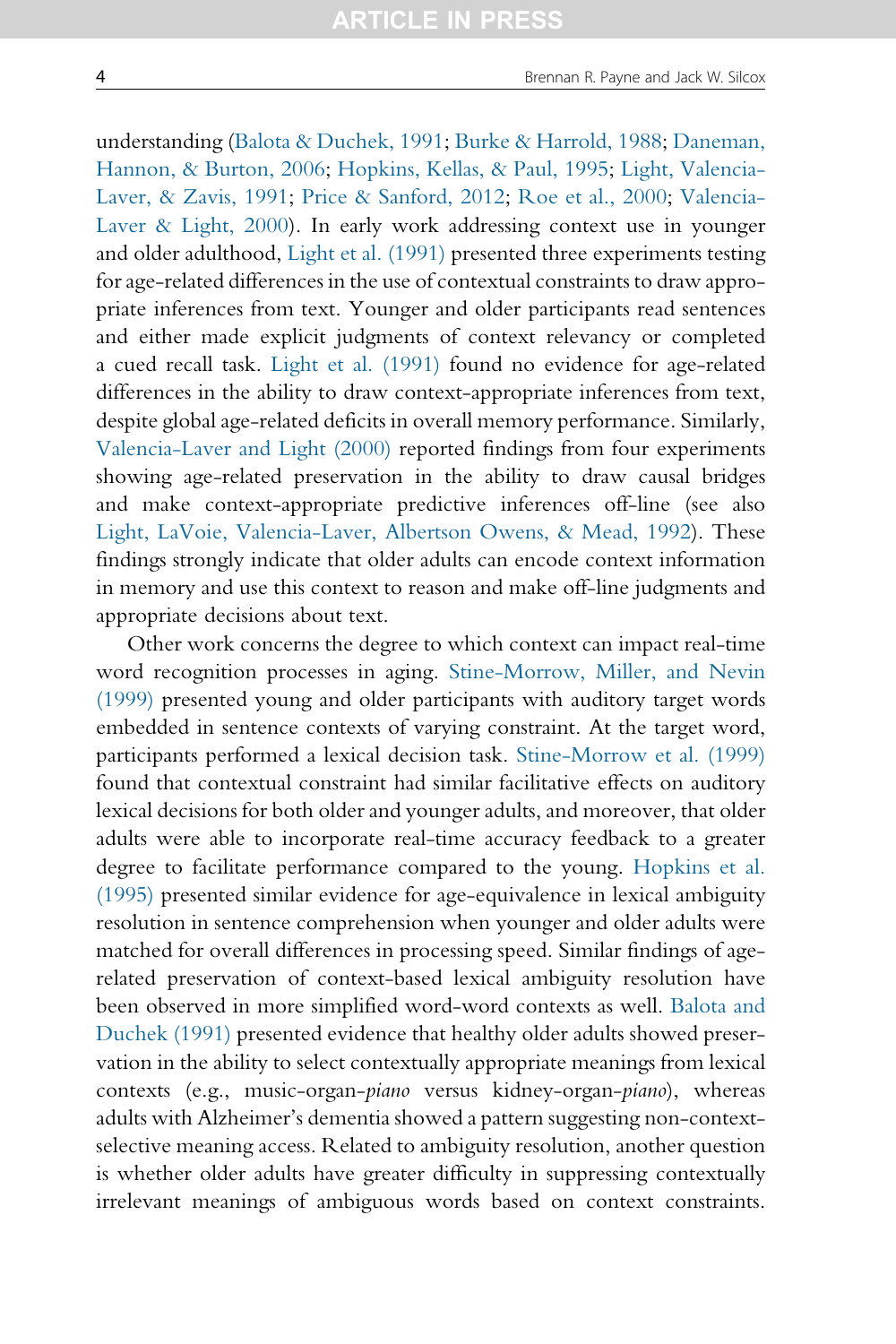Aging, context processing, and comprehension 5

[Newsome and Glucksberg \(2002\)](#page-44-0) examined this question directly in a study where young and older adults were presented with either metaphor-relevant or metaphor-irrelevant prime contexts. Importantly, both younger and older adults showed the same pattern of facilitation to metaphor-relevant primes and slowing to irrelevant primes, suggesting that older adults can appropriately filter competing irrelevant information (see also [Stine &](#page-47-0) [Wingfield, 1994\)](#page-47-0).

Many studies utilize stimuli based on cloze procedures for quantifying contextual constraint and lexical expectancy ([Taylor, 1953](#page-48-0)). In a typical cloze task, a large number of participants are administered sentence frames in which a particular word (typically the last word of the sentence) is left blank, and participants are tasked with completing the sentence with the most probable word given the context. Cloze probability is then defined for each sentence-target word pair as the probability (computed across many participants) of producing that particular word as the completion of that particular sentence frame. One potential limitation of this method is that many studies typically create cloze norms from a small sample of young adults. This raises the concern that observed differences between age groups could reflect qualitative cohort-related differences in the predictions that younger and older adults make rather than quantitative differences in being able to use context to make appropriate predictions per se. Similar concerns have been raised in studies of free association norms for lexical processing and studies of age-related changes in categorical structure or category priming (see, e.g., [Federmeier, Kutas, & Schul, 2010](#page-40-0)). However, prior work suggests that young and older adults show a very high degree of similarity in responses for both free association ([Burke & Peters, 1986\)](#page-39-0), and categorical structure [\(Howard, 1980](#page-41-0)) tasks. These findings suggest that the structure and organization of long-term semantic memory are more similar than different across age and cohort groups in literate adults, at least for common and canonical associations and categories. Nevertheless, there may be systematic differences in the types of predictions that young and older adults make to similar contexts, leading to qualitative effects that may be judged as quantitative differences of context use more generally. Two studies have directly addressed this question. [Lahar, Tun, and Wingfield \(2004\)](#page-42-0) administered a cloze task to a large sample of adults ranging from 17 to 91 years of age. Importantly, they showed a high degree of consistency across age groups in cloze norms. Similarly, [Little, Prentice, and Wingfield \(2004\)](#page-43-0) report very similar judgments of semantic fit and plausibility among younger and older adults. These findings suggest a high degree of consistency in the structure of semantic memory and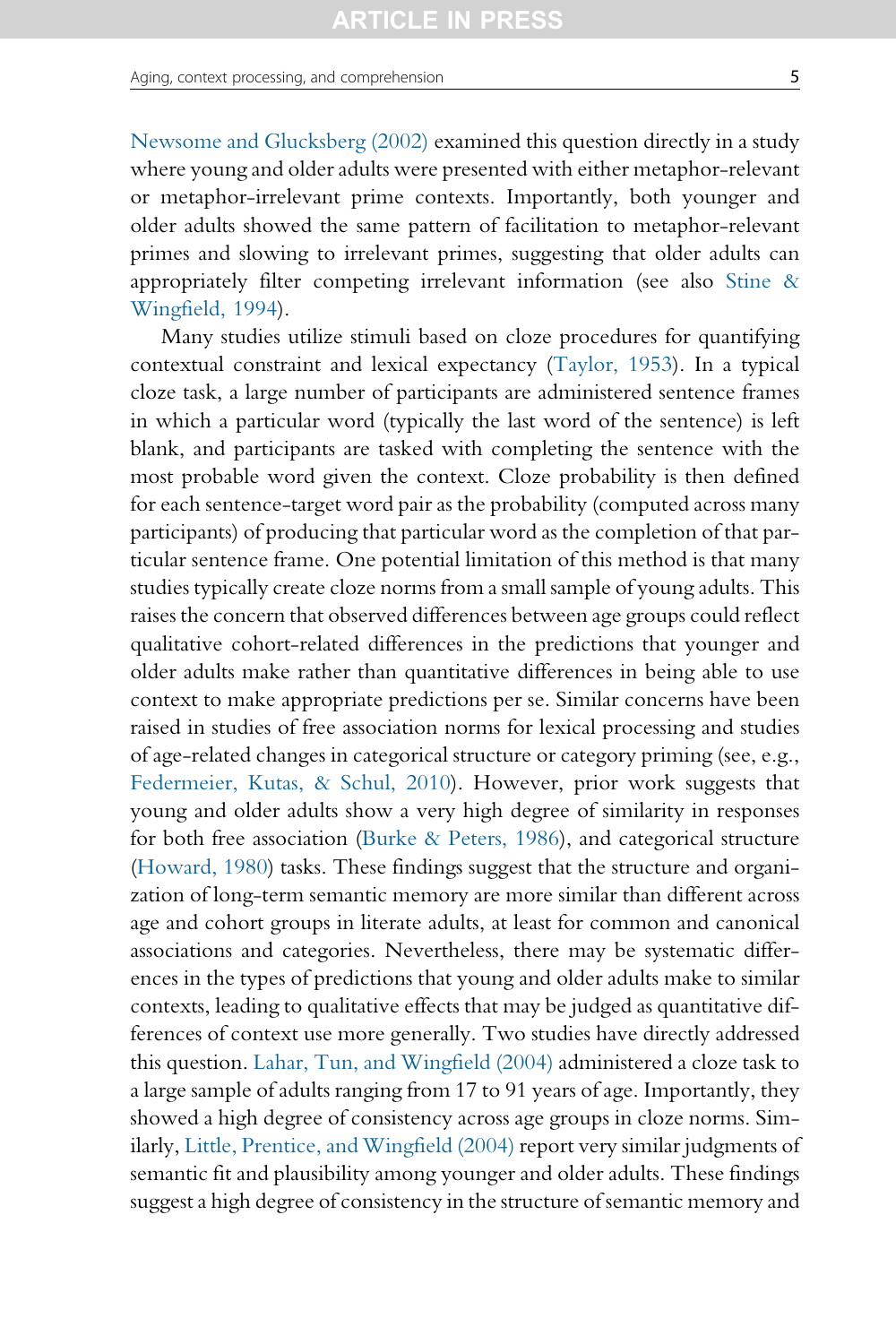the selection of semantic information from local sentence contexts in younger and older adults, further supporting the claim that the fundamental ability to use contexts to form offline and conscious predictions is qualitatively similar in older and younger adults.

More recent work from [McKoon and Ratcliff \(2018, Experiment 2\)](#page-43-0) further support the claim that older adults encode contextually relevant meanings from discourse to support off-line language processing in a manner that is similar to young adults. In their work, participants read short discourses that were followed by true/false sentences that probed either a matching or mismatching meaning from the discourse. Speed-accuracy tradeoff analyses and results from the diffusion decision model [\(Ratcliff &](#page-46-0) [McKoon, 2008\)](#page-46-0), a model of two-choice speeded decision making were examined. They found evidence that older adults encoded contextually relevant meanings to a similar degree to young adults (and adults with lower literacy), despite overall differences in speed-accuracy tradeoff (i.e., older adults prioritized accuracy over speed; see also [Starns & Ratcliff, 2010\)](#page-47-0).

Overall, the above findings suggest that normal cognitive aging does not impair the ability to use accumulating contextual constraints to guide offline comprehension and memory. One important caveat to the abovereported findings, however, should be discussed. Nearly all of the findings presenting evidence for age-invariance of context processing report null findings as evidence for a lack of age differences in context use. Importantly, because many of these studies were conducted on relatively small sample sizes (typical  $N_s$  in the range of 24 per age group), it is difficult to judge evidence for a lack of effects given the low power to detect modest effect sizes of between-subject differences at these typical sample sizes. One recent study from [Cahana-Amitay et al. \(2016\)](#page-39-0) examined context processing in a larger sample of nearly 175 older adults. They used generalized linear mixed-effects models to examine the contribution of individual difference factors such as hearing acuity and cognitive control to sentence-final word recognition in constraining sentences (i.e., the SPIN task, see [Section 3](#page-14-0) for more detail). Importantly, although the effects of age alone were small (and likely constrained due to an age-range restricted sample), this study showed that over and above sensory deficits, age-related declines in inhibitory control predicted context use in sentence-final word recognition (see also [Sommers & Danielson, 1999\)](#page-47-0). Such larger-scale individual difference studies, paired with appropriate test statistics (e.g., Bayes Factor analysis, see [Aczel, Palfi, & Szaszi, 2017](#page-38-0)), will be necessary for future work to draw conclusive findings regarding context use in aging, particularly if studies are aiming to show conclusive evidence for a lack of age-related differences.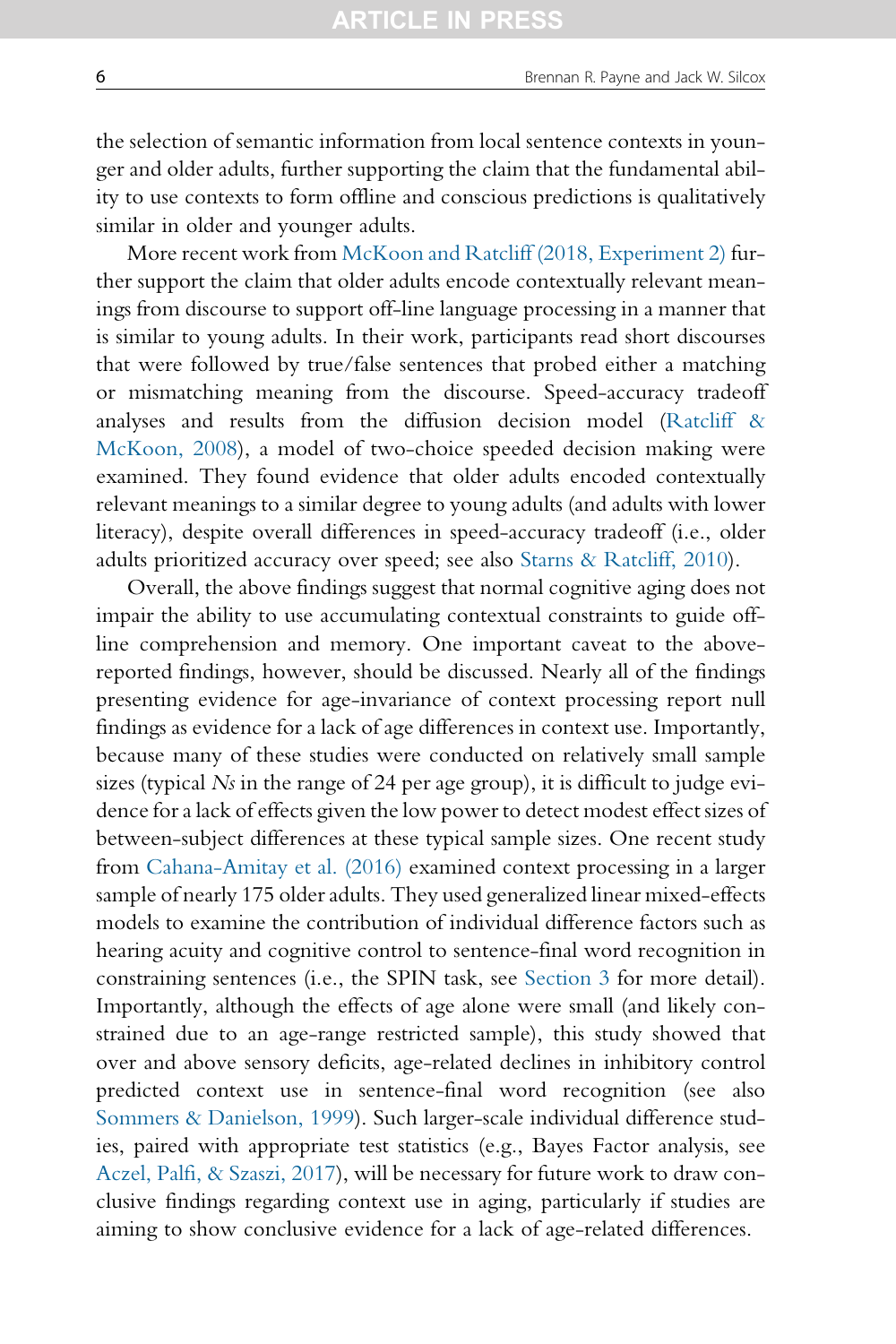## 2.2 Age-related deficits in context processing

Other work suggests evidence for selective age-related deficits in the ability to rapidly use accumulating contextual information to aid in comprehension, at least under certain circumstances [\(Dagerman, MacDonald, &](#page-39-0) [Harm, 2006;](#page-39-0) [Light & Capps, 1986](#page-43-0); [Morrow, Leirer, & Altieri, 1992;](#page-44-0) [Noh & Stine-Morrow, 2009](#page-44-0)). For example, [Light and Capps \(1986\)](#page-43-0) reported evidence for age-related differences in the use of context for resolving pronominal relationships (i.e., anaphor resolution). Young and older adults read short two-sentence passages, such as "Henry spoke at a meeting while John drove to the beach. He brought along a surfboard." and were required to select the appropriate pronominal antecedent. When sentence pairs were presented back to back, young and older adults performed similarly. However, when an intervening "filler" sentence was inserted between the sentence pair, older adults were negatively impacted to a greater degree than the young. These findings suggest that the increased working memory load induced by the long-distance dependency had a selectively negative effect on older adults, presumably due to reduced working memory resources to maintain this contextual representation over the intervening material (see also [Federmeier, Van Petten, Schwartz, & Kutas, 2003;](#page-41-0) [Payne et al., 2014](#page-45-0) for similar findings).

Similar findings were reported by [Morrow et al. \(1992\),](#page-44-0) who examined the effects of aging and expertise on anaphor resolution in narrative comprehension when pilots (experts) and non-pilots (novices) read aviation narratives. They showed that older adults, regardless of expertise, had lower accuracy for more distal and minor characters. [Noh and Stine-Morrow](#page-44-0) [\(2009\)](#page-44-0) presented findings consistent with results above and also indicated that such age-related effects may not reflect declines in anaphoric processing per se, but rather with difficulty in encoding and tracking character representations when multiple discourse entities are introduced in close succession. They showed that older readers have particular difficulty both in accessing a previously presented character in a discourse after a new character is introduced and in thoroughly encoding a new character while other characters are present. Collectively, these findings suggest that working memory capacity limitations may negatively impact the ability to rapidly utilize context information in older adulthood (see [Section 3.2](#page-18-0) for a further discussion on how age-related differences in working memory may affect context use). Similar age-related costs have been reported in informationally dense sentences as well ([Hartley, Stojack, Mushaney, Annon, & Let, 1994;](#page-41-0) [Stine &](#page-47-0) [Hindman, 1994\)](#page-47-0).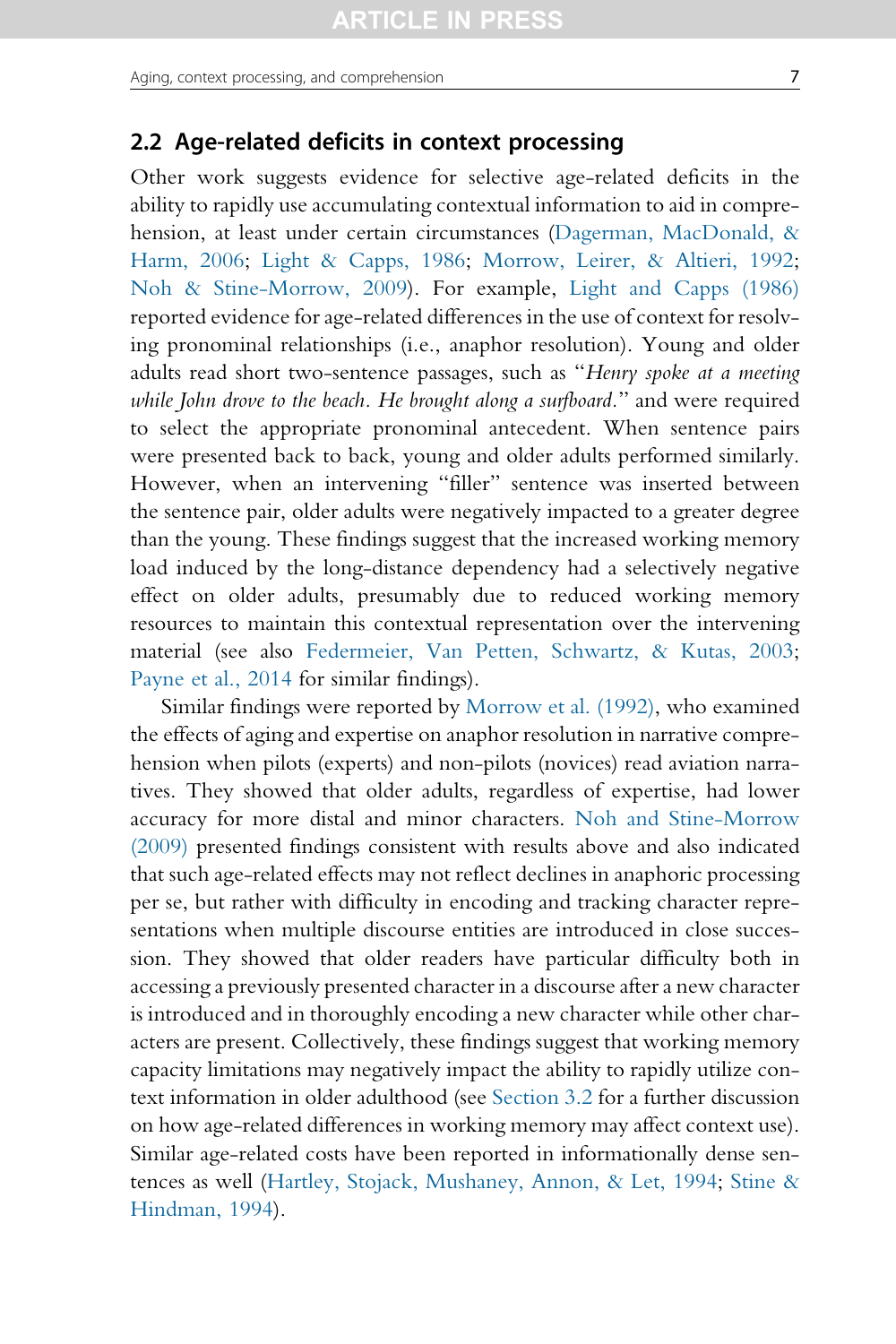[McGinnis and Zelinski \(2000, 2003\)](#page-43-0) have reported age-related deficits in the ability to use contextual constraints for novel incidental word learning. Older adults were less able to derive the correct meanings of unknown words from context [\(McGinnis & Zelinski, 2000](#page-43-0)), and followup work [\(2003\)](#page-43-0) using think-aloud protocols suggest that one source of this deficit may be related to older adults having over-generalized inferential processing. Under this idea, older adults do use context to generate predictions of likely upcoming input, but those representations have lower fidelity than those of the young. Findings such as these suggest that the question of context-use deficit in aging is likely to not be binary, but rather, aging may impact the time-course and representational nature of context representations, and how routinely such representations are constructed and activated in older adulthood. One study ([Dagerman et al., 2006\)](#page-39-0) presents behavioral data directly touching on such a conclusion.

In two cross-modal naming experiments, [Dagerman et al. \(2006\)](#page-39-0) had younger and older adults listen to sentence contexts up to a penultimate ambiguous word that was subsequently disambiguated on the final word. The sentence-final word was presented visually, and the participants' task was to name the word as quickly as possible. The sentence-final word always disambiguated toward a verb meaning. In the ambiguous conditions, supportive contexts were either biased toward a verb-supportive (helpful) or noun-supportive (misleading) context, based on semantic constraint (e.g., verb supportive: The union told the reporters that the corporation fires us. Noun supportive: The union told the reporters that the warehouse fires **us**). In addition, syntactic constraints were added to create unambiguous contexts as well (e.g., verb-supporting: The union told the reporters that the corporation could fire us. Noun supporting: The union told the reporters that the warehouse could fire **us**.).

Young adults showed consistent facilitative effects of prior context, such that when the target word disambiguated toward the appropriate context, they showed naming facilitation relative to when the word mismatched with the prior context. However, older adults showed no evidence for facilitation in on-line naming. Nevertheless, in an off-line compatibility judgment task, both younger and older adults judged targets to be compatible with the preceding noun-supporting context less often in the ambiguous condition than in the unambiguous condition, suggesting similar offline use of context among younger and older adults. [Dagerman et al. \(2006\)](#page-39-0) interpreted their findings of reduced online context effects but equivalent offline effects in aging as reflecting an age-related reduction in the timecourse of the availability of context representations. They supported this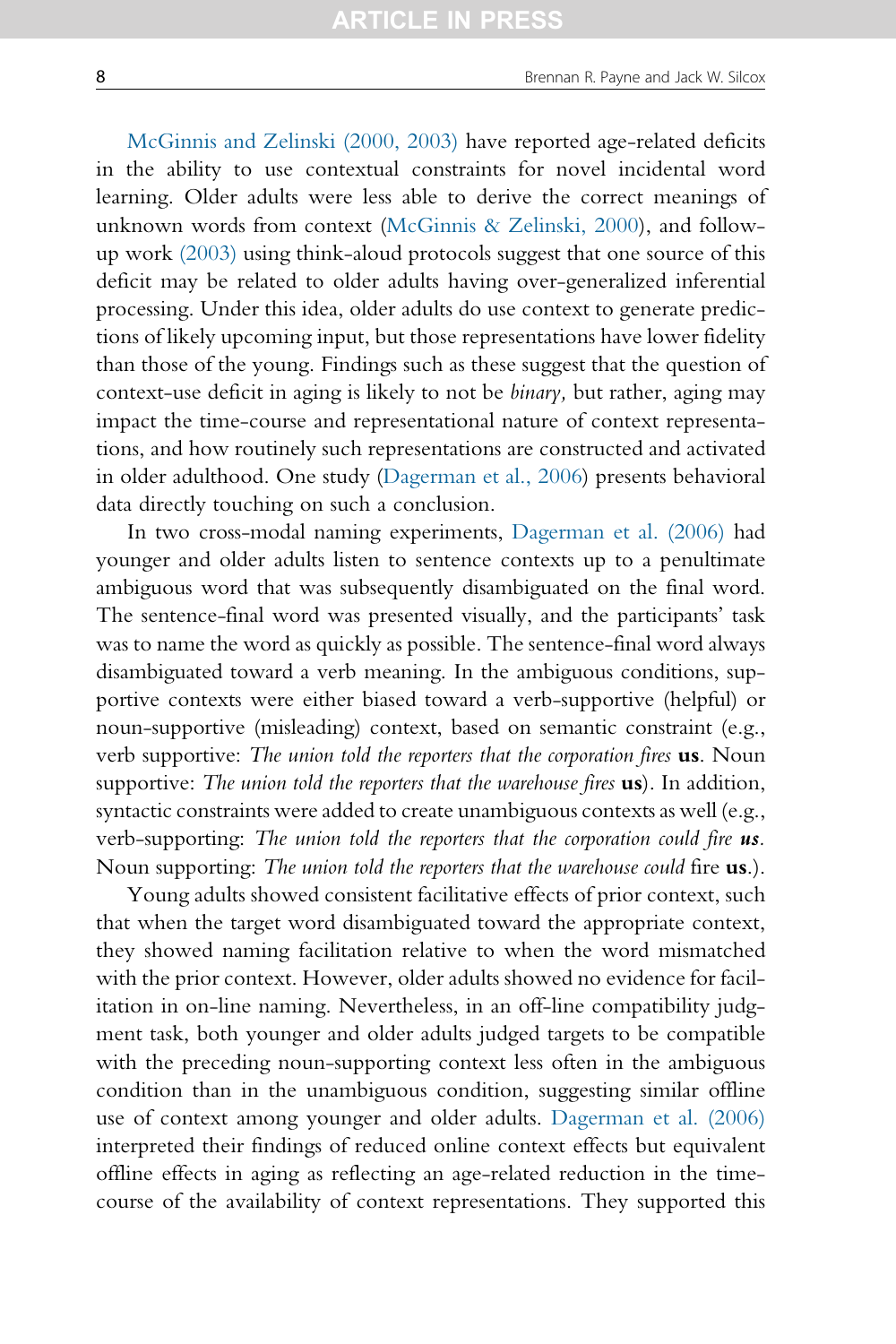claim via computational modeling, showing that manipulating a single propagation speed parameter in a simple localizationist model (see also [McRae, Spivey-Knowlton, & Tanenhaus, 1998](#page-43-0)) could simulate the pattern of results observed in older adults. They concluded that the magnitude of age differences in context use was dependent upon a combination of the strength of the prior context, individual differences in the processing efficiency of the language system, and the amount of available time to process context. However, as we will discuss below in more detail, there is conflicting evidence from other methodologies (e.g., event-related brain potentials) regarding whether generalized slowing alone can account for online differences in context processing in aging.

## 2.3 Differential reliance on context in aging

In addition to the studies reviewed above showing both age-invariance and age-related deficits in context processing, there is also a considerable behavioral literature showing evidence that older adults differentially rely on context representations. Note that the preponderance of evidence consistent with these findings occurs primarily in audiology studies, under specific conditions of increased perceptual stress and/or among adults with hearing impairment (reviewed in more detail below). Similar evidence for age-related benefits from local context use (i.e., use of new and recently encountered information) have been found in cases under increased visual perceptual load as well, such as reading visually degraded text ([Madden,](#page-43-0) [1988](#page-43-0); [Speranza, Daneman, & Schneider, 2000\)](#page-47-0). Whereas this work has suggested companion effects under visual perceptual load, other studies suggest that older adults may be selectively impaired in higher-level conceptual processing under cases of increased visual noise [\(Gao, Levinthal, & Stine-](#page-41-0)[Morrow, 2012](#page-41-0)). Similar robust behavioral evidence favoring age-related over-reliance on local context in sentence processing in the absence of increased perceptual load demand is less well supported by the literature. In this section, we review the few findings in the literature showing evidence for increased context use in cases without auditory or visual perceptual stressors.

Most evidence consistent with an age-related increased reliance on context (in the absence of perceptual load) comes from studies examining the use of discourse constraints and the construction of situation model representations from text and from studies examining the effects of prior knowledge and expertise on discourse processing. Stine-Morrow and colleagues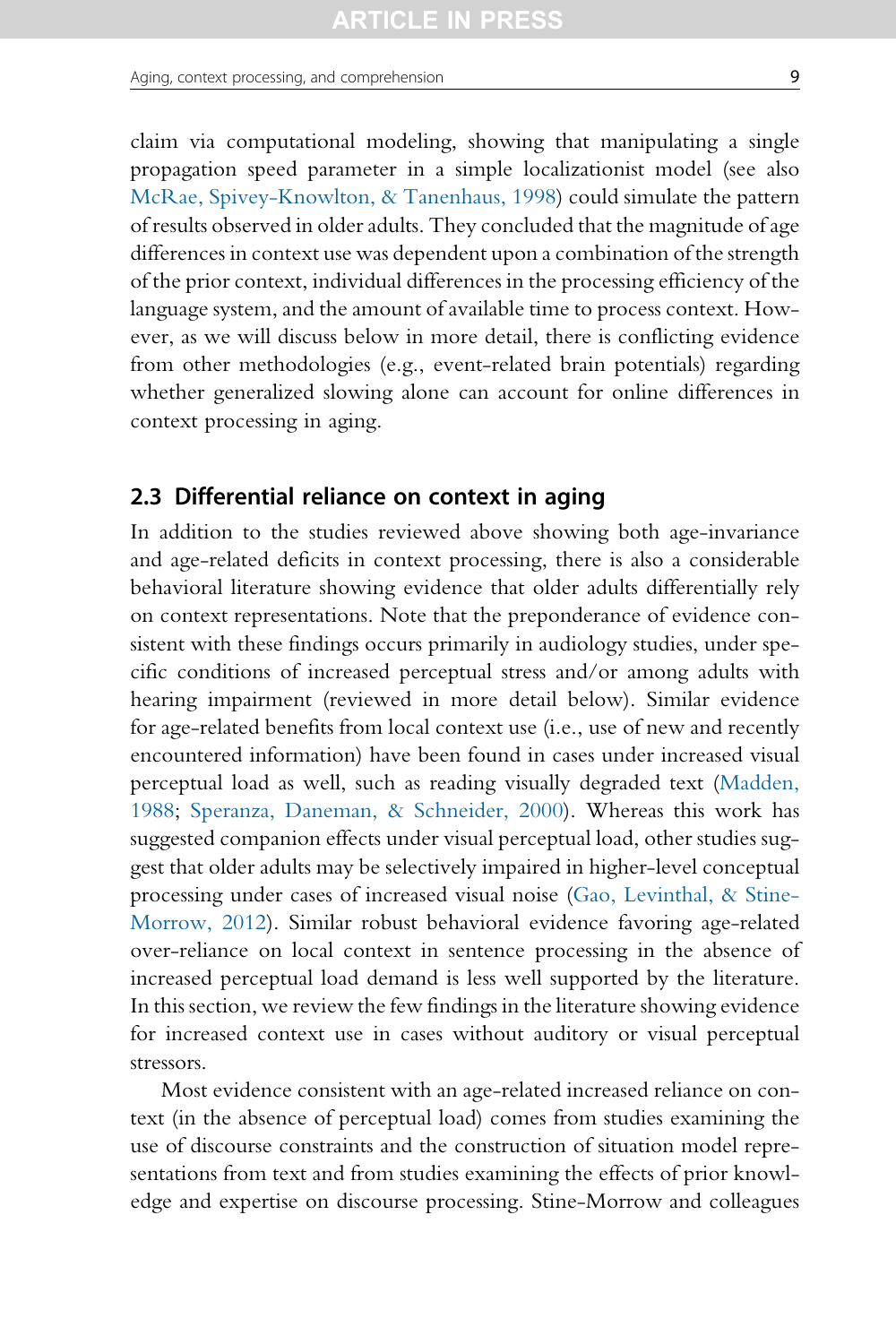([Stine, 1990](#page-47-0); [Stine-Morrow, Loveless, & Soederberg, 1996](#page-47-0); [Stine-Morrow,](#page-47-0) [Milinder, Pullara, & Herman, 2001](#page-47-0); [Stine-Morrow, Shake, Miles, & Noh,](#page-47-0) [2006;](#page-47-0) [Stine-Morrow, Soederberg Miller, Gagne, & Hertzog, 2008\)](#page-47-0) have consistently shown evidence that older adults differentially rely on discourse context in text processing. For example, [Stine-Morrow et al. \(1996\)](#page-47-0) compared self-paced reading in younger and older adults as they read expository texts. Word reading times have been shown to speed up over successively constraining discourses, reflecting a serial-position effect that has been linked to facilitation from accumulating contextual constraints. They showed that this serial position effect was more pronounced in older adults (see also [Stine-Morrow et al., 2008](#page-47-0)), and individual differences in the magnitude of the serial position effect predicted better text memory in older adults.

Miller and colleagues have examined whether older and younger readers vary in their use of prior contextual knowledge and domain-specific expertise in reading [\(Miller, 2009](#page-44-0); [Miller, Cohen, & Wingfield, 2006](#page-44-0); [Miller &](#page-44-0) [Stine-Morrow, 1998;](#page-44-0) [Miller, Stine-Morrow, Kirkorian, & Conroy, 2004\)](#page-44-0). [Miller et al. \(2006\)](#page-44-0) report an experiment in which younger, middle-aged, and older adults who varied in verbal working memory capacity read ambiguous texts either with or without a supportive title as a context manipulation (as a classic example, see, e.g., [Bransford & Johnson, 1972\)](#page-39-0). For example, participants read passages including sentences such as: "It is important not to overdo any particular endeavor. That is, it is better to do too few things at once than too many." Participants either read this passage in isolation or were shown a context title "Washing Clothes." Those who received passage titles prior to reading had access to a context representation allowing them to more easily understand the text and draw coherent links between sentences in the text. They found that the addition of the context title lead to faster and more efficient reading overall, but that these facilitative effects were greater among older adults compared to the young. Moreover, the addition of the context title attenuated the effects of individual differences in working memory capacity on reading time, suggesting that the contextual knowledge induced by the context title reduced demands on working memory capacity in dis-course processing. Finally, [Stine and Wingfield \(1994\)](#page-47-0) also showed evidence that local sentence context effects (cloze probability) differentially impacted word recognition performance for older adults in the absence of any perceptual load. Using a word-onset gating paradigm, they showed that although older adults required more word onset information overall for correct recognition compared to the young, their responses were more strongly related to the target word cloze probability than those in young adults.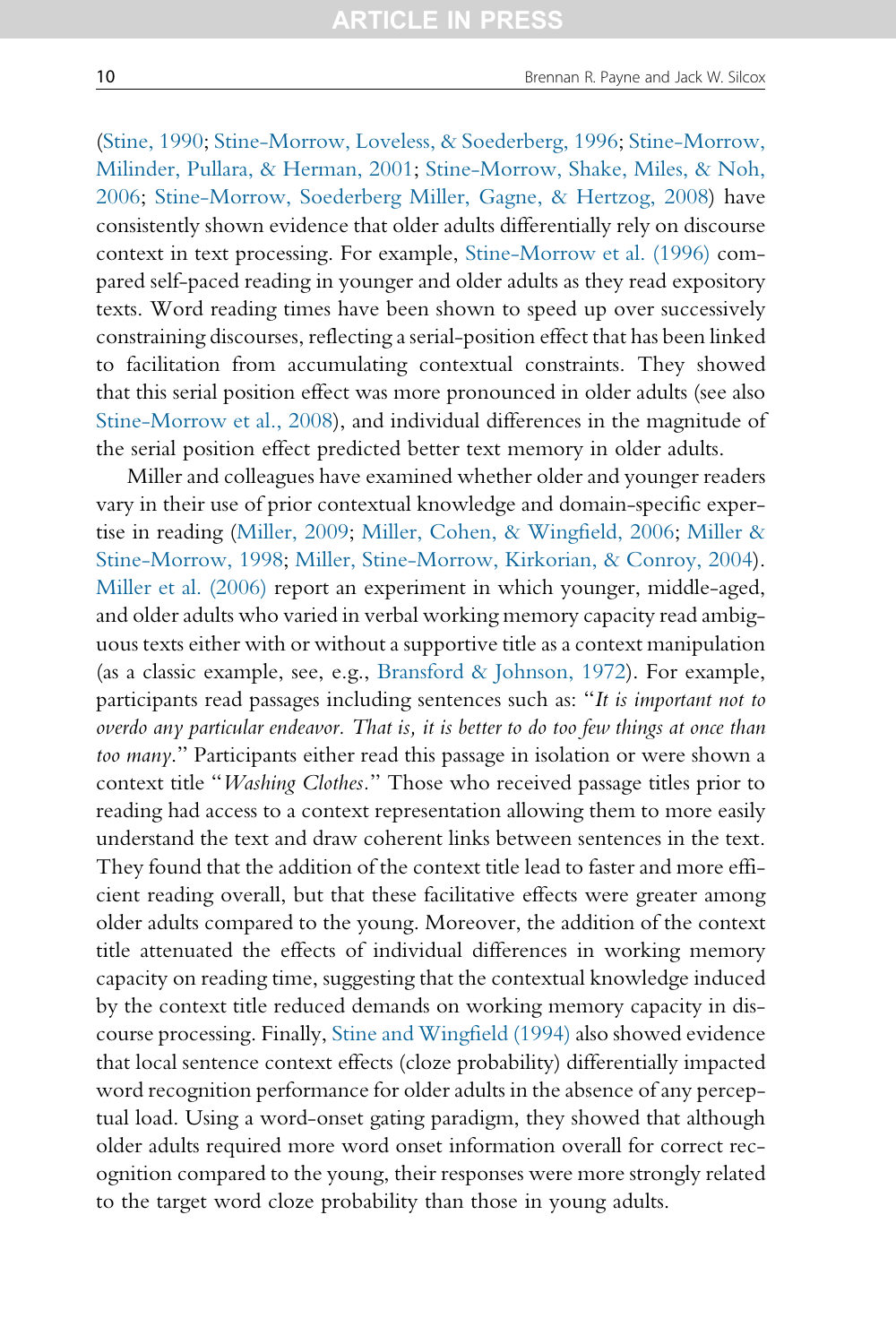## 2.4 Context processing and eye-movement control in reading

Very recently, the question of age-related changes in context use has re-arisen in a largely separate literature on how lexical predictability impacts eye movement control in reading [\(Choi, Lowder, Ferreira, Swaab, & Henderson, 2017;](#page-39-0) [Kliegl, Grabner, Rolfs, & Engbert, 2004;](#page-42-0) [Rayner, Reichle, Stroud,](#page-46-0) [Williams, & Pollatsek, 2006;](#page-46-0) [Steen-Baker et al., 2017;](#page-47-0) [Stites, Federmeier, &](#page-47-0) [Stine-Morrow, 2013\)](#page-47-0). There are a number of important considerations to understanding this developing literature. As such, these studies are covered separately from our above review considering other behavioral methods.

The strongest predictors of eye movements in reading are the features of the individual words, primarily their length and written frequency. However, another strong predictor of eye movements in sentence reading is the predictability of the word given the prior context (often measured via cloze probability), such that fixation durations are faster for words that are more expected from the prior context (see [Clifton et al., 2016](#page-39-0); [Rayner,](#page-46-0) [1999, 2009,](#page-46-0) for reviews). These effects of predictability are robust and highly replicable (see [Staub, 2015](#page-47-0) for a recent review) and have come to be incorporated into computational instantiations of several models of eye movement control in reading, most notably the EZ-Reader model [\(Reichle, Rayner, & Pollatsek, 2003](#page-46-0); [Reichle & Sheridan, 2015](#page-46-0)).

The first study to our knowledge to report a test of age differences in predictability effects on eye movements in reading came from work by [Kliegl](#page-42-0) [et al. \(2004\).](#page-42-0) Younger and older adults read a large number of sentences from the Potsdam sentence corpus, and analyses were conducted testing for age differences in global eye movement measures, as well as for effects of word frequency, word length, and predictability. Overall, age groups were more similar than they were different. Both younger and older adults showed evidence for increased facilitation with increasing predictability, effects that were stronger on second-pass measures (e.g., total reading time, regressions) than first-pass measures (e.g., first fixation duration), which the authors argued reflected the costs of encountering lower probability words, triggering increased regressions and re-inspection time. Aside from general age-related slowing, there were few age-related differences in the effects of context. One qualitative difference that did emerge, however, was that older adults showed a reduced probability of re-fixating on a word as it became more predictable from context, whereas young adults were more likely to skip a target word with increasing constraint. This finding may reflect age-related differences in the utilization of context to support parafoveal processing.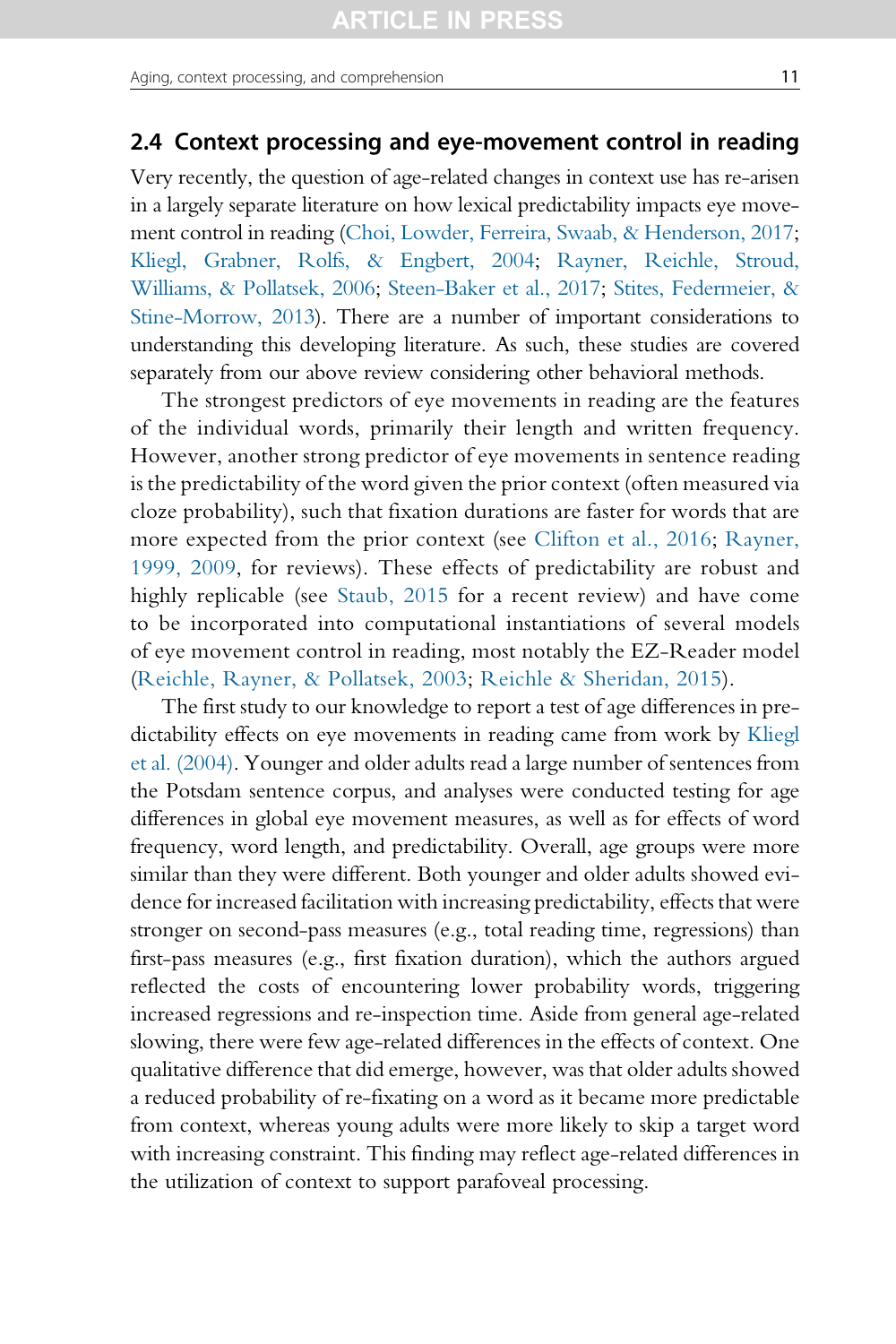Indeed, this idea that contextual constraints may interact with the processing of words across the perceptual span during reading has been forwarded in several theories of reading among older adults. Most influential of these comes from [Rayner et al. \(2006\)](#page-46-0), [Rayner, Castelhano, and Yang](#page-46-0) [\(2009\)](#page-46-0), and [Rayner, Yang, Schuett, and Slattery \(2013\)](#page-46-0) who have argued that older adults adopt a series of strategies to compensate for age-related slowing of lexical processing, resulting in what has been termed a risky reading strategy. According to the risky reader theory, to maintain a fluent reading rate in the face of age-related declines in processing speed, older adults differentially rely on noisy and incomplete parafoveal visual information to "guess" the identity of upcoming words, leading to increased word skipping rates overall. However, because of age-related declines in parafoveal visual acuity ([Payne & Stine-Morrow, 2012;](#page-45-0) [Rayner et al., 2009](#page-46-0)), parafoveal words are often incorrectly identified, resulting in a greater rate of disruption to normal reading. Most importantly, for the current review, [Rayner et al.](#page-46-0) [\(2006\)](#page-46-0) argued that older readers differentially rely on contextual constraints in order to make these risky guesses about upcoming lexical items to overcome reductions in parafoveal acuity. Thus, this finding suggests that older adults should be more sensitive to manipulations of constraint during reading, particularly in the effects of cloze probability on skipping rates and in facilitation of processing when words are correctly predicted.

Although this theory has been widely cited in the reading literature (see recent review by [McGowan & Reichle, 2017](#page-43-0)), direct evidence that older adults' eye movements are more sensitive to contextual constraint is lacking. In their original study, [Rayner et al. \(2006\)](#page-46-0) present results from an eye tracking experiment in which younger and older readers' eye movements were recorded as they read sentences containing target words that varied in frequency or predictability. In addition to these experimental results, simulation results from the EZ-Reader model are presented that suggest that older adults' slowed lexical processing may lead to riskier reading behaviors. Although Rayner and colleagues claim that older adults show larger predictability effects than younger readers in fixation time data (supporting one key prediction from the risky reader theory), they did not find any direct evidence for statistically significant interactions between age and contextual constraint, suggesting that the effects of context were quite similar in younger and older adults (as in [Kliegl et al., 2004\)](#page-42-0).

Other recent tests of age differences in context use in reading have produced conflicting results. Using a gaze-contingent display change paradigm, [Choi et al. \(2017\)](#page-39-0) examined the effects of preview lexicality (whether the target was presented as a word or not in parafoveal vision) and predictability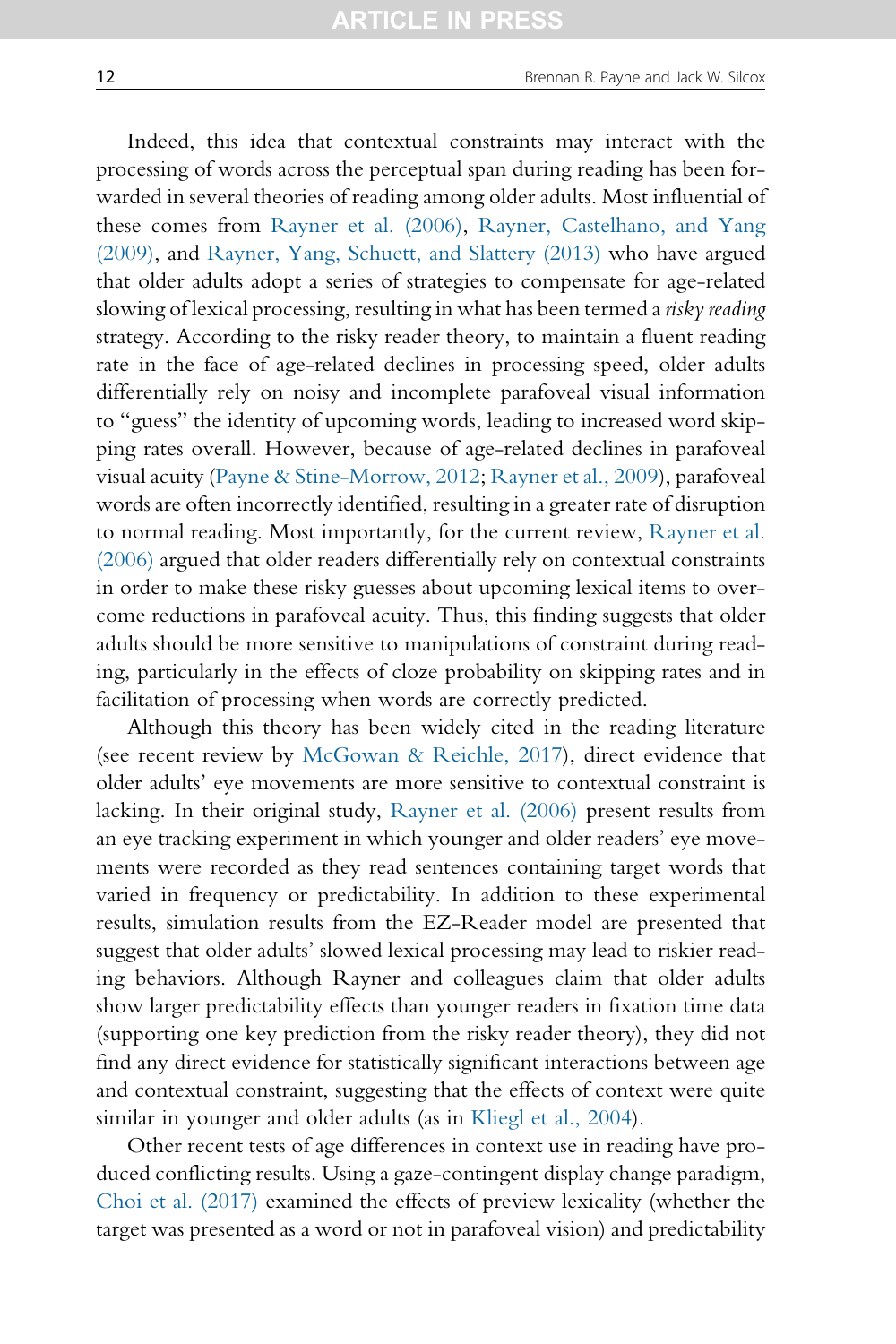on eye movements in younger and older readers. All critical sentences were highly constraining (e.g., "The doctor told Fred that his drinking would damage his ...") and the target word was either highly predictable (e.g., *liver*) or unpredictable but plausible (e.g., heart). Overall, in contrast with the arguments made by Rayner and colleagues, they found no age differences in skipping rates, saccade length, or the proportion of regressions (see also [Wang et al., 2016](#page-48-0); [Zang et al., 2016](#page-49-0) for similar evidence in Chinese). However, Choi and colleagues did find evidence that predictability effects were larger for two fixation measures, gaze duration and regression path duration. The authors interpreted this finding as consistent with the idea that older adults rely more heavily on sentence context, consistent with one dimension of the risky reading theory. Thus, the results from [Choi et al. \(2017\)](#page-39-0) are almost a mirror inverse of those from [Rayner et al. \(2006\)](#page-46-0) and [Kliegl](#page-42-0) [et al. \(2004\).](#page-42-0) However, a number of differences across the studies are worth mentioning. In both [Kliegl et al. \(2004\)](#page-42-0) and [Rayner et al. \(2006\)](#page-46-0), neutral contexts were used, whereas in Choi et al. unexpected target words in constraining contexts would lead to potentially more salient prediction violations. In addition, task goals may have differed across studies as [Choi et al.](#page-39-0) [\(2017\)](#page-39-0) presented comprehension questions frequently after each sentence, whereas prior studies typically only rarely cued off-line comprehension. Indeed, changing the type and frequency of comprehension questions has been shown to impact on-line language processing in prior work (e.g., [Payne, Stites, & Federmeier, 2019;](#page-45-0) [Swets, Desmet, Clifton, & Ferreira,](#page-48-0) [2008](#page-48-0)). Finally, Choi and colleagues included a parafoveal non-word mask in a boundary change paradigm, whereas the other prior studies examined natural reading without changes to parafoveal targets.

Two other studies have examined age differences in eye movements, with a focus on special populations. [Whitford and Titone \(2017\)](#page-48-0) examined the effects of predictability in first- and second-language paragraph reading in bilingual adults. Younger and older French-English bilingual adults read four paragraphs, in which each word was coded for length, frequency, and predictability (similar to other corpus approaches, e.g., [Kliegl et al., 2004](#page-42-0)). Critically for the current discussion, effects of word predictability were similar in both languages. L2 proficiency moderated context use in younger, but not older adults. Importantly, the effects of context were highly similar between younger and older adults on nearly every eye movement measure, the only exception being a small interaction between age and context on total-reading time, which the authors argue were driven by older adults showing inflated fixation durations on a subset of words with very low predictability.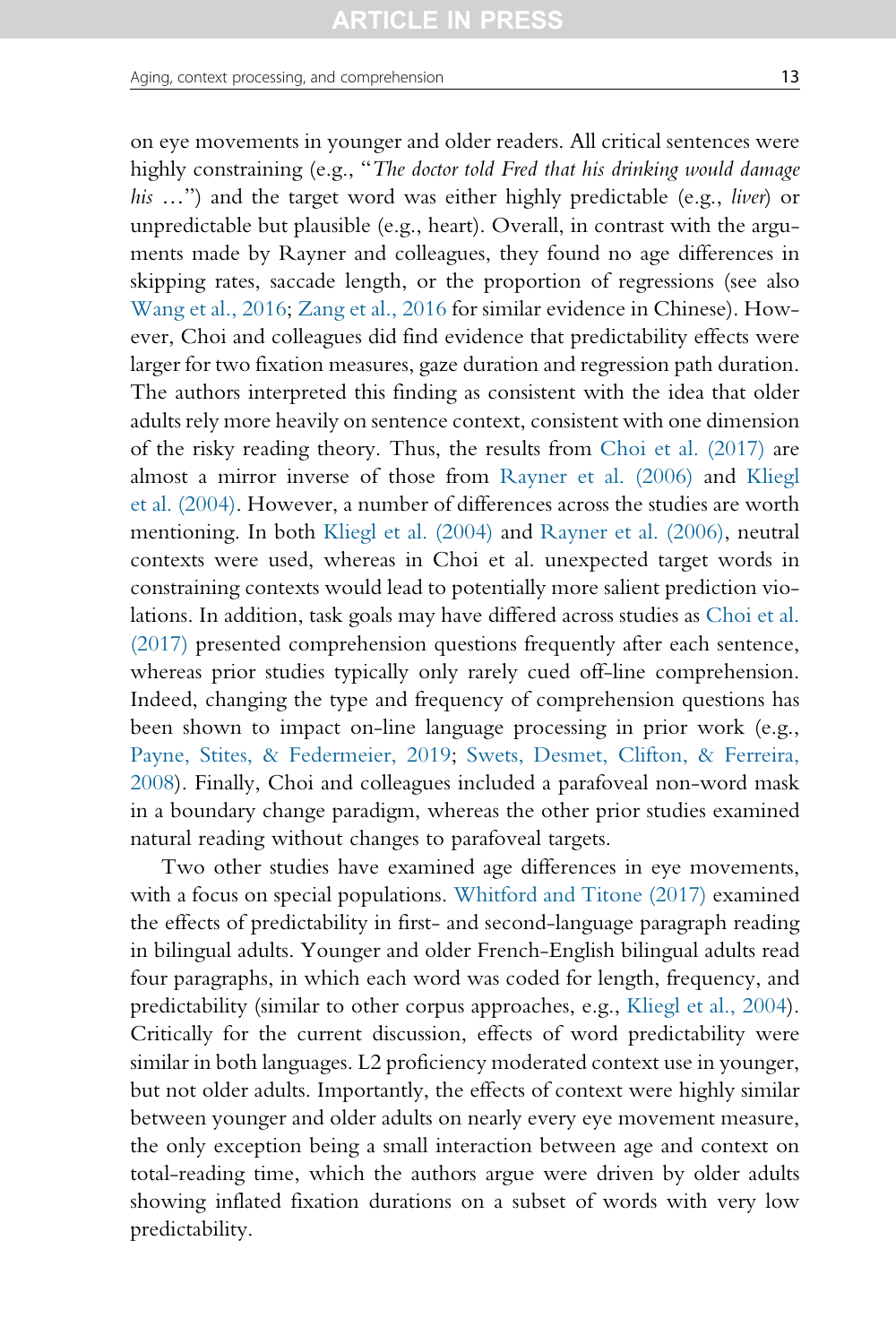Finally, [Steen-Baker et al. \(2017\)](#page-47-0) examined the effects of lexical expectancy and constraint on eye-movements in a large community-based sample  $(n = 80)$  of younger to mid-life adults (16–64 years old) who varied substantially in literacy skill (e.g., reading grade level via the Slosson Oral Reading Test ranged from 2.5 to 12.5). They found evidence that age was positively associated with stronger facilitative effects of cloze probability on regression path durations (a late-pass fixation measure), independent of literacy ability. In particular, age effects were largest for the higher-cloze words, but effects were similar in magnitude for unexpected but plausible words. These findings suggest that older middle-aged adults were differentially utilizing context to facilitate words when they were consistent with expectations, rather than reflecting age-related costs to unexpected words (see [Choi et al., 2017](#page-39-0); [Whitford & Titone, 2017\)](#page-48-0). These findings reflect the only study of a mid-life non-convenience sample of community-dwelling adults. This mid-life sample may be particularly interesting to study, as this is a time in life where knowledge and experience are well-developed, but declines in working memory and attentional control may not be as well established. It may be in this mid-life period where adults have the best balance of experience and capacity to be successful in consistently relying on high-level contextual constraints to guide word processing. Indeed, other work has shown evidence consistent with the claim that working memory capacity and language experience effects dissociate in the utilization of syntactic contexts across the lifespan from young to middle to older adulthood ([Payne et al.,](#page-45-0) [2014\)](#page-45-0). More work is needed studying context use across a full developmental spectrum to confirm the developmental trajectories of context processing.

#### 2.5 Interim summary

As reviewed above, it is clear that the behavioral psycholinguistics literature has yielded highly conflicting results on the question of whether there are systematic differences in context use in aging. Nevertheless, some consistent patterns were observed. Overall, findings across multiple methods and paradigms reveal a pattern whereby older adults seem more similar than different than the young, both in some of the most immediate measures of processing (e.g., durations of eye fixations during reading) as well as in off-line measures of language performance, where temporal pressures are reduced (e.g., using context to draw appropriate inferences). Interestingly, selective age-related deficits in context processing seemed to emerge when local context-related demands resulted in increased working memory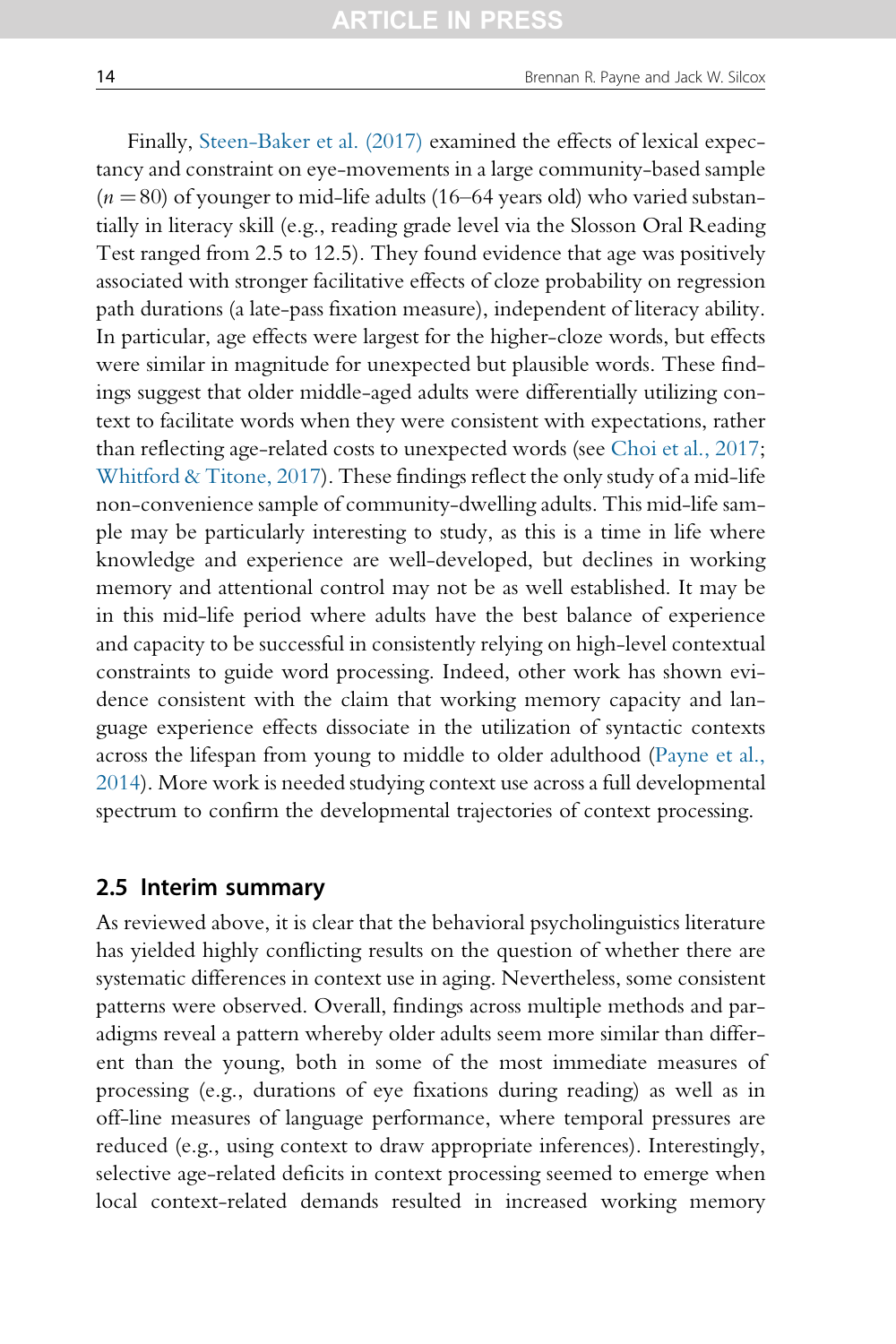<span id="page-14-0"></span>demands (e.g., tracking multiple novel discourse entities or resolving anaphoric relationships over long distances), but, in general, the ability to maintain high-level discourse-relevant context (i.e., a situation model) appeared largely intact in older adults. Whether and how the above reported cross-paradigm differences result in changes in task demands, comprehension goals, or motivation and effort allocation that may account for some of the considerable variability in this literature requires further systematic experimentation. For example, studies directly comparing on-line effects of context on fixation durations during reading in younger and older adults when reading passively versus reading to make explicit predictive inferences may highlight age differences in effortful and strategic (goaloriented) processing versus the propensity to habitually use context in the absence of explicit tasks.

## $\geq$  3. Findings from cognitive audiology

Of the three literatures reviewed in this chapter, the cognitive audiology literature is perhaps the oldest and most substantial. In this section, we will selectively review many of the critical findings in cognitive audiology concerning age differences in the use of context in auditory word recognition and speech comprehension. Importantly, however, a comprehensive review of this entire literature is beyond the scope of the current review. As will be shown below, the field of cognitive audiology has a massive and rapidly growing body of evidence consistently showing that context is used regularly to support auditory word recognition and speech comprehension, and that older listeners may benefit more from context under conditions of increased listening effort. Indeed, an audiologist or speech pathologist reading this chapter may be surprised that other fields are still debating the degree to which older adults rely on context in language comprehension. Below, we will see that the most recent research in this domain has begun to assume that both young and older listeners beneficially use context, and current questions are concerned with the mechanisms underlying differences in context use in across age groups.

## 3.1 Context use in auditory word recognition

The benefits of context for speech perception, specifically auditory word recognition, have been known for nearly 70 years [\(Black, 1952;](#page-39-0) [Pollack & Pickett, 1963\)](#page-45-0). Several studies have highlighted that perceptual stressors and auditory factors play a substantial role in accounting for age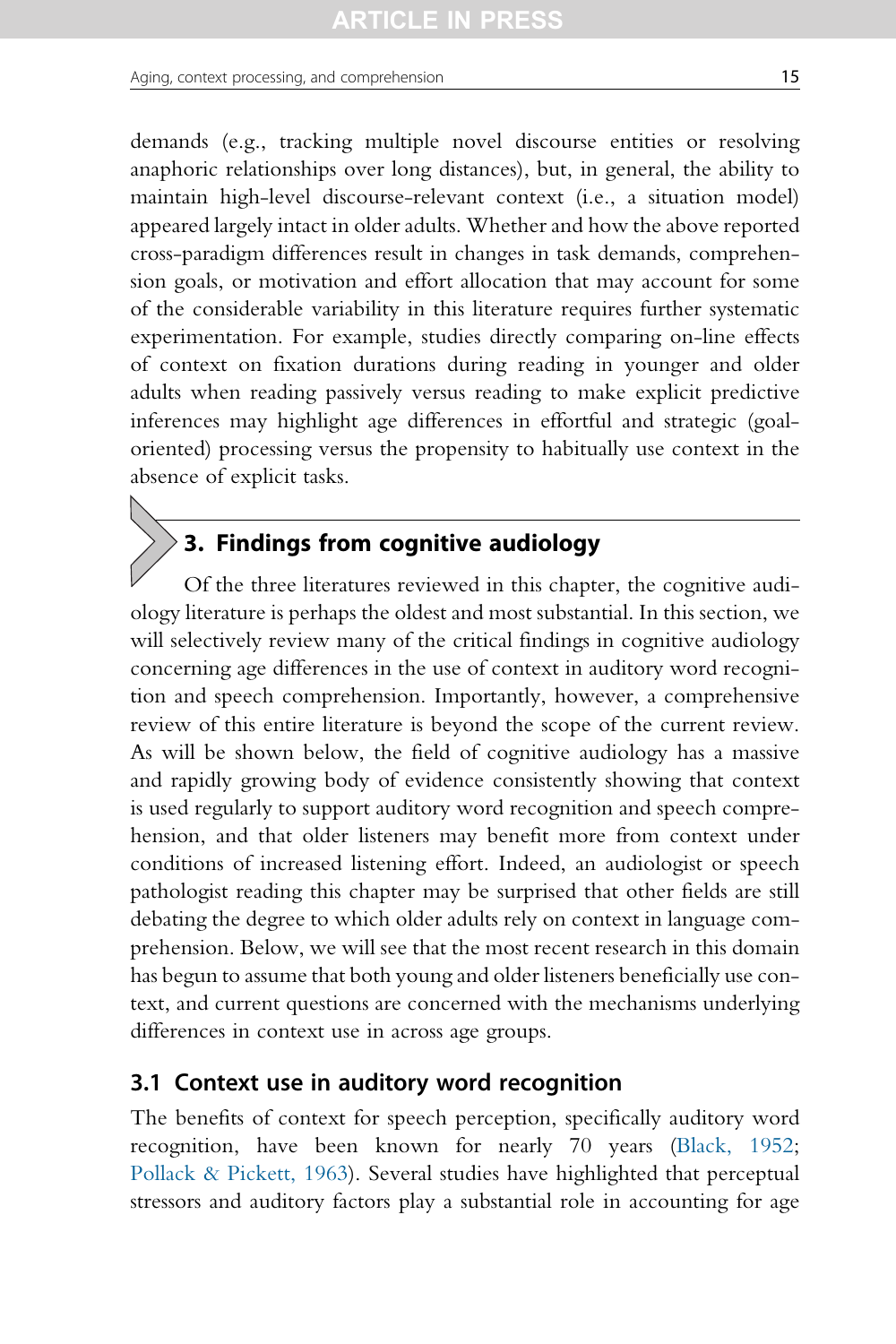differences in context effects on word perception ([Humes, 1996](#page-42-0); [Humes](#page-42-0) [et al., 1994;](#page-42-0) for a review on how age-related perceptual deterioration may impact cognitive research see [Schneider & Pichora-Fuller, 2000\)](#page-46-0). Moreover, the prevalence of hearing loss increases with age, beginning in the fourth decade ([Nash et al., 2011\)](#page-44-0), with the incidence of presbycusis in older adults only being exceeded by arthritis and hypertension (e.g., [Binnie, 1994](#page-39-0); [Haber, 1994](#page-41-0)). Therefore, one could argue that the reliance upon context seen in older listeners may serve a compensatory function. Older adults may differentially rely on top-down cues from context in cases where degradation of the bottom-up signal is substantial, due either to exogenous degradation of the perceptual input (e.g., increased background noise, or energetic masking) or due to endogenous declines in perceptual decoding that come with normal age-related hearing loss (i.e., informational masking) (see [Pollack, 1975\)](#page-45-0).

Indeed, one of the most widely used speech audiology tests, both clinically and in basic research, is the Speech Perception in Noise test (Revised) (SPIN-R; [Bilger, Nuetzel, Rabinowitz, & Rzeczkowski, 1984;](#page-39-0) [Kalikow,](#page-42-0) [Stevens, & Elliott, 1977](#page-42-0)). The SPIN-R task is frequently used to assess age differences in the use of context under various conditions of perceptual effort. The SPIN-R tasks patients or participants with identifying the final word in a sentence. These sentences are divided into different lists that are either presented in quiet or in background masking noise (e.g., multi-talker babble). Half of the sentences have highly constraining contexts such as "Put the soup in your bowl" and half are low in their contextual constraint, such as "Susan often thought about spring."). In a classic and widely-cited study, [Pichora-Fuller, Schneider, and Daneman \(1995\)](#page-45-0) used the SPIN-R test to assess differences in word identification by younger adults with normal hearing, older adults with normal hearing, and older adults with presbycusis. As one would expect, they found that all groups did better as the signal-to-noise ratio increased (i.e., background noise decreased) and that all groups received a benefit from context, in that their word recognition performance was better in the highly constraining context. However, the context benefit was greater for older adults than younger adults and was the greatest for older adults with hearing impairment.

Another method for manipulating speech intelligibility and listening effort is the use of noise-vocoded speech. Noise-vocoded speech is produced by breaking the speech signal up into a number of frequency bands, modulating the noise within each of those bands, and then recombining those bands together (see [Shannon, Zeng, Kamath, Wygonski, & Ekelid, 1995](#page-47-0)).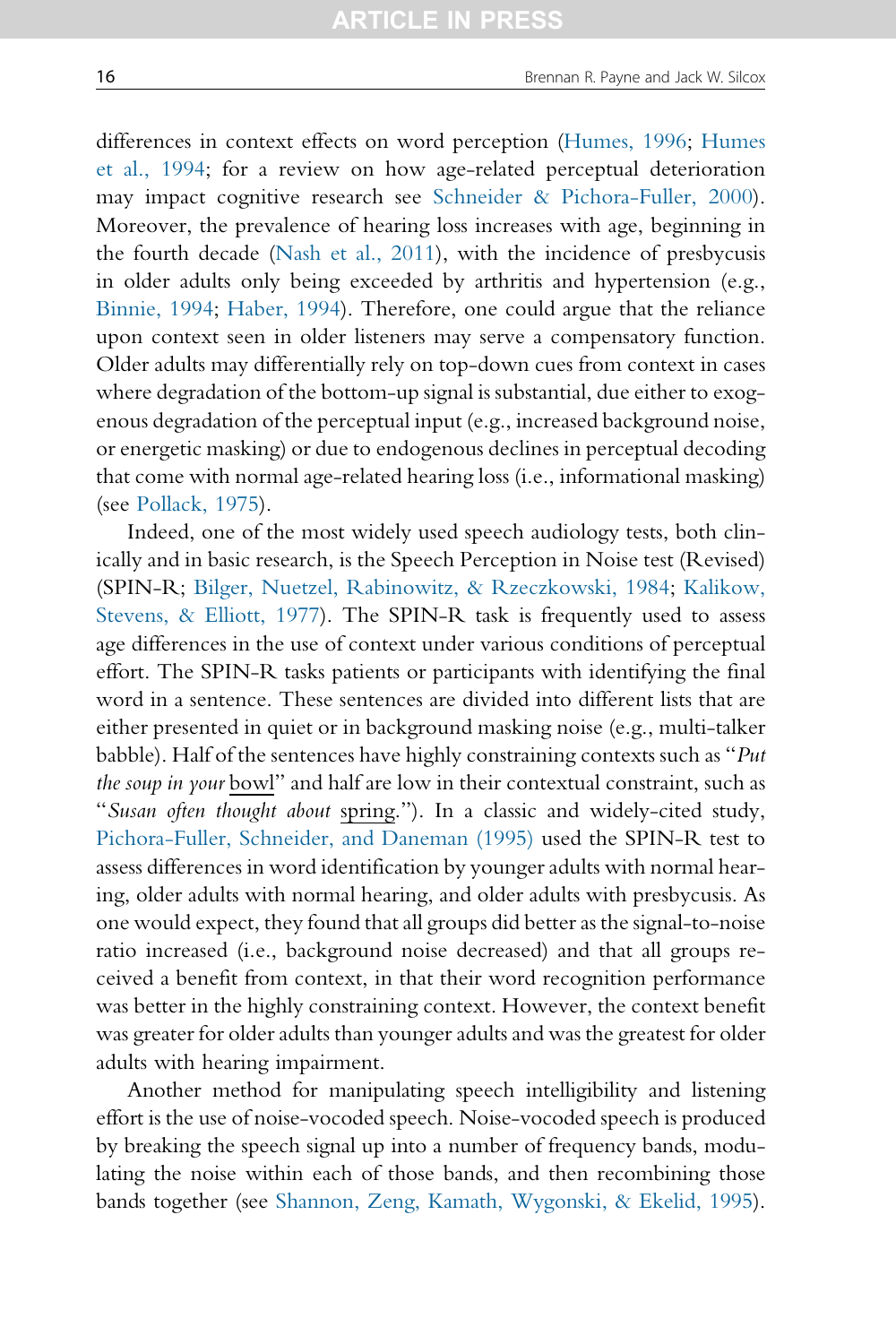The more bands used in the vocoding, the more intelligible the speech, with 1 band being completely unintelligible and 16 or more bands usually being very intelligible [\(Faulkner, Rosen, & Wilkinson, 2001;](#page-40-0) [Friesen, Shannon,](#page-41-0) [Baskent, & Wang, 2001](#page-41-0); [Loizou, Dorman, & Tu, 1999;](#page-43-0) [Ward, Rogers,](#page-48-0) [Van Engen, & Peelle, 2016](#page-48-0)). Noise-vocoded speech preserves much of the temporal information but minimizes the contribution of fine structure cues and simulates the experience of hearing speech with a cochlear implant. [Sheldon, Pichora-Fuller, and Schneider \(2008\)](#page-47-0) ran two experiments in younger and older listeners using the SPIN-R paradigm with a noise-vocoded speech signal (16, 8, 4, or 2 bands) rather than the typically used speechto-noise ratio manipulation. In Experiment 1, both the sentences and the target words were presented with the noise-vocoded signal, with one-quarter of the stimuli being presented in each level of noise. In Experiment 2, the participants were first primed by hearing the sentence in quiet with a blast of white noise being presented where the target word would normally be. After the prime, the participants would hear the sentence again but in noise with the target word being presented at the same level of noise. They found that both older and younger listeners received a benefit from the priming, with older adults gaining more of a benefit. They also found that the number of bands needed to correctly identify 50% of the target words was lower in high-constraint than low-constraint sentences, an effect that was larger for older adults than for the young. In other words, [Sheldon et al. \(2008\)](#page-47-0) replicated the findings from [Pichora-Fuller et al. \(1995\)](#page-45-0) in showing that older adults received more of a benefit from context than younger adults. This pattern of results using the SPIN-R paradigm and showing that older adults gain more benefit from context has been replicated numerous times [\(Brown,](#page-39-0) [2000;](#page-39-0) [Dubno, Ahlstrom, & Horwitz, 2000;](#page-40-0) [Gordon-Salant & Fitzgibbons,](#page-41-0) [1997;](#page-41-0) [Goy, Pichora-Fuller, Lieshout, Singh, & Schneider, 2007](#page-41-0); [Humes](#page-42-0) [et al., 1994;](#page-42-0) [Hutchinson, 1989;](#page-42-0) [Murphy, Craik, Li, & Schneider, 2000;](#page-44-0) [Pichora-Fuller, Schneider, MacDonald, Pass, & Brown, 2007](#page-45-0); [Schneider,](#page-46-0) [Daneman, & Murphy, 2005](#page-46-0); [Sommers & Danielson, 1999](#page-47-0); see also [Benichov, Cox, Tun, & Wingfield, 2012](#page-39-0) and [Nittrouer & Boothroyd,](#page-44-0) [1990](#page-44-0) for paradigms similar to the SPIN-R showing similar results).

Although the most common manipulations of perceptual effort in cognitive audiology involve masking the speech signal by manipulating the SNR of speech relative to background noise or (more recently) distorting the auditory signal via noise vocoding, other manipulations of perceptual effort have also revealed similar effects of context use on word processing. For example, one way to increase perceptual demands in word recognition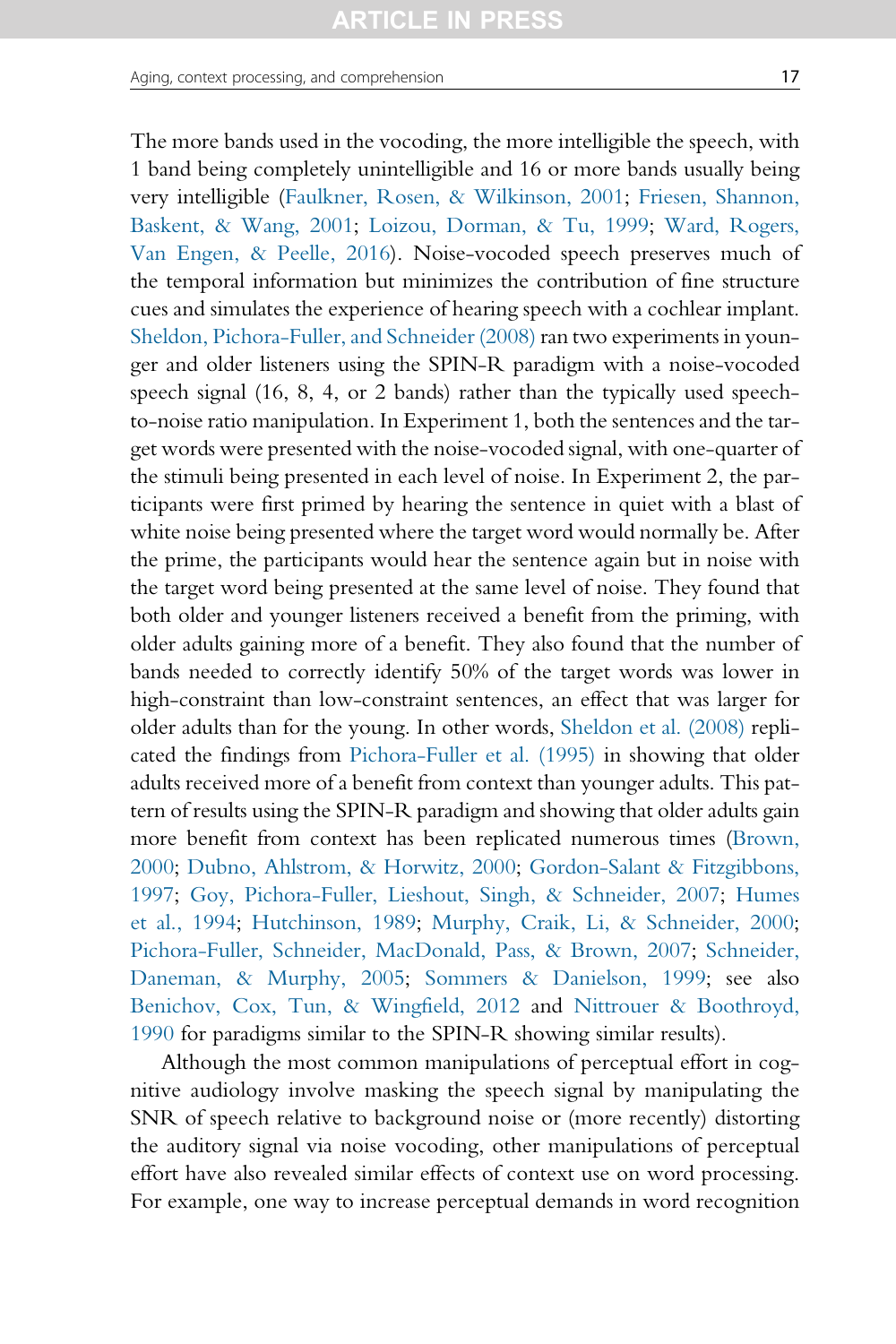experiments is to experimentally manipulate the rate at which the stimuli are presented through time compression of speech. One way this compression is done is by dividing the speech signal up into equally small intervals and removing a fixed interval (e.g., every third interval). It is argued that this method of time compression increases the demands on speech processing without degrading the signal ([Foulke & Sticht, 1969;](#page-41-0) [Wingfield, 1996](#page-48-0); [Wingfield, Poon, Lombardi, & Lowe, 1985;](#page-49-0) see also, [Gordon-Salant &](#page-41-0) [Fitzgibbons, 1999;](#page-41-0) [Fitzgibbons & Gordon-Salant, 2001](#page-41-0); [Schneider et al.,](#page-46-0) [2005\)](#page-46-0). Therefore, an experimenter could use this technique to increase the perceptual effort required without confounding task difficulty with age-related hearing impairments that might occur if the experimenter varies the level of background noise.

[Wingfield et al. \(1985\)](#page-49-0) used this speech speeding technique to present older and younger listeners with three different types of sentences in clear speech while varying the speed at which the sentences were presented. The first type of "sentences" were ones that were simply random strings of words that bore no sentential meaning. The second type of sentences were semantically anomalous but maintained syntactic structure (e.g., "Friskey water drank clear dogs"). The final type were normal, meaningful sentences. Participants were tasked with recalling the sentences to the best of their ability. [Wingfield et al. \(1985\)](#page-49-0) found that both age groups performed worse in recalling random strings, with performance decreasing as the speed of the speech increased. Moreover, older adults were more negatively affected by the increase in speed for random word strings. In contrast, in sentences with preserved syntactic and semantic context, younger adults performed at almost perfect accuracy at all speeds. Older listeners also had increased accuracy for the syntactically intact but meaningless sentences but their accuracy decreased slightly with increases in the speed of speech. For normal, meaningful sentences and at the slowest speech rate, the older listeners had almost identical recall accuracy as the younger listeners. Most critically, the increase in recall accuracy from the random strings to the normal sentences was much greater for the older adults than the young. These results suggest that both young and older listeners do not perform as well in word recognition when perceptual effort increases due to increased demands on speech processing speeds, but that both groups can successfully use context to compensate for increases in perceptual effort, a benefit that was larger for the old (see [Wingfield, 1996](#page-48-0) for additional discussion on the results of this study).

Another paradigm commonly used in cognitive audiology to investigate the use of context in speech perception is the word-onset gating paradigm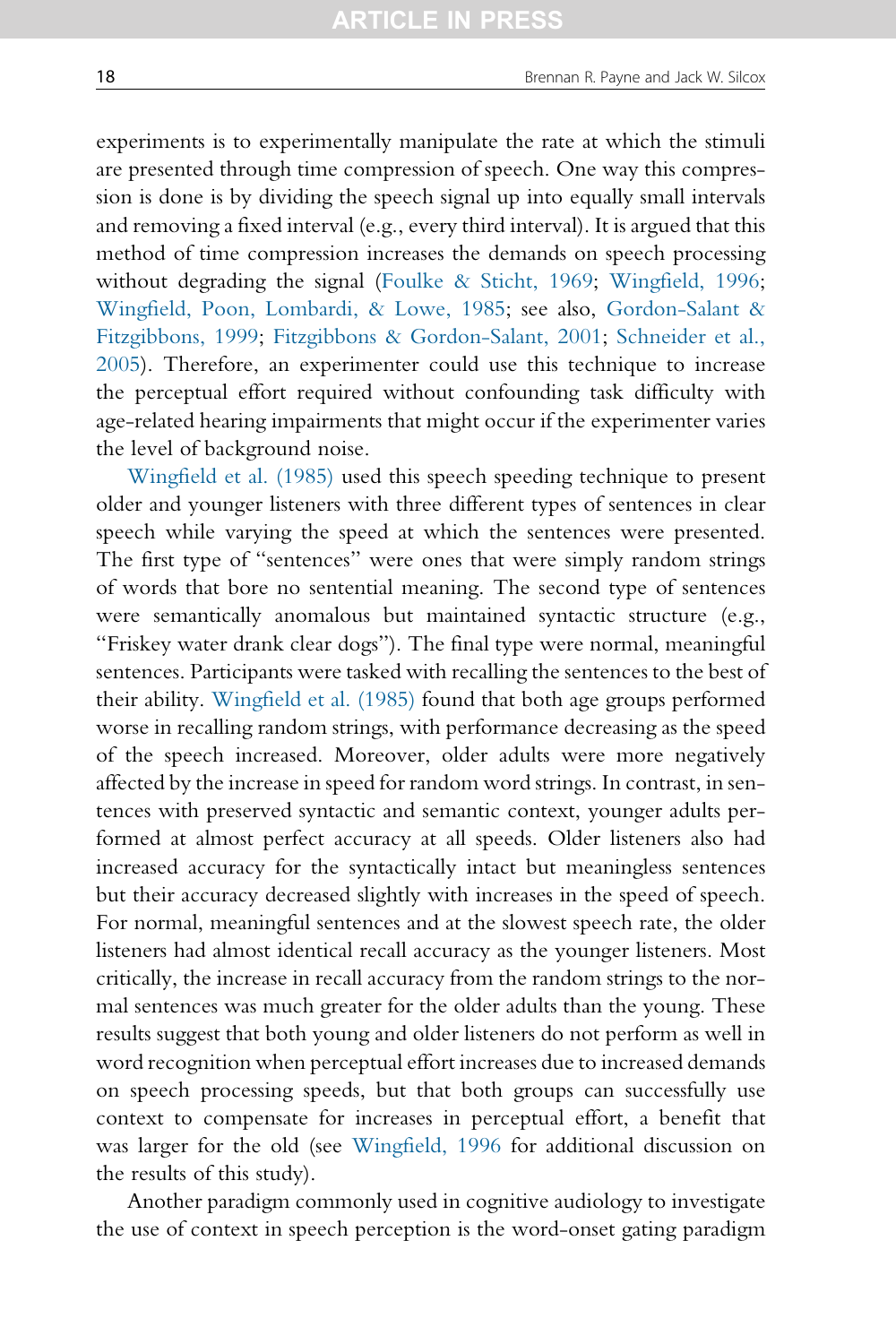<span id="page-18-0"></span>Aging, context processing, and comprehension 19

[\(Cotton & Grosjean, 1984;](#page-39-0) [Grosjean, 1980, 1985\)](#page-41-0). In a typical word-onset gating task, participants are asked to identify a word with only the first 50ms of the word initially presented to them. The word is then repeatedly presented, with incrementally more onset time introduced with each iteration, until the word can be correctly identified. A participant typically needs as little as about 200ms to correctly identify a word in context, with listeners needing about 130ms more time on average to identify words without context [\(Grosjean, 1980](#page-41-0); [Wingfield, 1996](#page-48-0)). When heard without any supportive context, older adults typically need more of the word presented before identification ([Craig, 1992;](#page-39-0) [Elliott, Hammer, & Evan, 1987\)](#page-40-0). [Lash, Rogers,](#page-43-0) [Zoller, and Wingfield \(2013\)](#page-43-0) recently replicated this finding, showing that younger normally-hearing adults needed less of the word presented to them compared to older adults, in neutral contexts. Further, they additionally found that older adults with poorer hearing required significantly more of the word presented compared to older adults with good hearing. Importantly, however, they found that, as incrementally more sentential context was provided, the gap in performance between these groups slowly closed such that, in the condition with the highest contextual constraint the three groups performed equivalently. These results are similar to previous findings showing a considerable contextual benefit for older adults in the word-onset gating paradigm ([Craig, Kim, Rhyner, & Chirillo, 1993;](#page-39-0) [Perry & Wingfield,](#page-45-0) [1994](#page-45-0); [Stine & Wingfield, 1994;](#page-47-0) [Wingfield, Aberdeen, & Stine, 1991](#page-48-0)).

## 3.2 Effects of context use on speech comprehension and memory

Most audiological research in the use of context in speech perception has focused on the immediate effects on word recognition. However, language understanding extends far beyond recognition of a single target word. The listener needs to integrate the recognized word into the broader context of the discourse or sentence in which it is heard and encode the general and specific details of what was said into a persisting memory representation. Thus, age differences may extend well beyond word perception. Therefore, in this section, we review several of the studies examining context effects on subsequent speech comprehension and speech recall in younger and older adults.

In a classic study, [Rabbitt \(1968\)](#page-45-0) studied the effects of increased perceptual effort during listening on the recollection of word lists. Young adults with normal hearing were presented with audio of lists of eight digits. These lists were split in two and the first half was either heard in noise or in quiet and the second half was heard in either noise or quiet. Importantly, participants were able to shadow the lists accurately, indicating they were correctly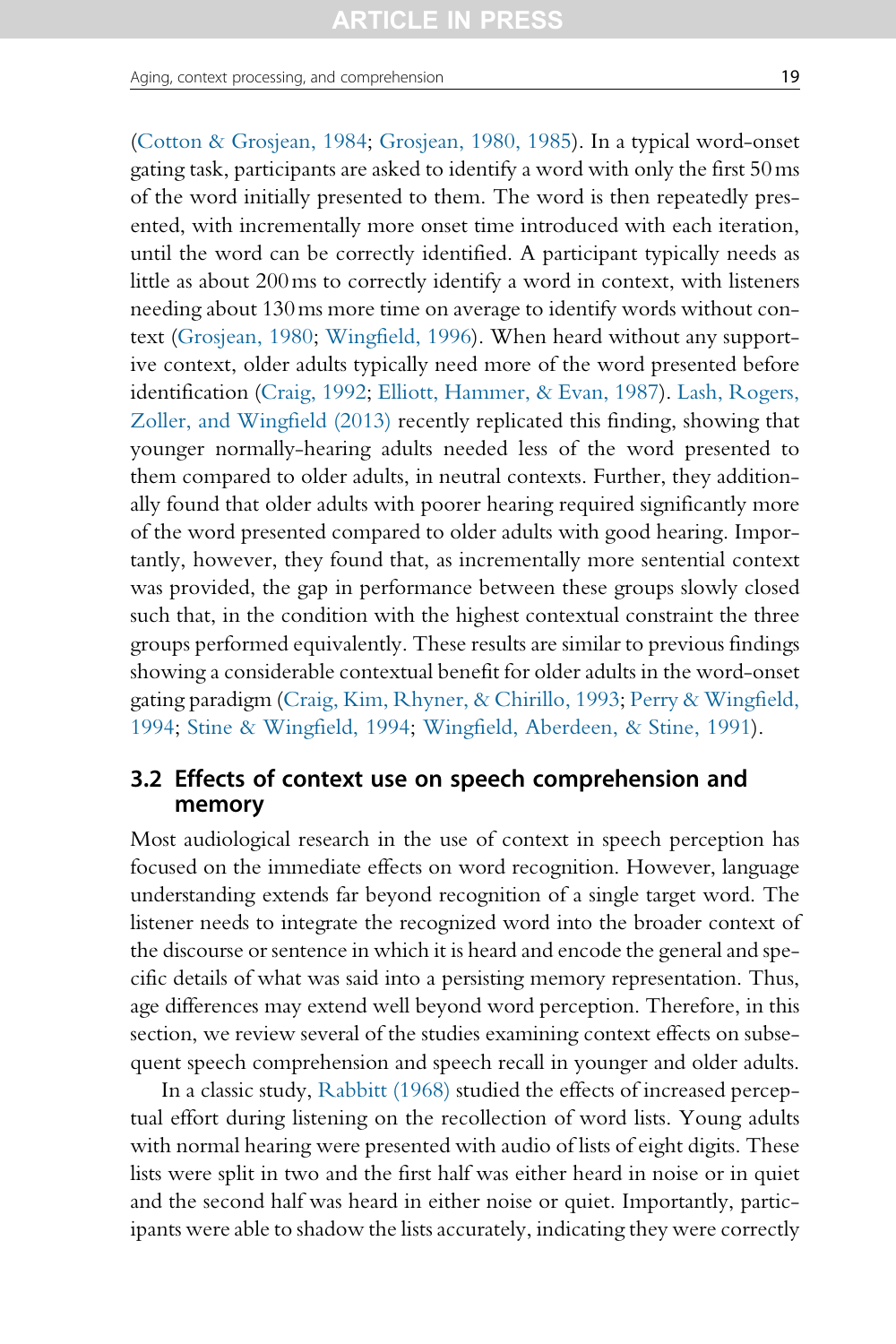hearing the lists even if they were presented in noise. [Rabbitt \(1968\)](#page-45-0) found that if the second half of the list was heard in noise, the participants did a poorer job at recalling the first half of the list, regardless of whether the first half was heard in noise or not, as compared to when they heard the second half of the list without noise. [Rabbitt \(1991\)](#page-45-0) extended these findings to show that older adults with hearing impairments performed poorer than older adults with normal hearing on this same task (see also [Murphy et al.,](#page-44-0) [2000\)](#page-44-0). The results from these two findings led [Rabbitt \(1968, 1991\)](#page-45-0) to argue that the increases in perceptual effort that result from either a hearing impairment or listening to speech in noise pull resources away from memory encoding.

In an effort to test the validity of this effortfulness hypothesis, [McCoy](#page-43-0) [et al. \(2005\)](#page-43-0) reported results from a running memory span task in which a group of older adults with normal hearing and a group of older adults with poor hearing heard a continuous list of words and were periodically interrupted and asked to repeat back the last three words that they heard. Thus, this task required participants to maintain and continuously update words in working memory. Importantly, both groups were at or near ceiling in their recollection of the most recent word, indicating that both groups were correctly perceiving each word in the list. However, they found that the older adults with normal hearing performed significantly better than those with hearing impairment at correctly identifying the first two words that they were required to name. [McCoy et al. \(2005\)](#page-43-0) concluded that this gives support for the hypothesis that older adults with poorer hearing are putting more effort into the actual perception of the words. This additional perceptual effort pulls resources away from other higher-level cognitive processes, such as encoding and maintaining these lexical items in working memory. Thus, the older adults with poorer hearing were accurately perceiving the words but not encoding them into memory as efficiently (see also [Pichora-Fuller et al., 1995;](#page-45-0) [Tun & Wingfield, 1999](#page-48-0)). More central to the current discussion, [McCoy et al. \(2005\)](#page-43-0) also manipulated the contextual constraint of each word list. The degree of the contextual constraint of each list was constructed by manipulating local co-occurrence probabilities between adjacent words in each list (for details on how these type of word lists are constructed see [Miller & Selfridge, 1950\)](#page-44-0). [McCoy et al. \(2005\)](#page-43-0) found that the addition of contextual constraint in the word lists eliminated any between-group differences in effortfulness effects on memory. In other words, regardless of hearing acuity, older adults, performed at or near ceiling in the recall task when context was provided.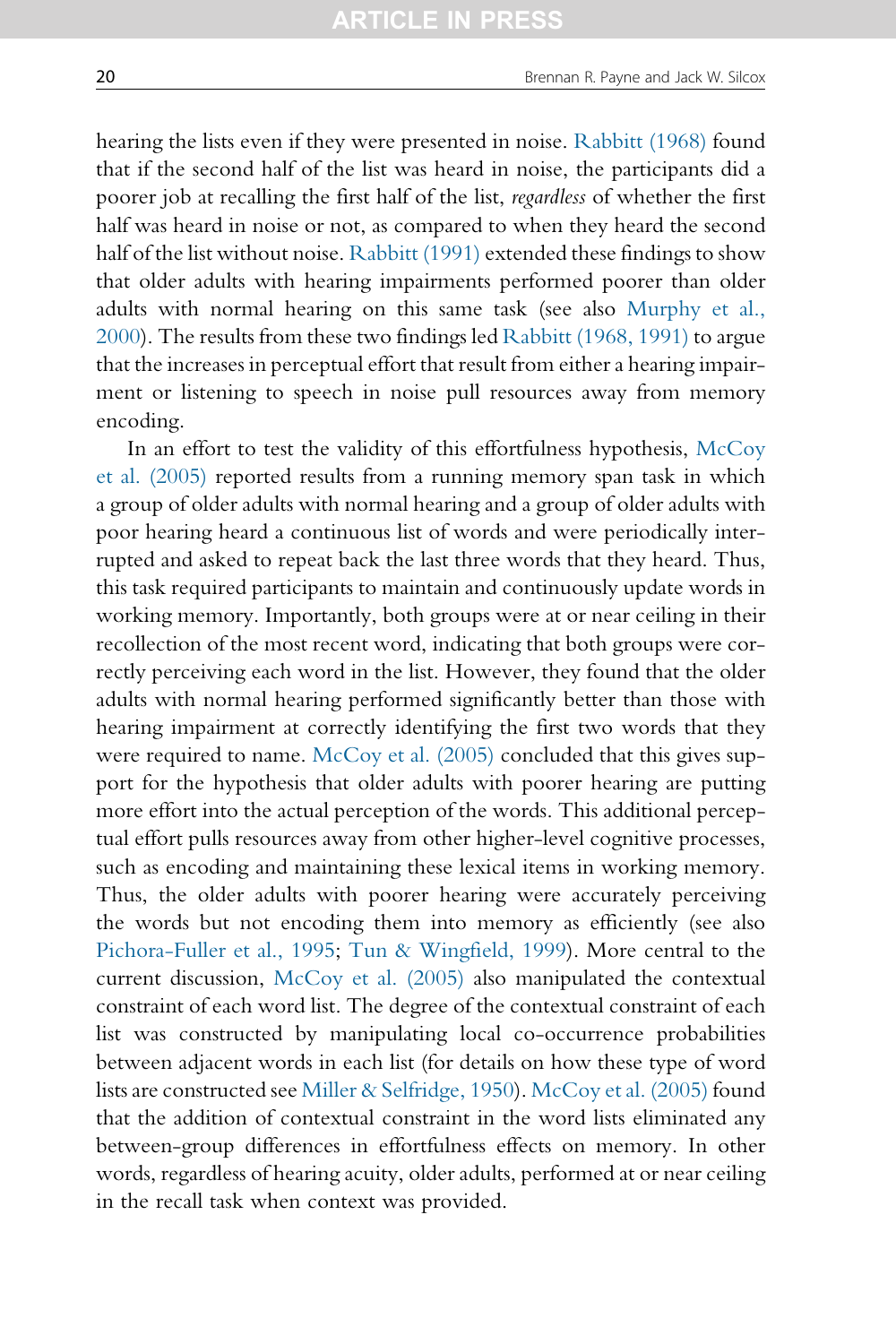Aging, context processing, and comprehension 21 and 21

[Wingfield, Alexander, and Cavigelli \(1994\)](#page-49-0) incrementally increased the amount of context available for the identification of a target word for both young and older listeners. Participants were initially presented with the entire target word in isolation and asked to identify the word. Each time the word was incorrectly identified, one additional word was added either before or after the target word depending on the condition. For example, if the participant was listening to a target word that was in the preceding context condition they would first hear "WARM" and then "him WARM" and then "keep him WARM" and so on until they were able to correctly identify the word. In the following context condition, they would hear "WARM" and then "WARM and" and then "WARM and dry" and so forth. Elderly listeners performed worse than young listeners when the words were presented in isolation. As more words were added preceding the target word, identification increased for both age groups as a function of the number of words. This increase was similar between the groups. However, when the target word was followed, rather than preceded, by incrementally more context words, identification rates increased for both groups, but the effect was much smaller for the older listeners. [Wingfield et al. \(1994\)](#page-49-0) argued that a "memory trace" of the ambiguous target word must be kept in working memory to utilize the following context and that older adults were less effective at this maintenance. This suggests that the differences seen were not just due to perceptual decline, but also due to age-related differences in working memory (for additional discussion of these findings see [Wingfield, 1996\)](#page-48-0).

The above studies suggest that increasing perceptual effort by degrading the speech signal, or by increasing demands on working memory may drive the differential use of context in speech comprehension seen in older adults. To assess the interaction between these two sources of increases in listening effort, [Gordon-Salant and Fitzgibbons \(1997\)](#page-41-0) conducted a study in which they experimentally manipulated demands on memory while presenting speech in background noise to older and young listeners with and without impaired hearing. The SPIN-R high constraint and low constraint stimuli were used and all sentences were presented in background noise. On half of the trials, the participants were tasked with identifying the final word of the sentence, as is typical of the SPIN-R task. However, to increase the demands on working memory, on the other half of the trials, the participants were instructed to recall the whole sentence. They found that young and older listeners performed equivalently in the final-word recall task, such that all groups recalled the final word better in the high constraint condition. The most important finding for the current discussion was that, in the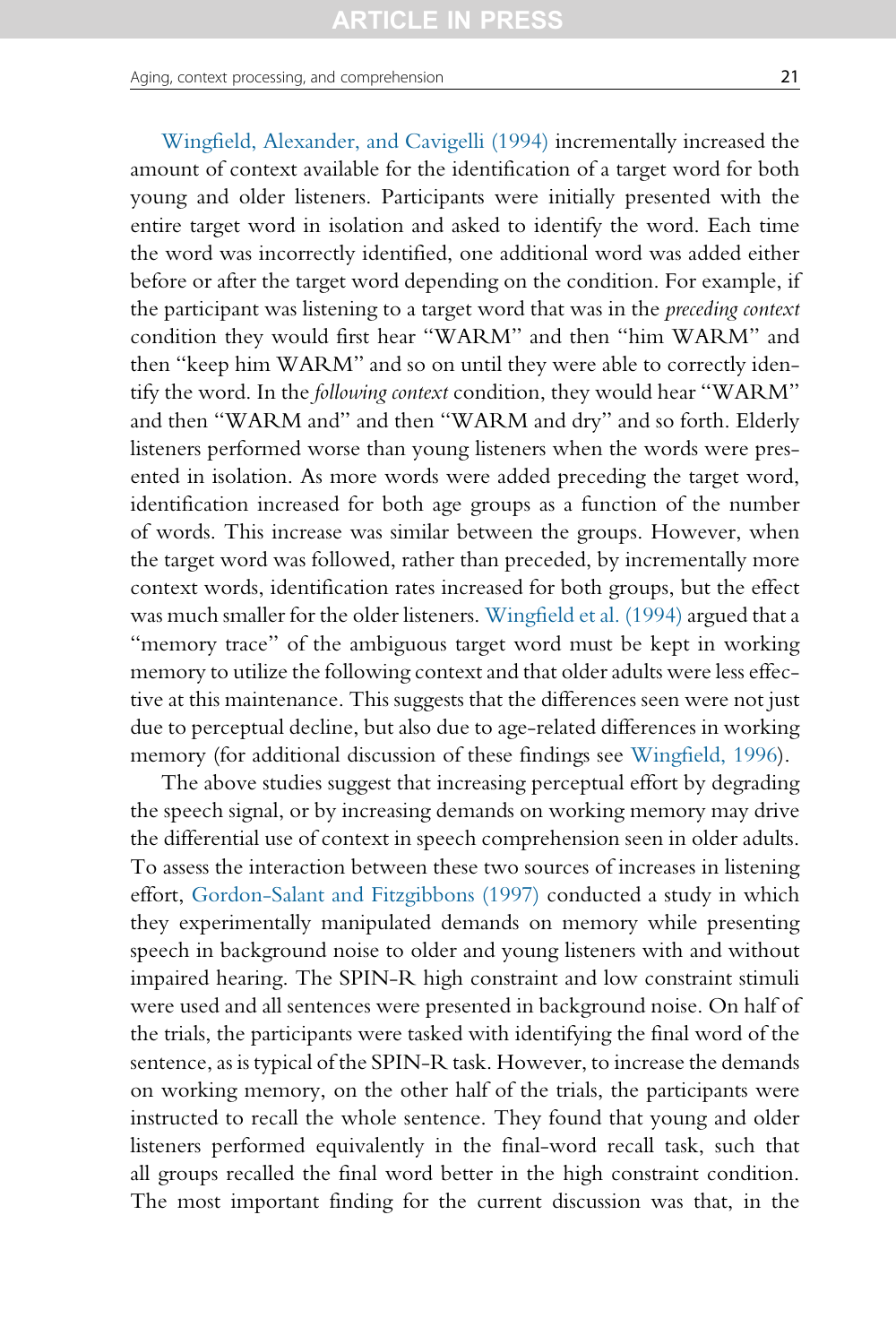sentence recall task, older listeners with hearing impairment performed the poorest in recalling the sentences with low contextual constraint when compared to the other groups. However, in the high constraint sentence recall condition, older adults with hearing impairment performed comparably to the other groups, exhibiting near ceiling performance. These results suggest that, especially in cases where the speech signal is degraded by the presence of background noise and hearing deficits, and when there is an increased demand on working memory, older adults gain a more substantial benefit from using context in speech recall.

In 2016, the Fifth Eriksholm Workshop on Hearing Impairment and Cognitive Energy proposed a Framework for Understanding Effortful Listening (FUEL; [Pichora-Fuller et al., 2016\)](#page-45-0), based on a large consensus among experts in the speech and hearing sciences. This framework relies on many of the principles common among models of cognitive resources and working memory (for a review see [Wingfield, 2016\)](#page-48-0). These principles include the assumptions that there is a limited capacity of cognitive resources available for completing a task, that there are individual differences in those capacities, and that the amount of resources allocated to completing a task depends on the demand of the task. Moreover, the FUEL suggests that there is a limited capacity of cognitive resources available at any given point and that this capacity is modulated by arousal and motivational states of the listener. Importantly, the framework argues that the amount of effort required for successful speech comprehension is a product of the demand of the listening task and the motivation of the listener to successfully accomplish this task. Thus, listening effort entails "the deliberate allocation of mental resources to overcome obstacles … in carrying out listening tasks" [\(Pichora-Fuller et al., 2016](#page-45-0), p. 10S). Sources of cognitive demand may come from degradation of the speech signal, challenging syntax, or the cognitive and language abilities of the listener (for a review on how acoustic challenge specifically may affect listening effort, see [Eckert, Teubner-Rhodes, & Vaden, 2016](#page-40-0); [Hornsby,](#page-41-0) [Naylor, & Bess, 2016;](#page-41-0) [Peelle, 2018;](#page-45-0) [Richter, 2016\)](#page-46-0). The effort required by older listeners would thus be expected to be comparably higher than in younger listeners in the same listening scenario, due to age-related changes in hearing acuity and memory capacity. It may be these differences in listening effort that account for age differences seen in the low contextual constraint listening situations reviewed above. However, the studies reviewed above suggest that older adults may rely on context in a compensatory manner to reduce the amount of effort required in speech comprehension such that they are able to perform as well as their younger counterparts.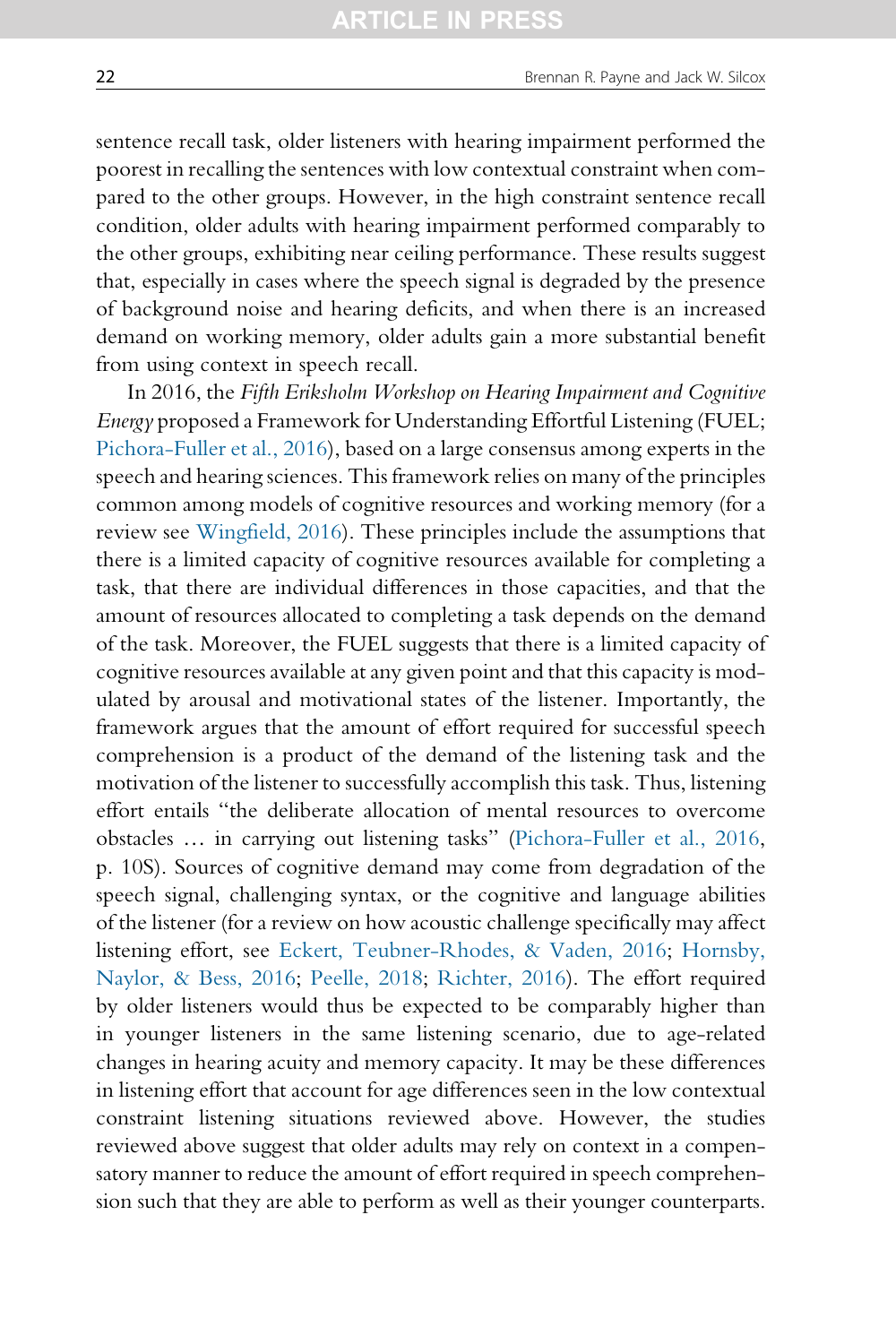## 3.3 Older adults may over-rely on context when listening in noise

The work discussed above has primarily focused on situations in which supportive context is beneficial to the comprehension of the listener. Less well studied are listening scenarios where "supportive" context can actually hinder comprehension. The phenomenon of false hearing occurs when a person incorrectly perceives a speech signal and is confident that they heard a certain word even though the actual word is different (e.g., thinking someone said "fun" when they really said "run"; see [Sommers & Lewis, 1999\)](#page-47-0). This phenomenon of false hearing has been found to occur more frequently in older listeners than in young listeners ([Rogers, 2017;](#page-46-0) [Rogers, Jacoby, & Sommers,](#page-46-0) [2012](#page-46-0); [Rogers & Wingfield, 2015;](#page-46-0) [Sommers, Morton, & Rogers, 2014;](#page-47-0) see also [Sommers & Huff, 2003](#page-47-0)). The general idea is that false hearing occurs in cases where the speech signal is degraded and, as a result, there is an increased top-down reliance on the context of the sentence or discourse in order to attempt recognition in the face of perceptual uncertainty. This increased reliance on context can lead to a misperception of the spoken word if the actual word is not predictable based on the prior context.

To test whether or not there are age differences in over-reliance on context in speech comprehension, even when it could be a hindrance, [Rogers](#page-46-0) [et al. \(2012\)](#page-46-0) gave older and young listeners a task in which they were presented with semantically-related word pairs that they had been previously trained on. Their task was to try to correctly identify the second word in the pair and then give their associated confidence level with each choice. The second word was presented with background noise and was either semantically congruent (e.g., BARN-HAY) or incongruent with the first word pair (e.g., BARN-PAY). There were two findings from this study that are important for the current discussion. First, when compared to young adults, older adults performed better when the second word was congruent, and significantly worse when the target was incongruent. Second, older adults' confidence was identical in both the congruent and incongruent conditions, with older adults showing higher levels of confidence in their answers than young adults in both conditions. In a follow-up study, where the number of times the pairs were shown to the participant was manipulated, [Rogers \(2017\)](#page-46-0) showed that these effects are primarily due to semantic priming, rather than repetition priming. In other words, the effect of context on false hearing was larger than the effect of associative memory. Taken together, these results suggest that older listeners rely heavily upon context when listening to speech in noise. This compensatory strategy may serve a beneficial role to older adults when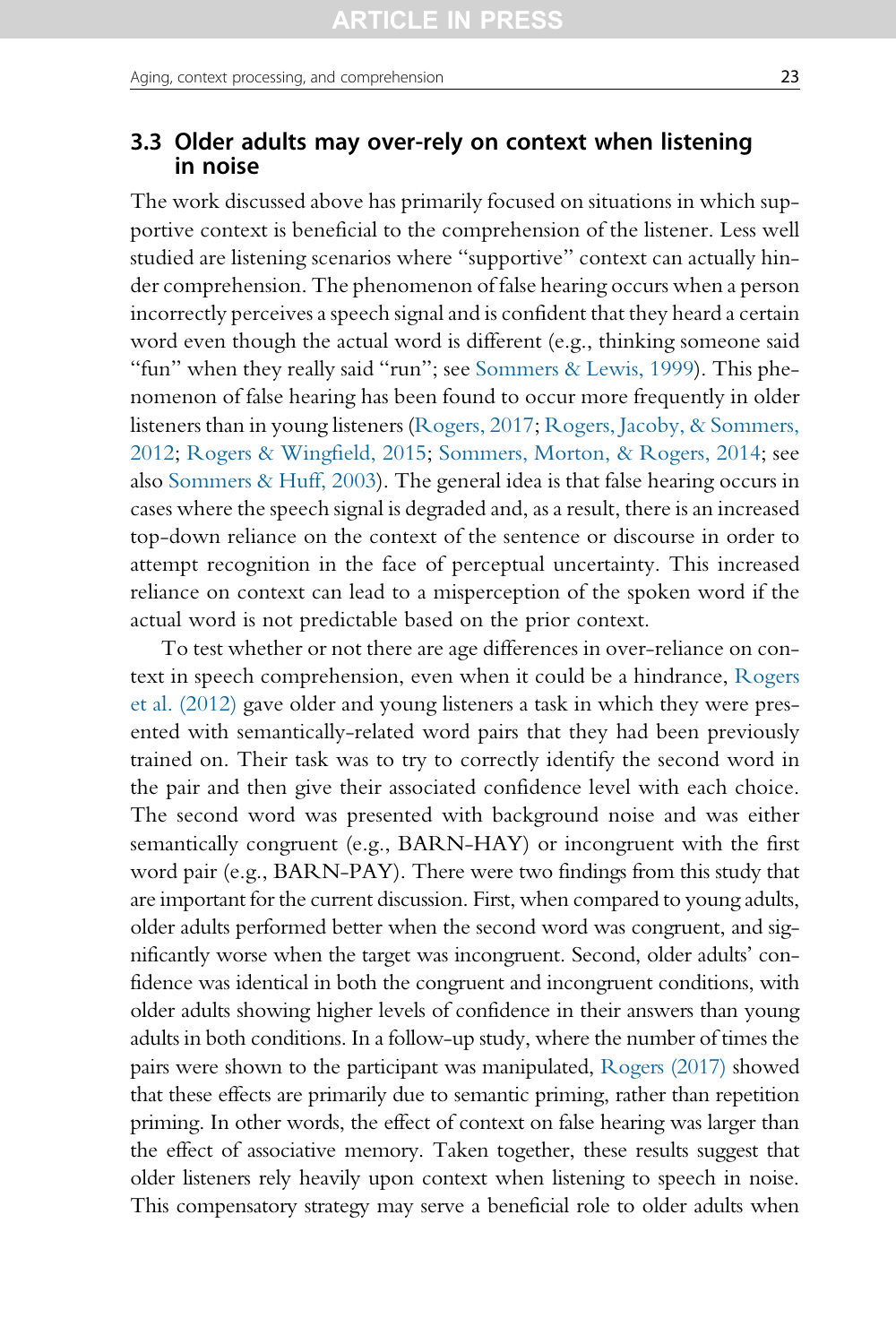words are predictable from sentence context (but see [Luke & Christianson,](#page-43-0) [2016](#page-43-0)). However, this same strategy can become a hindrance to an older listener when the spoken word is not highly predictable based on the context (see also [Payne et al., 2014](#page-45-0) for a similar argument in relative-clause attachment).

### 3.4 Interim summary

In summary, there is little debate in the field of Cognitive Audiology as to whether older adults utilize context, or perhaps even over-rely on context in speech processing. Indeed, as reviewed above, many studies showed that older adults performed worse on tasks in lower constraint conditions but performed equivalently to younger adults in conditions of higher constraint in word recognition and memory for speech, particularly in cases where perceptual processing is taxed. These findings suggest that, compared to younger adults, older adults gain more of a benefit from context, in part because they show poorer performance in more cognitively and perceptually taxing conditions. In fact, as discussed above, the growing literature on aging and context-driven false hearing suggests that older adults may overrely on context in cases of increased perceptual demands. Importantly, while this over-reliance on context may be compensatory to the older listener in situations where context yields correct predictions, it can be detrimental when input is inconsistent with context-based predictions. Open questions currently being debated in cognitive audiology are whether this reliance on context in older adults is driven by declines in perceptual ability, or are reflective of more complex interactions between perceptual and cognitive change in aging. Nevertheless, there is a clear consensus that both cognitive and perceptual changes in aging can negatively impact speech comprehension, particularly in cases of increased perceptual demand (i.e., listening to an unfamiliar, fast, or accented speaker, or listening to speech in considerable background noise), but that relying on context can help to reduce the influence of these stressors, particularly in older adults with lower hearing acuity.

# 4. Findings from cognitive electrophysiology

Event-related potential (ERP) methods offer a non-invasive and direct measurement of brain activity, providing a unique window into understanding the cognitive and neural mechanisms underlying real-time language processing. In this section, we discuss the rapidly growing literature on aging and context processing in cognitive electrophysiology, including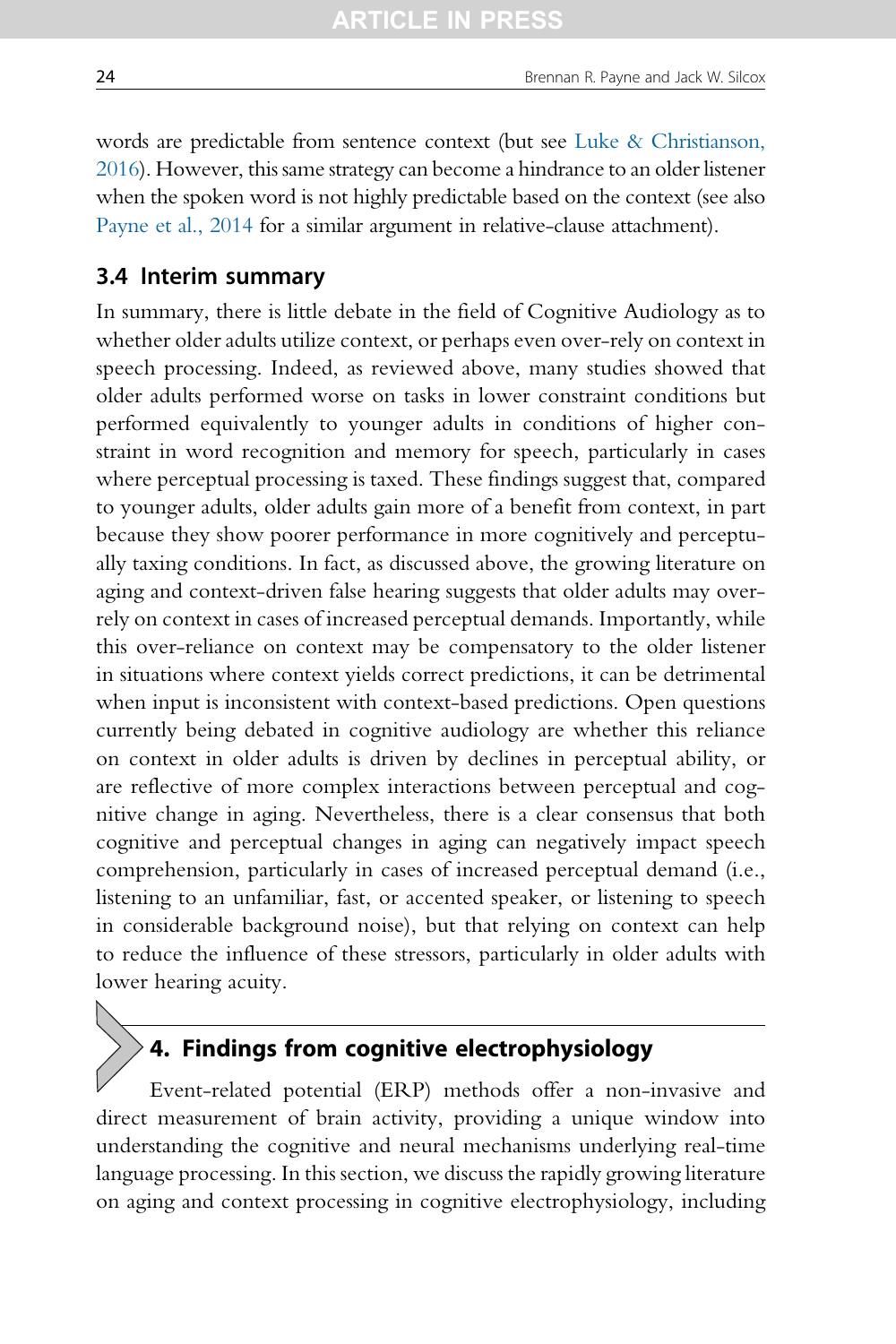the use of unique ERP components as neural indices of specific stages of language processing, as well as the utility of ERPs for exploring mechanisms of real-time context use in both visual and auditory language processing. Indeed, a considerable number of ERP studies have directly examined age-related changes in real-time context processing. Before considering this literature in detail, we first provide a brief interlude into the use of ERPs in language research.

## 4.1 ERP studies of language processing

ERPs are derived from the ongoing EEG by time-aligning segments of the EEG signal relative to an event of interest, such as a stimulus onset or a participant's response, and averaging many of these similar EEG segments to reveal activity that is time and phase locked to the event. The resulting ERP is depicted as a waveform at a given (set of ) electrode location(s), typically accompanied by topographic maps detailing the distribution of voltages over the entire head. One of the major strengths of ERPs in cognitive neuroscience is the concept of a component—a stereotyped feature of the ERP with specific eliciting conditions. ERP components are defined empirically by a combination of their polarity, timing, scalp distribution, and sensitivity to task manipulations. With extensive validation, ERP components come to be associated with particular cognitive and neural processes (see [Fabiani, Gratton, & Federmeier, 2007;](#page-40-0) [Kappenman & Luck, 2012](#page-42-0) for introductory overviews). ERPs have proven to be critically important tools for the study of human language comprehension, acquisition, and learning. The fact that ERPs can be continuously monitored with high temporal resolution and even in the absence of explicit tasks or behaviors has allowed for an expanded empirical study of the often covert and temporally extended neurocognitive phenomena underlying language processing.

## 4.2 The N400 and context use in aging

The N400 is the most widely studied of the "language-related" ERP components. The N400 is a prominent centro-posterior negative deflection in the ERP, peaking approximately 400ms after stimulus onset (in young adults). Decades of research have shown that the N400 is part of the typical brain response elicited by all meaning-bearing stimuli (or potentially meaning-bearing stimuli), including not only spoken, written, or signed words, but also meaningful faces, objects, sounds, and even odors (see [Kutas & Federmeier, 2000, 2011](#page-42-0) for reviews). Collectively, this work has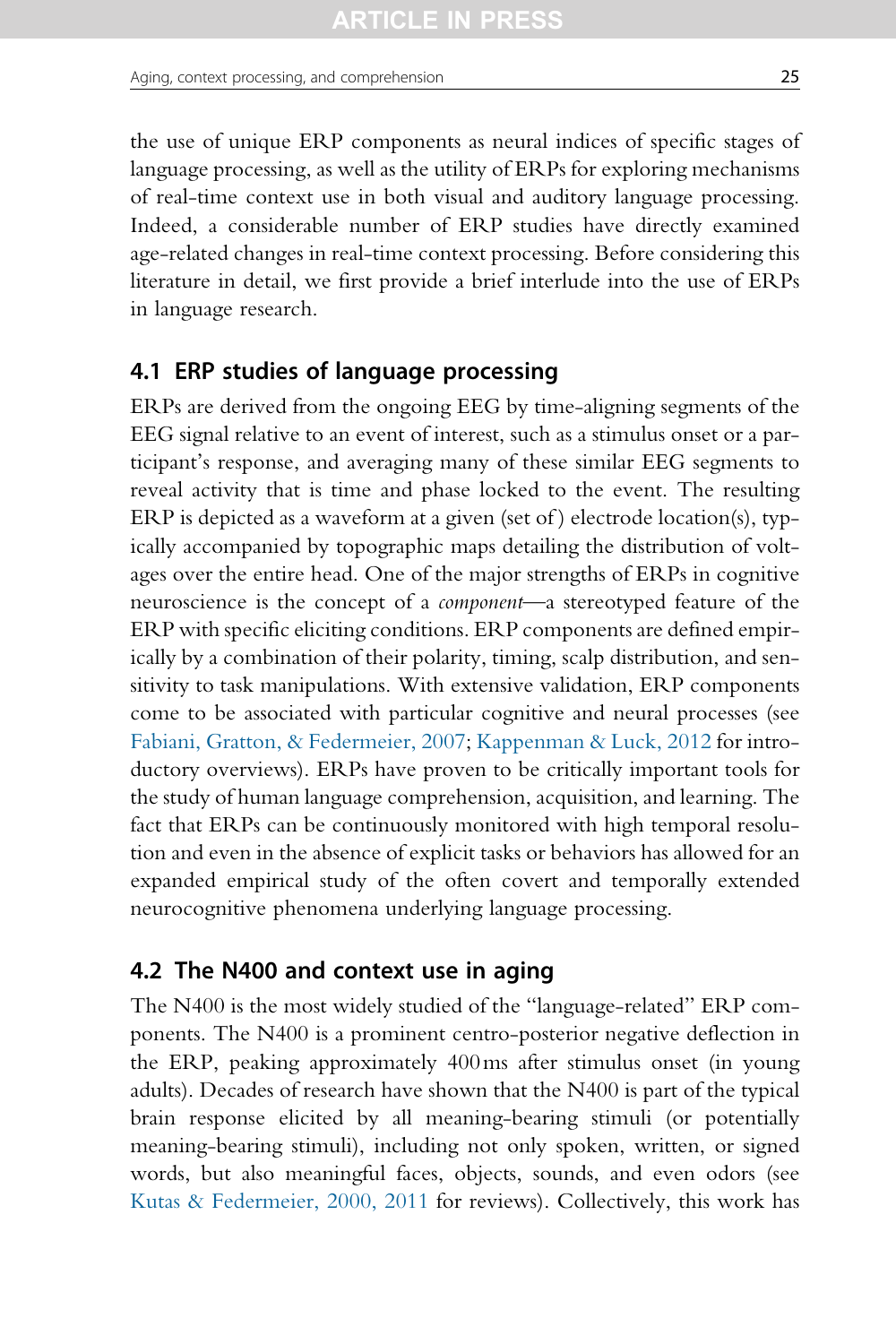strongly suggested that the N400 is a multi-modal and domain-general (i.e., not language specific) brain potential, reflecting activity within a widely distributed but left-hemisphere dominant fronto-temporal neural network ([Lau, Phillips, & Poeppel, 2008](#page-43-0); [Van Petten & Luka, 2006](#page-48-0)). Collectively, the evidence strongly suggests that its amplitude reflects the amount of new semantic information becoming active in response to the current input (for reviews see [Federmeier & Laszlo, 2009;](#page-40-0) [Kutas & Federmeier, 2000,](#page-42-0) [2011\)](#page-42-0). Most importantly, the N400 is highly sensitive to local and global context, such that its amplitude is reduced when a stimulus is congruent with its prior context across multiple levels of representation. For example, in sentence processing, N400 amplitudes are elicited as a monotonic inverse function of their cloze probability, such that more predictable words elicit smaller (more positive) N400 amplitudes [\(Kutas & Hillyard, 1984](#page-42-0); [Wlotko &](#page-49-0) [Federmeier, 2012a, 2012b](#page-49-0)). Such sentence-level constraints are shaped further by discourse contexts as well ([George, Mannes, & Hoffman, 1994](#page-41-0); [Nieuwland & van Berkum, 2006](#page-44-0); [van Berkum, Hagoort, & Brown, 1999](#page-48-0)).

Aging is associated with a reduced amplitude and an increased latency of the N400 [\(Federmeier et al., 2003;](#page-41-0) [Gunter, Jackson, & Mulder, 1992](#page-41-0); [Kutas & Iragui, 1998](#page-42-0); [Woodward, Ford, & Hammett, 1993;](#page-49-0) see [Wlotko,](#page-49-0) [Lee, & Federmeier, 2010](#page-49-0) for a review). In one of the earliest systematic studies of age-related change in the N400, [Kutas and Iragui \(1998\)](#page-42-0) reported results from a study examining individual differences in N400 categorical congruity effects across adults ranging from 20 to 80 years of age. Although all age groups (up to 80 years of age) produced reliable N400 congruity effects (smaller N400s to congruent than incongruent category-target pairs), increased age was associated with a systematic linear decrease in N400 amplitude (0.05–0.09 $\mu$ V/year,  $r = 0.40$ ), as well as reliable linear slowing of peak N400 amplitude (1.5–2.1 ms/year,  $r = 0.60$ ). Recent work combining ERFs (event-related fields, the magnetoencephalography (MEG) equivalent of ERPs) with MRI and diffusion tensor imaging suggests that age-related changes in the N400 are driven in part by diffuse structural changes in gray matter volume and white matter pathways, including cortical thinning in left temporal cortex and reductions in fractional anisotropy of white-matter pathways connecting left frontal and temporal cortex, suggesting reduced frontotemporal connectivity [\(Kemmotsu et al., 2012\)](#page-42-0).

Over and above these "main effects" of aging on the N400, several studies have reliably shown evidence that aging has a selective influence on the sensitivity of the N400 to contextual constraint. Indeed, nearly every study that has directly tested age-related differences in the use of context on the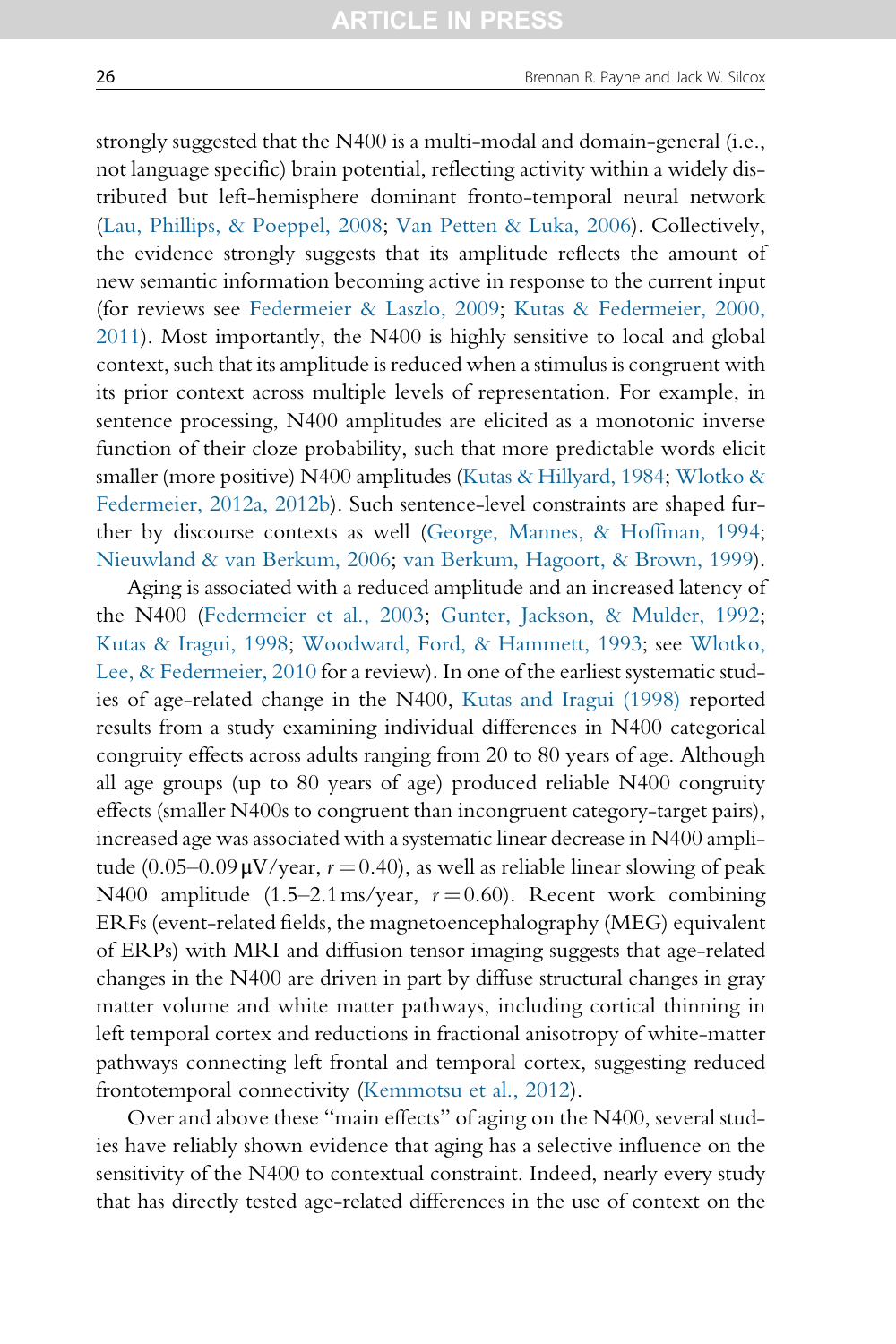N400 reports either a reduced amplitude context effect, delayed latency of the context effect, or both, in older relative to younger adults (e.g., [Dave](#page-40-0) [et al., 2018](#page-40-0); [DeLong, Groppe, Urbach, & Kutas, 2012](#page-40-0); [Federmeier &](#page-40-0) [Kutas, 2005](#page-40-0); [Federmeier et al., 2010, 2003](#page-40-0); [Federmeier, McLennan, De](#page-40-0) [Ochoa, & Kutas, 2002;](#page-40-0) [Ford et al., 1996](#page-41-0); [Gunter et al., 1992;](#page-41-0) [Huang,](#page-42-0) [Meyer, & Federmeier, 2012;](#page-42-0) [Lee & Federmeier, 2012](#page-43-0); [Payne &](#page-44-0) [Federmeier, 2017a, 2017c, 2018;](#page-44-0) [Schwartz, Federmeier, Van Petten,](#page-46-0) [Salmon, & Kutas, 2003](#page-46-0); [Wlotko & Federmeier, 2012a, 2012b;](#page-49-0) [Woodward et al., 1993](#page-49-0)). For example, [Federmeier and Kutas \(2005\)](#page-40-0) presented younger and older adults with the same target word (e.g., beard) preceded by either a strongly constraining context (i.e., No one at the reunion recognized Dan because he had grown a …) or a weakly constraining context  $(i.e., At the children's park next to the beach she saw a man with a ...). Older adults$ showed both reduced and delayed constraint effects compared to younger adults, which were driven primarily by age-related decreases in using the richer information available from strongly constraining contexts to facilitate the N400. This effect was replicated by [Wlotko, Federmeier, and Kutas](#page-49-0) [\(2012\),](#page-49-0) who further dissociated effects of constraint from lexical expectancy by presenting younger and older adults with strongly and weakly constraining sentences completed by either their most expected target words or unexpected (but plausible words) (see also [Federmeier, Wlotko, De](#page-41-0) [Ochoa-Dewald, & Kutas, 2007](#page-41-0), [Section 4.3\)](#page-28-0). Most notably, older adults showed a reduced effect of expectancy in weakly constraining contexts compared to strongly constraining contexts. That is, whereas older adults showed a significant N400 difference between expected and unexpected target words in strongly constraining contexts, they did not show a difference in weakly constraining contexts, unlike the young. These findings suggest that older adults needed overall stronger contextual constraints to facilitate semantic processing compared to the young, who could take advantage of even weakly constraining contexts.

One question raised here is whether the reduced sensitivity to context reflects generalized changes in the scaling properties of the N400 or generalized reductions in sensitivity of the N400 (and/other ERP components) in aging. Such scaling effects would muddy the interpretation of age-related effects on the N400 (see also [Payne & Federmeier, 2018](#page-45-0); [Wlotko et al.,](#page-49-0) [2010](#page-49-0) for a detailed discussion). Mounting evidence suggests that the observed context effects on the N400 reflect functional changes in early neural semantic processing, rather than generalized age-related changes in measurement properties of the ERP component. For example, in the study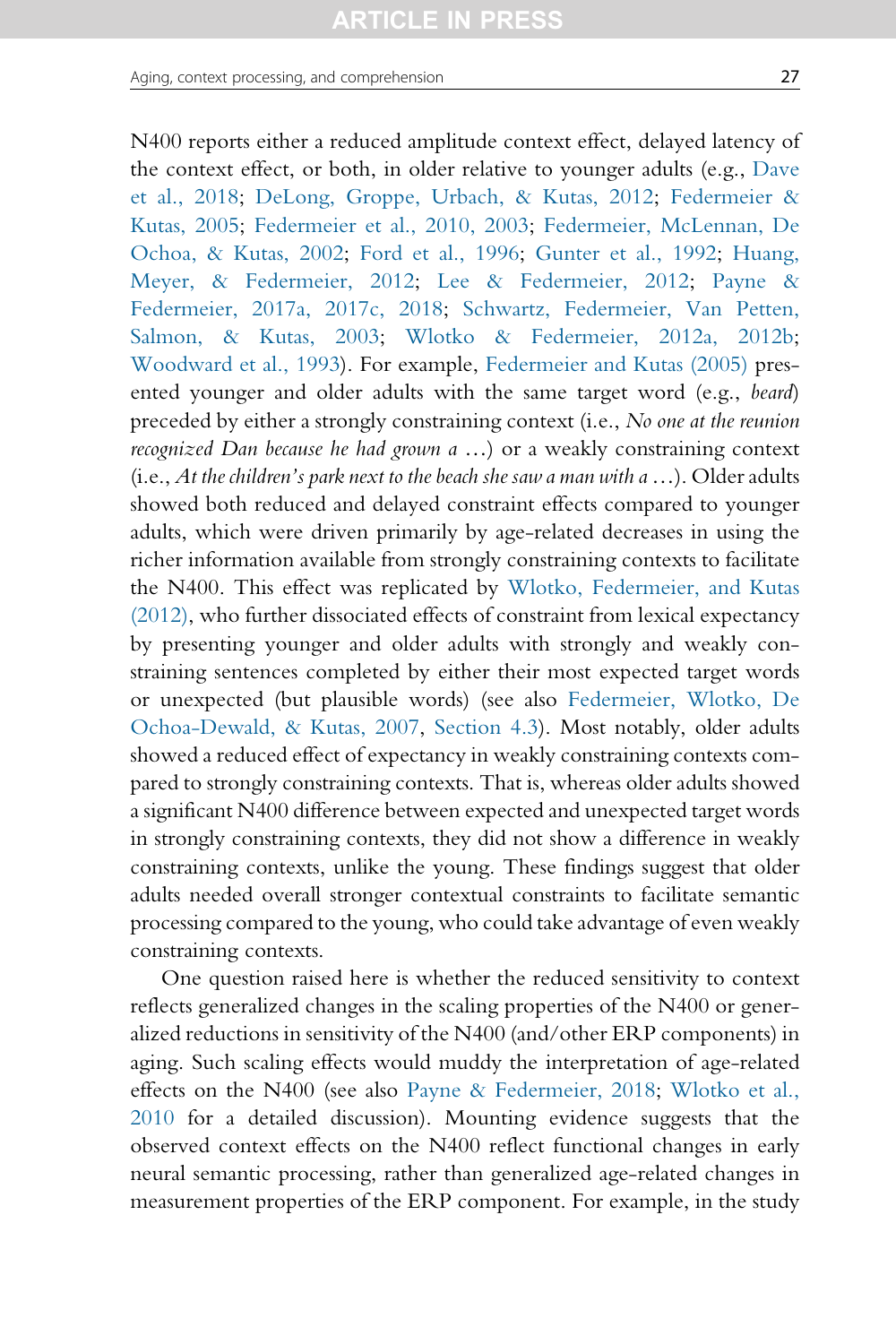reviewed above by [Federmeier and Kutas \(2005\)](#page-40-0), no age effects were observed on either the timing or the magnitude of the N400 response to weakly-constraining but expected target words. Moreover, [Federmeier](#page-41-0) [et al. \(2003\)](#page-41-0) directly compared age-related differences in lexical associative priming and sentence context effects on the N400 in the same experiment. Older adults showed N400 facilitation from the presence of lexically associated words, effects that were similar to that measured for younger adults, despite overall age-related delays in sensory components. At the same time, however, effects of sentence-level congruity on the N400 were reduced in amplitude and delayed by over 200ms in older adults compared to the young.

Similar findings showing preserved (and even greater) age-related sensitivity to lexical features despite age-related reductions in context use have recently been reported by [Payne and Federmeier \(2018\).](#page-45-0) In addition to sensitivity to constraint and expectancy, the N400 shows graded and incremental sensitivity to the accrual of contextual constraints as a sentence unfolds from word to word [\(Dambacher, Kliegl, Hofmann, & Jacobs, 2006](#page-39-0); [Payne & Federmeier, 2018;](#page-45-0) [Payne, Lee, & Federmeier, 2015;](#page-45-0) [Van](#page-48-0) [Petten & Kutas, 1990, 1991\)](#page-48-0). For example, an oft-replicated finding in younger adults is that the N400 to open-class words exhibits a clear inverse relationship with the words' ordinal position within a sentence (i.e., the word position effect), reflecting the incremental accrual of a message-level context representation as the sentence unfolds. Such effects arise in congruent sentences, but not in so-called syntactic prose sentences that provide only syntactic constraints (i.e., "The infuriated water grabbed the justified dream.") or in randomly shuffled words, suggesting that this effect is driven by the accumulation of message-level semantic context rather than a generalized habituation of the N400. If older adults do not gain the same degree of facilitation from context in part because they construct a message-level context representation with poorer fidelity (i.e., [Wlotko et al., 2010](#page-49-0)), then older adults should show reduced word position effects in aging. Indeed, [Payne and](#page-45-0) [Federmeier \(2018\)](#page-45-0) showed that older adults show reliable but substantially reduced word position effects in congruent sentences compared to the young, suggesting that age-differences in context effects can be observed continuously throughout a sentence, as context accumulates.

A number of studies have presented evidence that, in young adults, lexical effects on the N400 can be overridden by message-level constraints as the context unfolds ([Dambacher et al., 2006](#page-39-0); [Kretzschmar, Schlesewsky, &](#page-42-0) [Staub, 2015;](#page-42-0) [Payne & Federmeier, 2018;](#page-45-0) [Payne et al., 2015](#page-45-0);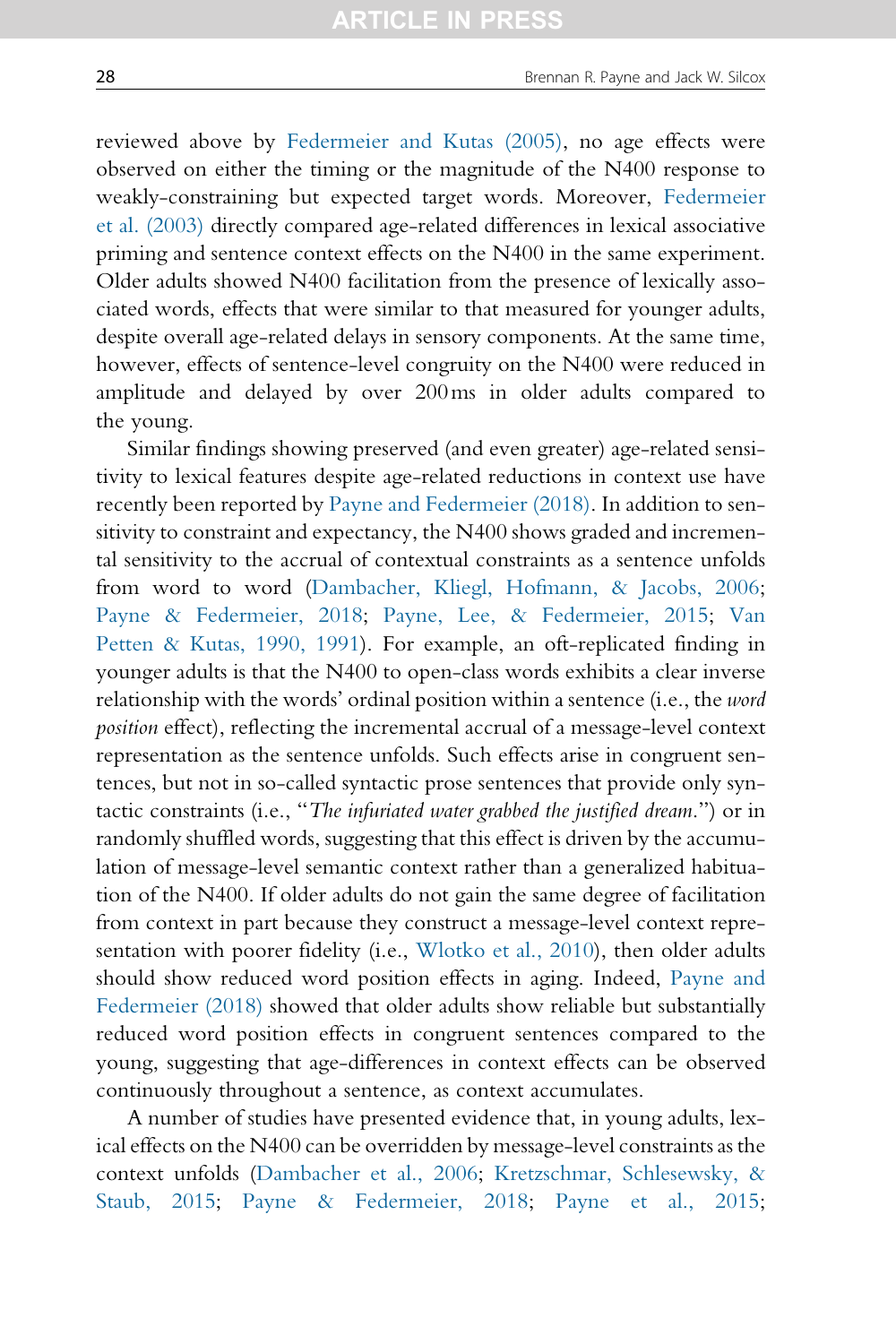<span id="page-28-0"></span>Aging, context processing, and comprehension 29

[Van Petten & Kutas, 1990, 1991](#page-48-0)). For example, [Payne et al. \(2015\)](#page-45-0) reported a single-trial approach to modeling the effects of word position on the N400, and examined how accumulating context interacted with the sensitivity of the N400 to lexical properties of individual words. They showed that word frequency effects were reduced with increasing context, whereas effects of orthographic neighborhood were unaffected by accumulating context, with effects persisting throughout all word positions (see also, Laszlo  $\&$ [Federmeier, 2009](#page-43-0)). [Payne and Federmeier \(2018\)](#page-45-0) extended this work by modeling single-word variability in N400 responses in older adults using the same materials as in [Payne et al. \(2015\).](#page-45-0) They observed robust effects of orthographic neighborhood density on the N400, effects that were actually larger in older adults than the young, as well as preserved effects of word frequency in aging. Importantly, in older adults, frequency effects were not modulated by accumulating contextual constraints, whereas in young adults, word frequency effects are reduced with increasing constraint. Collectively, these findings indicate that older adults are less likely to rely on top-down contextual constraints in real time, and therefore rely more strongly on bottom-up lexical features to facilitate semantic access of individual words in sentence processing. Importantly, this observed pattern of findings, where older adults show robust sensitivity of the N400 to lexical features despite age-related reductions in context use, strongly argue against explanations of age-related reductions in the N400 in terms of domain-general changes in the measurement properties of the ERP component.

## 4.3 Aging and context-based prediction

Given the consistent age-related reductions in context use in aging reported above, a number of researchers have theorized as to the source of these deficits in context processing. For example, some have argued that these effects reflect quantitative age-related reductions in the capacity to integrate information with the accumulating context, while others have argued that such effects reflect, in part, qualitative changes in the propensity to use context predictively to anticipate upcoming input (see [Federmeier, 2007;](#page-40-0) [Huettig & Mani, 2016;](#page-42-0) [Wlotko et al., 2010](#page-49-0) for reviews). Such accounts are difficult to dissociate based on patterns of N400 facilitation alone. Indeed, facilitative effects of prior semantic context have been argued to arise from multiple different sources, including through bottom-up mechanisms such as passive priming [\(Traxler, Foss, Seely, Kaup, & Morris, 2000;](#page-48-0) but see [Coulson, Federmeier, Van Petten, & Kutas, 2005](#page-39-0)) and post-lexical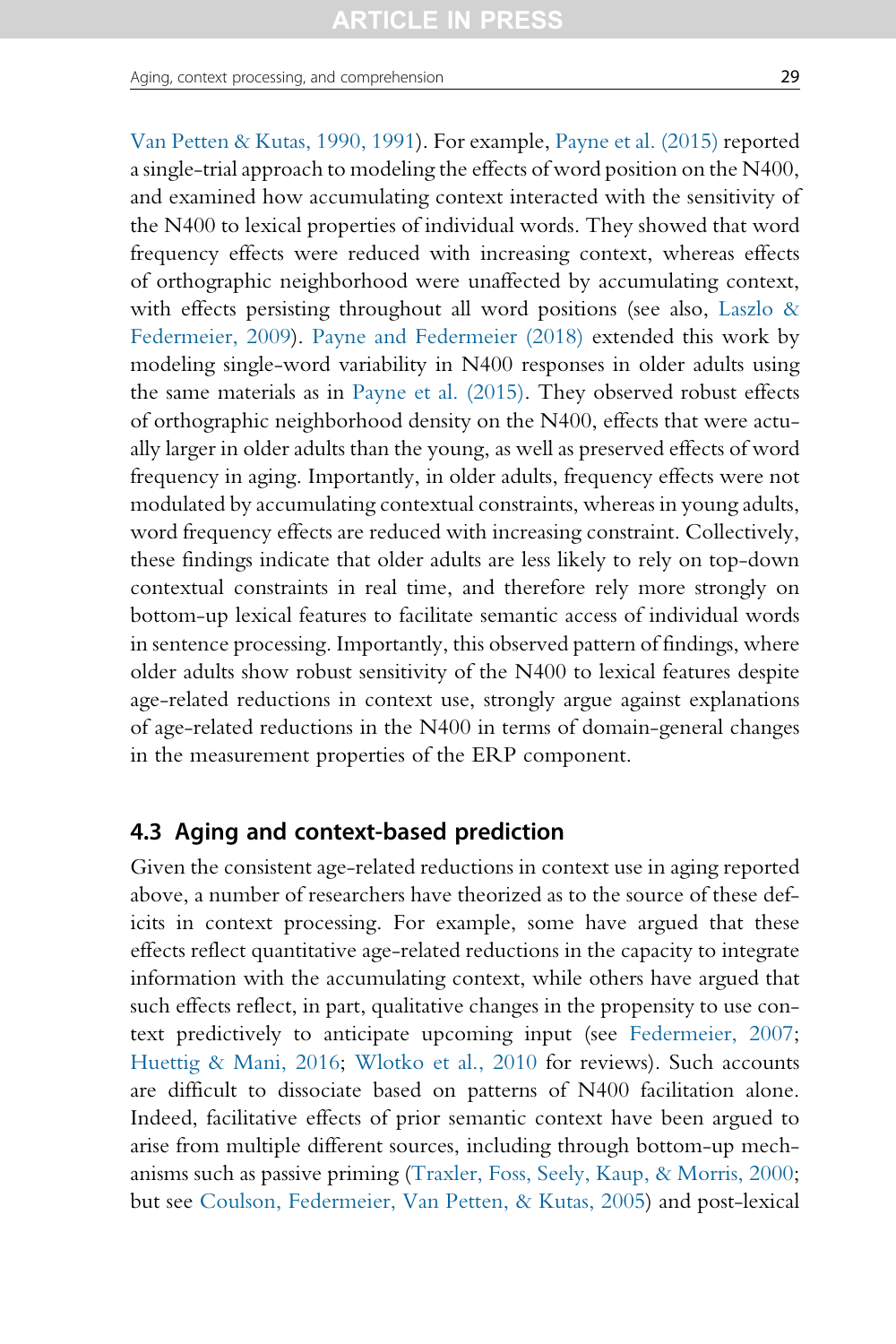integration [\(Hagoort, 2005;](#page-41-0) [Huettig & Mani, 2016](#page-42-0)), as well as through anticipatory mechanisms, including the pre-activation of likely semantic features ([Federmeier, 2007](#page-40-0); [Federmeier & Kutas, 1999](#page-40-0); [Kutas & Federmeier,](#page-42-0) [2000\)](#page-42-0), and more direct prediction of specific upcoming lexical items and their associated features (i.e., orthographic and phonological representations; [DeLong, Urbach, & Kutas, 2005;](#page-40-0) [Federmeier & Laszlo, 2009](#page-40-0); [Kuperberg & Jaeger, 2016;](#page-42-0) [Lau, Holcomb, & Kuperberg, 2013\)](#page-43-0). Difficulty in dissociating such top-down predictive processing accounts from bottomup accounts arises because both theories predict facilitation of semantic processing (and thus reduced N400s) in supportive contexts.

Thus, one way that researchers have explored the extent to which language comprehenders predict upcoming information is by examining whether there are processing consequences when readers encounter information that is plausible but inconsistent with a potentially strongly-held prediction (assuming that a prediction was made; [Federmeier et al., 2007](#page-41-0); [Thornhill & Van Petten, 2012](#page-48-0)). Indeed, the processing of plausible prediction violations (semantically congruent but unexpected words in strongly lexically constraining contexts) consistently elicit a frontally-distributed positivity following the N400 [\(Federmeier et al., 2010, 2007;](#page-40-0) [Payne & Federmeier,](#page-44-0) [2017b](#page-44-0); [Thornhill & Van Petten, 2012](#page-48-0); [Van Petten & Luka, 2012](#page-48-0) for a review). In one of the first studies to directly report this frontal positivity, [Federmeier et al. \(2007\)](#page-41-0) examined lexical expectancy and sentential constraint effects on the ERP response to sentence-final words, in sentences such as  $(a)$ – $(d)$ :

- (a) Strongly Constraining, Expected: Sam could not believe her story was true.
- (b) Strongly Constraining, Unexpected: Sam could not believe her story was published.
- (c) Weakly Constraining, Expected: I was impressed by how much she knew.
- (d) Weakly Constraining, Unexpected: I was impressed by how much she published.

In the critical comparison, conditions  $(b)$  and  $(d)$  were lexically matched and equally unexpected  $(\sim 0\%$  cloze probability). Therefore, any additional processing in  $(b)$  that is not present in  $(d)$  is likely driven by the cost of encountering an unlikely but plausible word in a context that is strongly predictive of a different word. Only strongly constraining but unexpected items (b) were shown to elicit a late anterior positivity following the N400. [Federmeier et al. \(2007\)](#page-41-0) argued that this component likely reflects the increased neural demands necessary to override or suppress the anticipated semantic representation, and perhaps to revise the message-level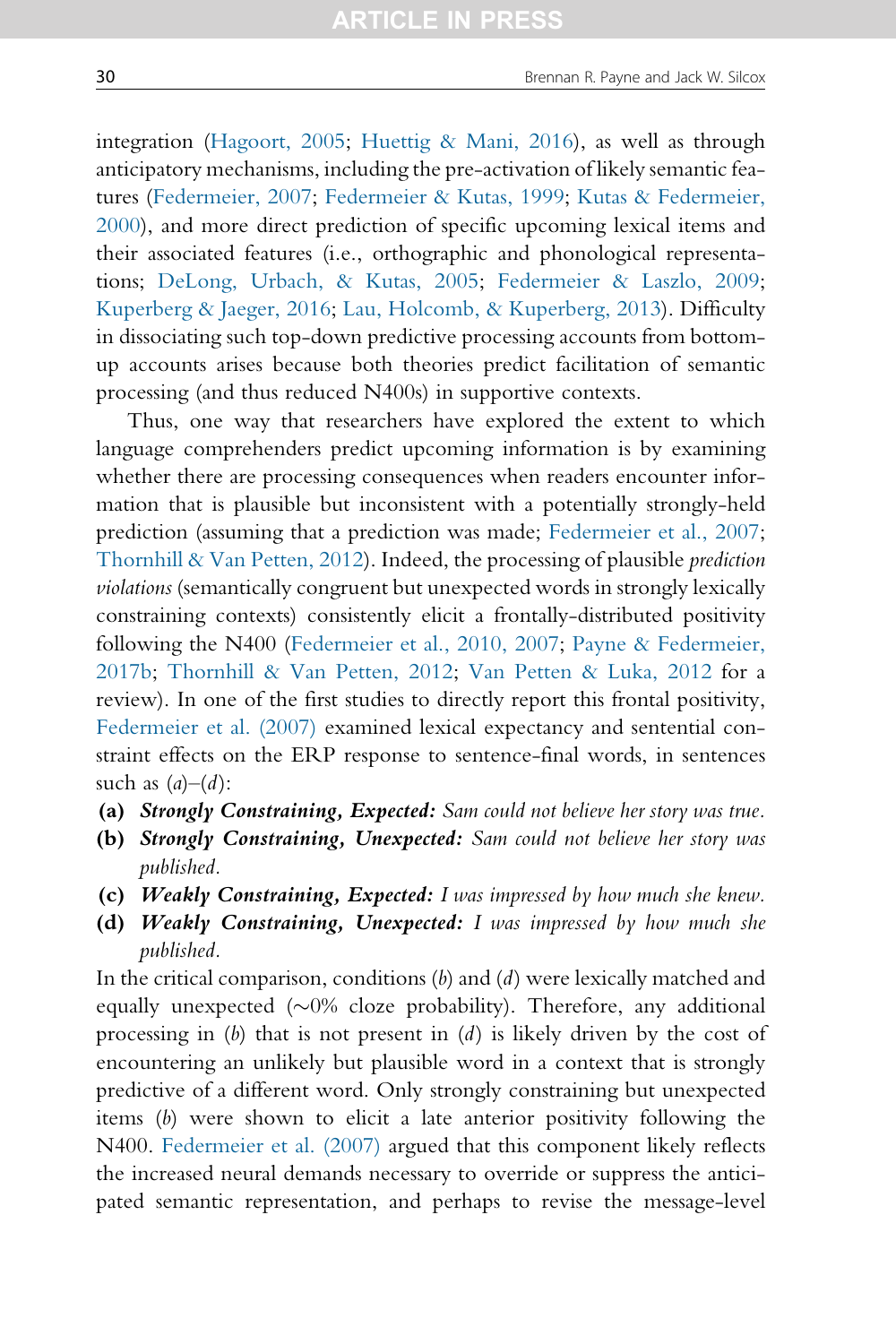representation following prediction violations. A number of other studies have reported a similar late anterior positivity [\(DeLong et al., 2011, 2012;](#page-40-0) [Federmeier et al., 2010;](#page-40-0) [Kuperberg & Wlotko, 2018;](#page-42-0) [Payne &](#page-44-0) [Federmeier, 2017b;](#page-44-0) [Thornhill & Van Petten, 2012;](#page-48-0) [Van Petten & Luka,](#page-48-0) [2012](#page-48-0)), and have shown that this anterior potential is dissociable from the posterior P600 [\(DeLong, Quante, & Kutas, 2014](#page-40-0); [Kuperberg, 2013](#page-42-0); [Van](#page-48-0) [Petten & Luka, 2012\)](#page-48-0). As discussed above, [Wlotko et al. \(2012\)](#page-49-0) used the same materials to examine joint effects of constraint and expectancy in older adults. Importantly, older adults as a group did not elicit the frontal positivity, consistent with the claim that older adults are not engaging in predictive processing. As a group, similar findings noting the lack of a frontal positivity to prediction violations in older adults have been additionally reported in a number of other studies ([DeLong et al., 2014](#page-40-0); [Federmeier et al., 2010;](#page-40-0) [Payne & Federmeier, 2017c](#page-44-0); but see [Dave et al., 2018](#page-40-0)). Thus, older adults as a group appear not to benefit as much as the young from prediction-based facilitation on the N400, but also may not experience prediction related costs to the same degree when predictions are violated.

Further supporting this claim, [Federmeier & Kutas, 1999;](#page-40-0) [Federmeier](#page-40-0) [et al. \(2002\)](#page-40-0) demonstrated that young adults, but not older adults show predictive patterns of semantic pre-activation. Participants read two-sentence constraining contexts like

"He caught the pass and scored another touchdown. There was nothing he enjoyed more than a good game of … (a) football, (b) baseball, (c) monopoly."

Critically, although both  $(b)$  and  $(c)$  are equally implausible, young adults show reduced N400 effects to the implausible target that is semantically related to the expected item compared to the out-of-category target. This facilitation for the related but implausible ending has been argued to be due to overlapping semantic features with the expected item (football) that has presumably been already pre-activated by the prior context [\(Federmeier & Kutas, 1999](#page-40-0)). Importantly, older adults do not show this facilitation, instead showing similar magnitude  $N400$  effects to both  $(b)$  and  $(c)$ , consistent with the idea that, as a group, older adults may not pre-activating semantic features of likely upcoming input based on prior context.

[Federmeier et al. \(2010\)](#page-40-0) examined age differences in context use and prediction in a task meant to substantially minimize task difficulty across multiple dimensions. Instead of using long and elaborative contexts (which may be taxing to working memory), they used simple category cues (e.g.,  $\ddot{A}$  type of tree), which were completed with targets that were either expected high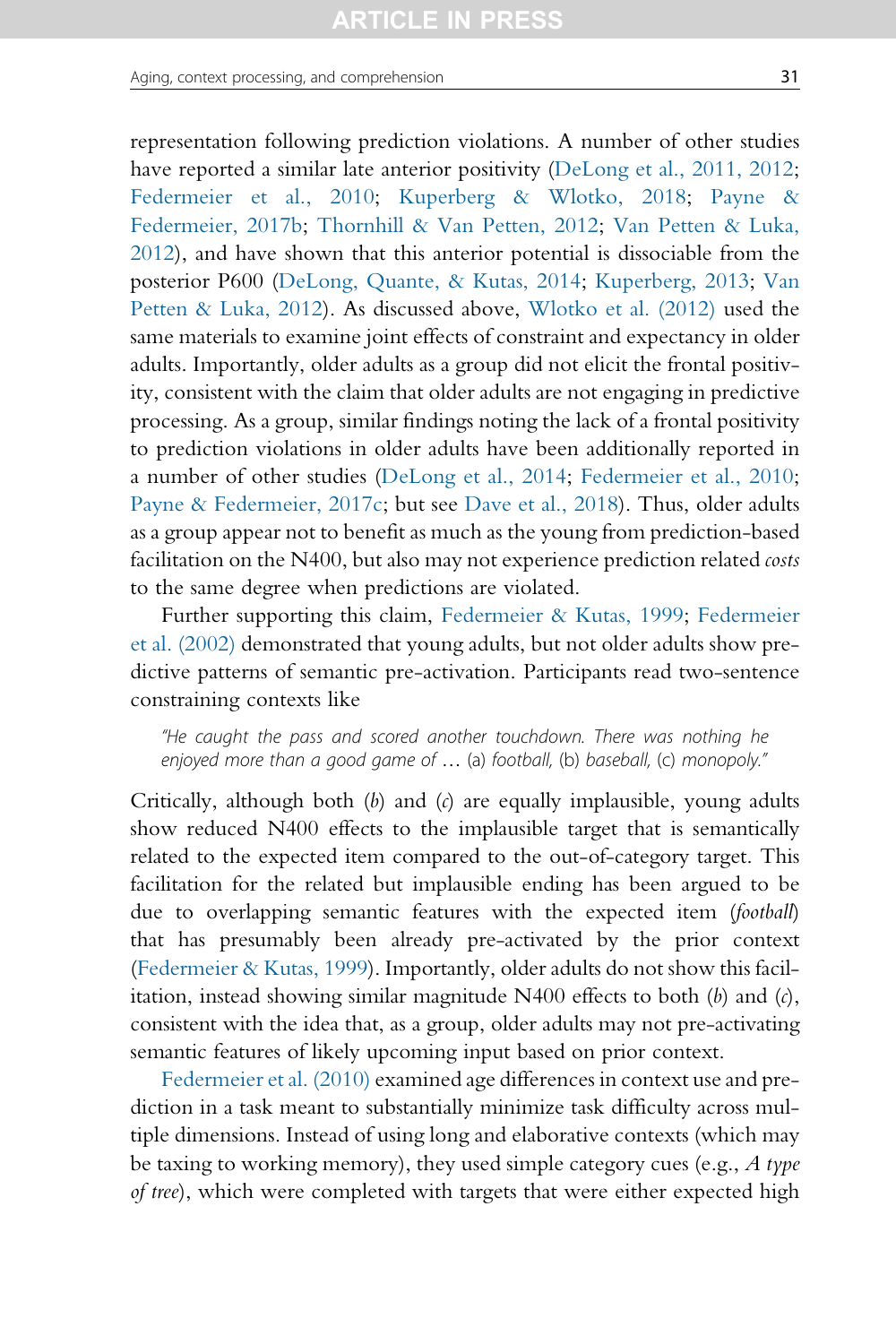typicality exemplars (e.g., oak), unexpected low typicality exemplars (e.g., ash) or incongruent targets (e.g., tin). Moreover, stimulus presentation was slowed to account for potential age-related differences in processing speed (category cues were presented for 2150ms and with a cue-target interval of 750–1050ms). Young adults showed a robust N400 effect that was largest for incongruent targets, reduced for unexpected but plausible completions, and smallest for expected targets. Moreover, they showed a large frontal positivity to unexpected exemplars. However, for older adults, even in a task that substantially reduced task demands, they showed reduced N400 effects and no evidence for a frontal positivity to the unexpected exemplars, similar to prior work in the sentence domain [\(Wlotko et al., 2012\)](#page-49-0). These findings argue against recent arguments that task difficulty alone drives the observed differences in age effects reported across behavioral and electrophysiological studies of context processing (see, e.g., [Choi et al., 2017\)](#page-39-0).

[DeLong et al. \(2005\)](#page-40-0) have shown similar evidence consistent with neural pre-activation of phonological features by taking advantage of phonological regularity of English indefinite articles—that "an" precedes nouns beginning with vowel sounds, whereas "a" precedes nouns beginning with consonant sounds. Participants read sentences that create constraints toward a particular article-noun combination. For example:

The day was breezy so the boy went outside to fly  $a$  kite/ $an$  airplane  $\ldots$ 

In young adults, they reported that N400 effects were observable at the article (i.e., larger N400s to an than a), which they argued reflected phonological pre-activation of the predictable upcoming target word. Although the replicability of this effect and the conditions under which this effect can be elicited have been a recent topic of intense debate (see [Nieuwland](#page-44-0) [et al., 2018](#page-44-0) and replies by [Yan, Kuperberg, & Jaeger, 2017](#page-49-0); [DeLong,](#page-40-0) [Urbach, & Kutas, 2017;](#page-40-0) [Nicenboim, Vasishth, & R](#page-44-0)ö[sler, 2019](#page-44-0)), such findings are indeed broadly consistent with work in other languages (e.g., Dutch, Spanish) that exploit gender-marking of upcoming words ([Van](#page-48-0) [Berkum, Brown, Zwitserlood, Kooijman, & Hagoort, 2005](#page-48-0); [Wicha,](#page-48-0) [Moreno, & Kutas, 2004\)](#page-48-0). Importantly for the present discussion, [DeLong](#page-40-0) [et al. \(2012\)](#page-40-0) examined these effects in a sample of older adults using the same exact materials. In this study, older adults did not show evidence for N400 effects at the article, despite showing robust N400 effects at the noun.

Finally, further evidence bolstering the claim that older adults show prediction-specific deficits in context processing comes from studies showing that only older adults with high verbal fluency show young-like ERP patterns of predictive processing ([Dave et al., 2018;](#page-40-0) [DeLong et al., 2014](#page-40-0);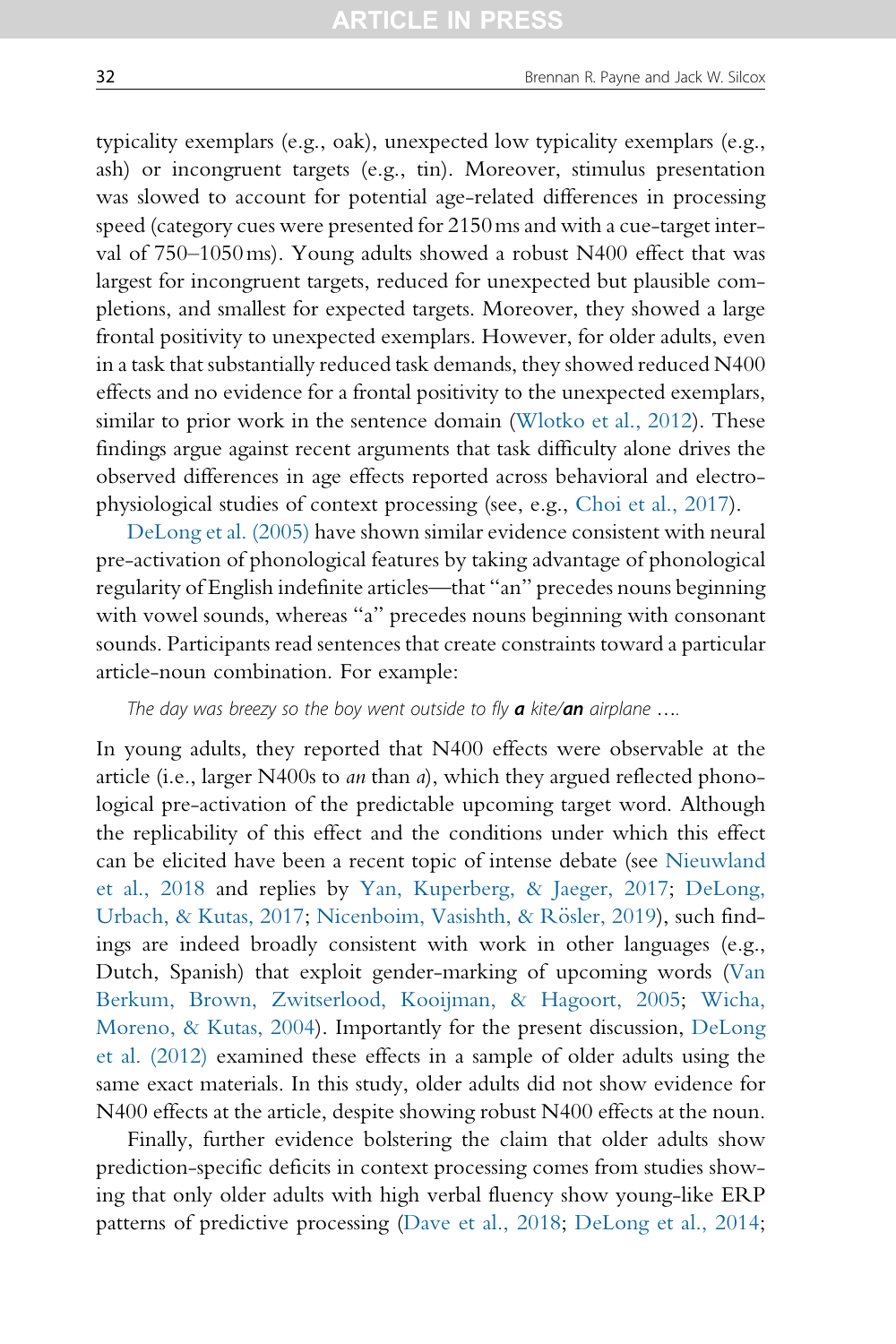[Federmeier & Kutas, 2005](#page-40-0); [Federmeier et al., 2002, 2010;](#page-40-0) [Lee &](#page-43-0) [Federmeier, 2011;](#page-43-0) but see [Wlotko et al., 2012](#page-49-0)). Verbal fluency is typically measured with one of several standardized rapid cued production tasks that require adults to produce as many words as possible within a short time window (e.g., 60s) based on some kind of cue (e.g., animals, words that begin with F). Successful performance in this task requires intact top-down language production mechanisms that are critical for language prediction: the ability to rapidly and efficiently generate appropriate lexical items, monitor verbal output, and inhibit task-irrelevant semantic information (see also [McDowd et al., 2011\)](#page-43-0). [Federmeier \(2007\)](#page-40-0) argued that individual differences in this task reflect the speed and efficacy of frontally-mediated top-down production mechanisms that are critical for language prediction. As such, older adults with intact production mechanisms can utilize context effectively to predict likely upcoming input (see also [Federmeier, 2007;](#page-40-0) [Wlotko et al., 2010](#page-49-0) for an extended discussion).

#### 4.4 Interim summary

The findings from the cognitive electrophysiology literature reviewed above have overall been quite consistent in indicating both quantitative and qualitative age-related differences in the real-time use of context on multiple neural indices of semantic processing. Overall, older adults show reduced and delayed effects on context on the N400 component of the event related potential, a finding that is highly consistent across studies, stimuli, task, and modality. These effects persist despite age-related preservation in lexical influences on the N400, suggesting that these context effects do not solely reflect age-related neuroanatomical or neurophysiological changes in the underlying generators of the N400. Despite reduced N400 context effects, older adults still show reliable N400 context effects, especially in highly constraining contexts, suggesting that, as a group, they can and do use contextual constraints to facilitate neural activity associated with semantic access. At the same time, mounting evidence suggests that older adults do not routinely utilize context in an anticipatory manner to predict likely upcoming input, instead relying on context in a more bottom-up stimulus-driven fashion.

## 5. The way forward: Bridging gaps and integrating literatures

A wealth of evidence supports the idea that context information can be rapidly used to influence ongoing language processing. Strongly supportive contexts influence preparatory activation of likely upcoming input,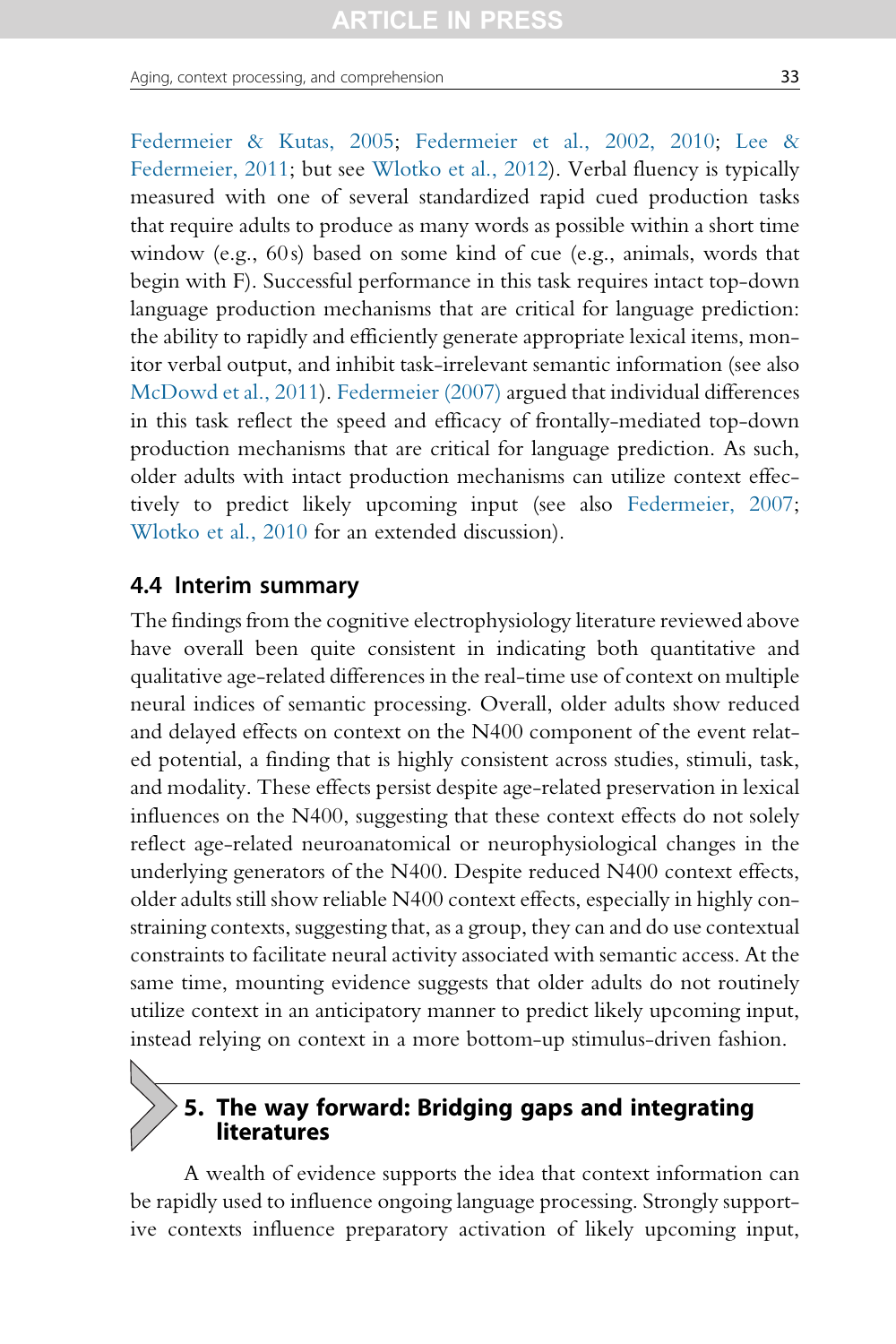facilitate bottom-up perceptual and lexical processing, and influence longterm memory representations. Despite these highly reliable and robust effects of context on nearly every aspect of comprehension, understanding exactly how aging impacts context processing is a topic of considerable debate across the above-reviewed literatures. Thus, our overarching goals of this review were to attempt to (a) provide a detailed overview of three disparate literatures that have examined overlapping questions surrounding how aging impacts the use of context during language processing, and (b) to move toward integrating these oft-conflicting literatures. Our motivation for the first goal was based on the consideration that reviewing any one of these literatures in isolation is likely to lead to very different conclusions about context processing in aging. For example, considering the electrophysiological data alone, one may come to the conclusion that aging is associated with a reduced predictive use of context as well as reduced effects of context on real-time neural semantic activation (e.g., [Wlotko et al., 2010\)](#page-49-0), whereas reviews of context processing in audiology come to quite opposing conclusions (e.g., [Pichora-Fuller, 2008\)](#page-45-0).

Several important principles emerge from this review, converging around the need for these fields to better integrate and focus future research on (a) the boundary conditions underlying optimal and sub-optimal context use in younger and older adults, (b) the strategic and compensatory nature of relying on supportive contexts at multiple levels of representation, and (c) the temporally-distributed nature of context processing mechanisms. Indeed, despite the seeming surface-level lack of consistency in findings, the picture that unfolds from this review is that absolute black-and-white questions of whether older adults use context or not are likely ill-posed. It is clear from the above review that older adults can and often do rely on context representations to guide various aspects of language processing. Instead, the literature needs to shift away from such "first-order" questions toward addressing the dynamics and flexibility of context processing in a manner that cuts across the long-held paradigmatic and measurement traditions within each literature.

One major issue clouding the future cross-disciplinary study of context use in aging is that different researchers rely on one or a small set of measurements and experimental paradigms. Importantly, any one experimental paradigm is likely to carry with it specific task demands and to focus attention toward specific comprehension processes (e.g., relying heavily on word recognition, or relying on explicitly detecting an unexpected word). Future work will benefit from adopting a multimodal measurement approach, in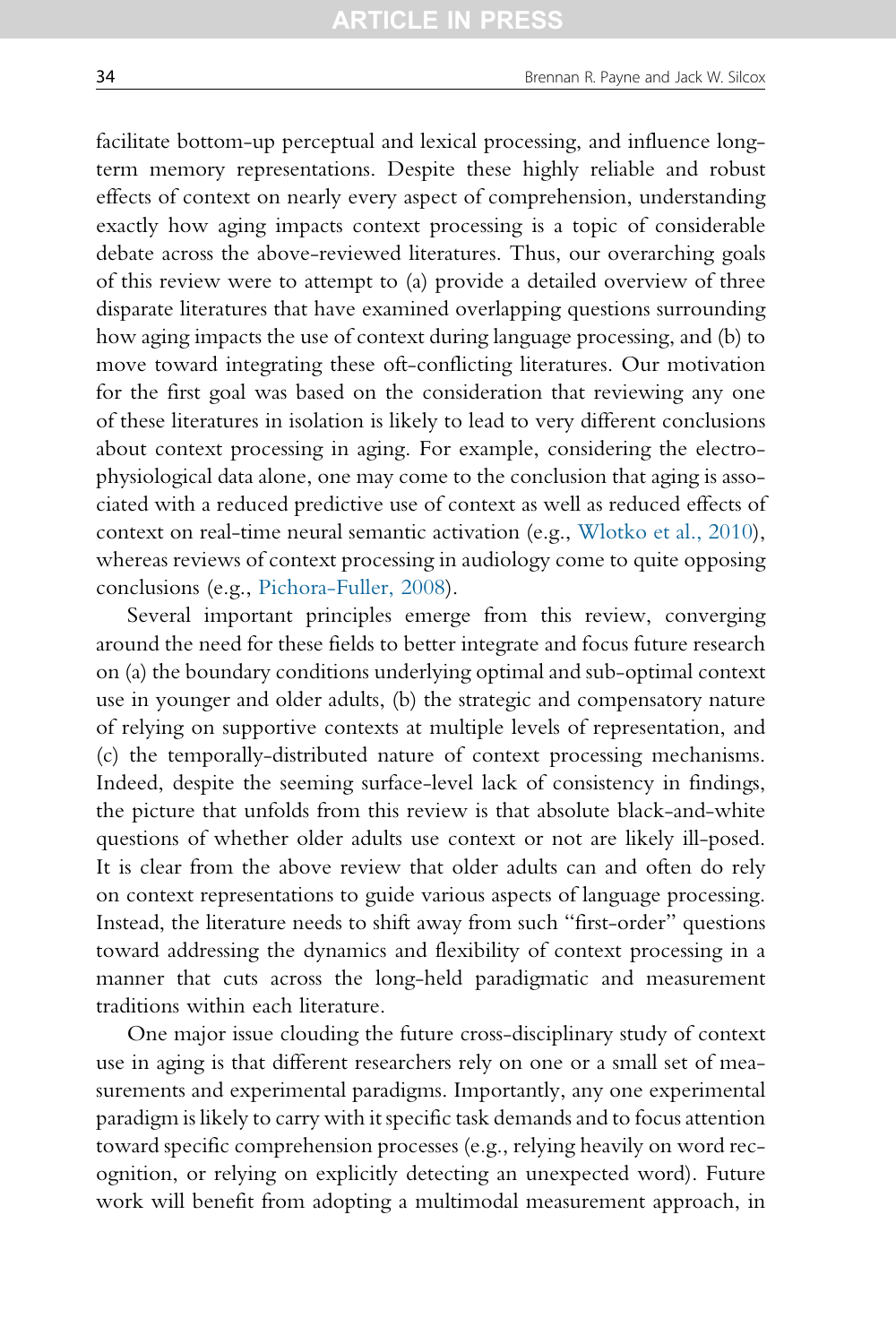which multiple outcomes are simultaneously measured in the same experiment and participants. This approach is necessary to test the degree to which different measurement outcomes yield systematically different patterns of age-related change. Given the review above, it is likely that certain measures will be more or less sensitive to different stages of perceptual and cognitive processing (see, e.g., [Schotter, 2018](#page-46-0)). Adopting a multi-paradigmatic approach, in which the same experiment and stimuli are replicated across multiple paradigms or modalities, is critical for future work. For example, [Payne,](#page-45-0) [Stites, and Federmeier \(2016\)](#page-45-0) adopted this approach to examine whether context-based plausibility and prediction violations induced foveal load during reading by conducting parallel eye tracking and event-related brain potential experiments. Synthesizing the approaches from multiple fields like this would allow a researcher to test the robustness and replicability of a phenomenon across different paradigms and could help delineate which effects may be modulated by paradigmatic differences in factors such as task demands, modality, presentation rate, perceptual effort, and control over input.

Future work should consider explicitly manipulating comprehension goals, motivational states, and content relevancy in order to better understand the flexibility of context processing mechanisms in goal-directed comprehension. These manipulations will help elucidate the conditions under which older and younger readers may differentially rely on supportive contexts. For instance, across many of the experiments reported above, some tasked participants to passively comprehend text or speech, while others instead tasked participants with completing some explicit comprehension, memory, or judgment task. Growing evidence suggests that language processing systems generate representations that are underspecified and often incomplete during everyday comprehension ([Ferreira, Bailey, & Ferraro,](#page-41-0) [2002](#page-41-0)). Importantly, however, subtle changes to communicative goals and environments can substantially alter real-time language processing. Eye tracking experiments tend to include intermittent comprehension questions on a subset of items. In contrast, many ERP language studies impose no external task, though there is considerable variability within this field as well (see [Payne et al., 2019](#page-45-0) for a review). A growing literature has begun to highlight how explicit changes to comprehension goals can modulate real-time language processing in many circumstances (e.g., [Fallon,](#page-40-0) [Peelle, & Wingfield, 2006;](#page-40-0) [Payne et al., 2019](#page-45-0); [Swets et al., 2008\)](#page-48-0).

For example, [Dave et al. \(2018\)](#page-40-0) reported a recent study using an explicit predictability judgment task to examine age differences in predictive processing. Older and younger adults read moderately constraining two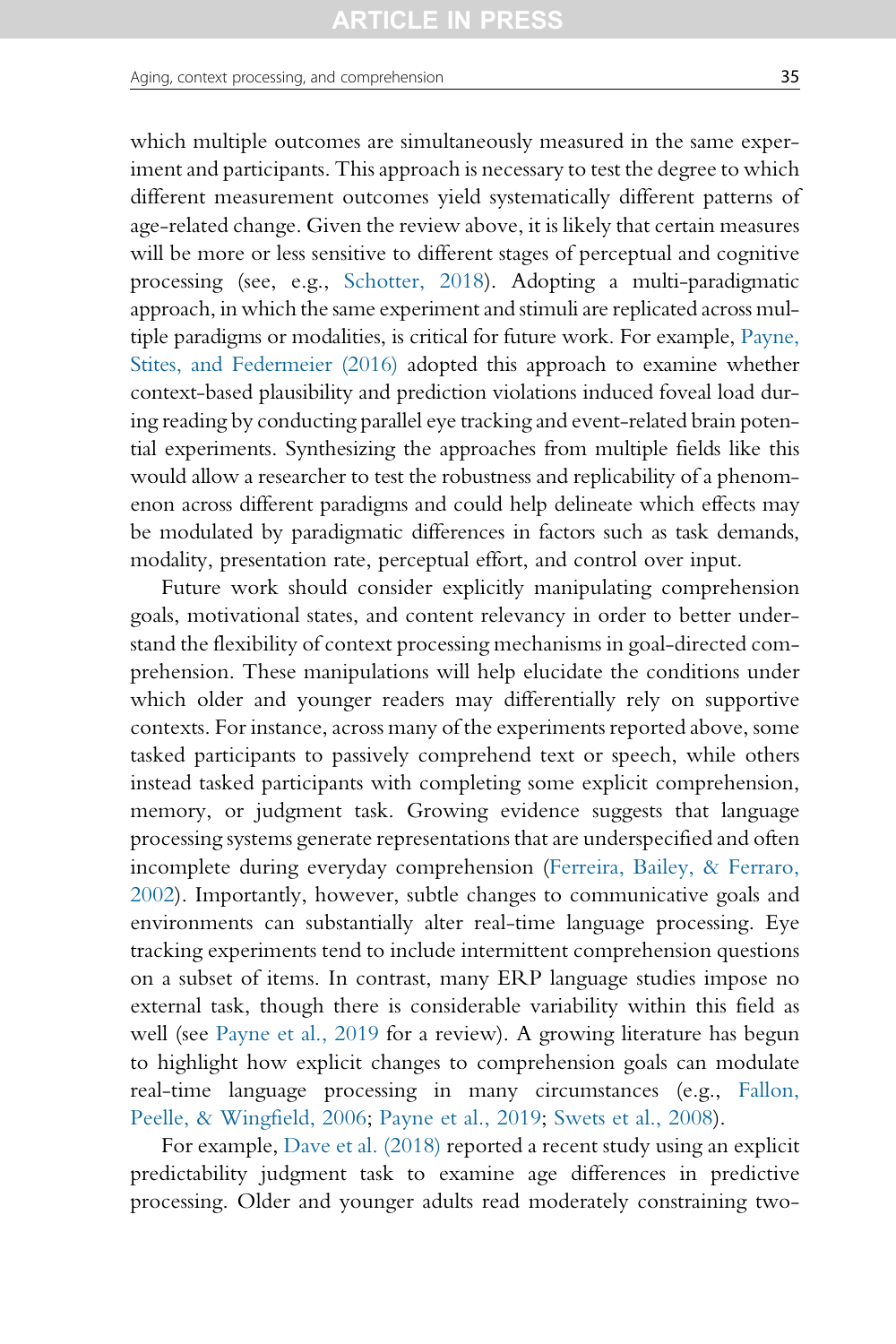sentence contexts that were completed with either the most expected target word or an unexpected word. Importantly, participants were tasked with explicitly predicting each passage-final word and reporting the accuracy of these predictions after each target word (see also [Brothers, Swaab, &](#page-39-0) [Traxler, 2015\)](#page-39-0). The authors argued that comparisons of self-reported prediction success and cloze probability allowed them to separate effects of contextual support from effects of prediction accuracy. The authors reported reduced effects of prediction in older adults on both the N250 and N400, as well as reduced N400 effects of contextual support. Importantly, however, they showed that N400 prediction effects (not predicted versus predicted) occurred earlier in time compared to effects of contextual support (low cloze versus predicted), a finding they previously reported in young adults (e.g., [Brothers et al., 2015\)](#page-39-0). Moreover, they showed evidence that older adults showed a larger frontal positivity to low cloze words and non-predicted words, suggesting preservation of prediction in aging when older adults were explicitly cued to predict upcoming words. At the same time, it is likely that the explicit task of being asked to predict upcoming words modulates neural indices of semantic processing. For example, [Payne et al. \(2019\)](#page-45-0) showed that the LPC to context incongruent words was substantially increased when reading under an explicit plausibility judgment task compared to reading passively for comprehension.

There are several other examples of work attempting to resolve crossparadigm questions by modifying existing paradigms to more naturally bridge the gap across literatures. For example, single-word RSVP reading studies preclude the ability to examine parafoveal processing. Given the discrepant findings in context use and the important role of parafoveal processing in theories of aging and reading (e.g., [Payne & Stine-Morrow,](#page-45-0) [2012;](#page-45-0) [Rayner et al., 2006](#page-46-0)), an open question concerns whether older adults may benefit from the availability of parafoveal previews in reading in ERP paradigms. [Barber, Ben-Zvi, Bentin, and Kutas \(2011\)](#page-39-0) introduced a visual hemi-field flanker RSVP paradigm for studying parafoveal processing during reading (see also [Payne et al., 2016;](#page-45-0) [Stites, Payne, & Federmeier, 2017\)](#page-47-0). [Payne and Federmeier \(2017a\)](#page-44-0) reported the first study to examine age differences in parafoveal and foveal N400 effects of context use in this paradigm. Like younger adults (e.g., [Stites et al., 2017](#page-47-0)), older adults showed a robust N400 effect to parafoveally presented words that were unexpected or anomalous compared to expected based on the prior context. In fact, the magnitude of this effect was nearly as large and similar in latency in older adults as in the young, perhaps consistent with one tenet of the risky reader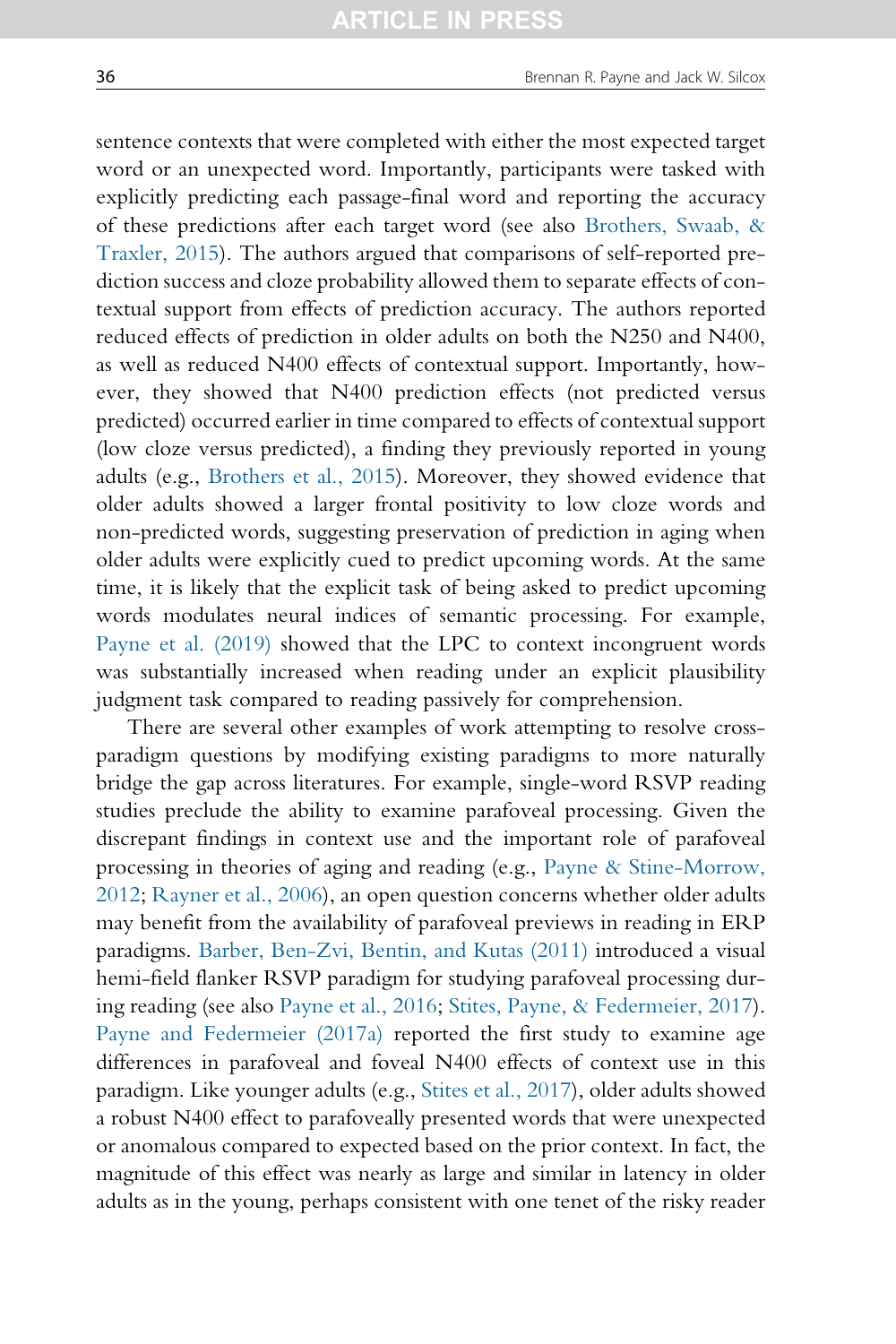theory that older adults may over-rely on (incomplete) parafoveal semantic information to guide lexical processing in a compensatory manner [\(Rayner](#page-46-0) [et al., 2006\)](#page-46-0). However, younger adults showed parafoveal-to-foveal priming of the N400 (i.e., reduced N400 amplitudes once the word is subsequently viewed foveally) whereas older adults did not. These findings suggested that, although parafoveal semantic processing per se was preserved in aging, older adults showed a selective deficit in rapidly carrying forward this parafoveal information to integrate it with subsequent foveal visual semantic representations. Given recent developments in the co-registration of eye movements and EEG during reading and the calculation of fixation-related potentials (see, e.g., [Dimigen, Sommer, Hohlfeld, Jacobs, & Kliegl, 2011](#page-40-0); [Schotter, 2018](#page-46-0) for recent reviews), future work directly linking ERP and eye-movement studies of aging and context processing reviewed above would strongly benefit from such co-registration studies.

In addition to control of attention across the visual field, experimentercontrolled RSVP studies common in cognitive electrophysiology and psycholinguistics more generally do not allow readers volitional control over timing and rate of input. Indeed, older readers are not only slower on average, but are much more variable readers, showing broader and more skewed RT distributions during word reading ([Payne and Stine-Morrow, 2014](#page-45-0)). Recent work combining self-paced reading paradigms with the ERP RSVP paradigm ([Ng, Payne, Steen, Stine-Morrow, & Federmeier, 2017;](#page-44-0) [Payne &](#page-44-0) [Federmeier, 2017b](#page-44-0); [Tanner, 2019\)](#page-48-0) have allowed for a direct examination of the role of control and intra-individual variability in word processing on neural indices of context use. Moreover, this approach allows for analyzing relationships between behavioral and neural measures of context processing. For example, [Payne and Federmeier \(2017b\)](#page-44-0) conducted a replication of [Federmeier et al. \(2007\)](#page-41-0) (see above for a review), but allowed readers to self-pace their reading instead of the typical experimenter controlled presentation. They showed that behavioral responses to prediction violations were highly variable and that the speed of behavioral responses to prediction violations were associated with dissociable neural responses. Fast trials were associated with the more common frontal positivity, whereas extremely slow trials (in the tail of the RT distribution) were associated with an earlier anterior N2 effect, typically associated with increased cognitive control [\(Folstein & Van Petten, 2008](#page-41-0)). [Payne and Federmeier \(2017c\)](#page-45-0) recently expanded on this work by conducting the same experiment in older adults. Older adults overall were slower and more variable readers. Prior work using these same sentences in (experimenter controlled) RSVP reported no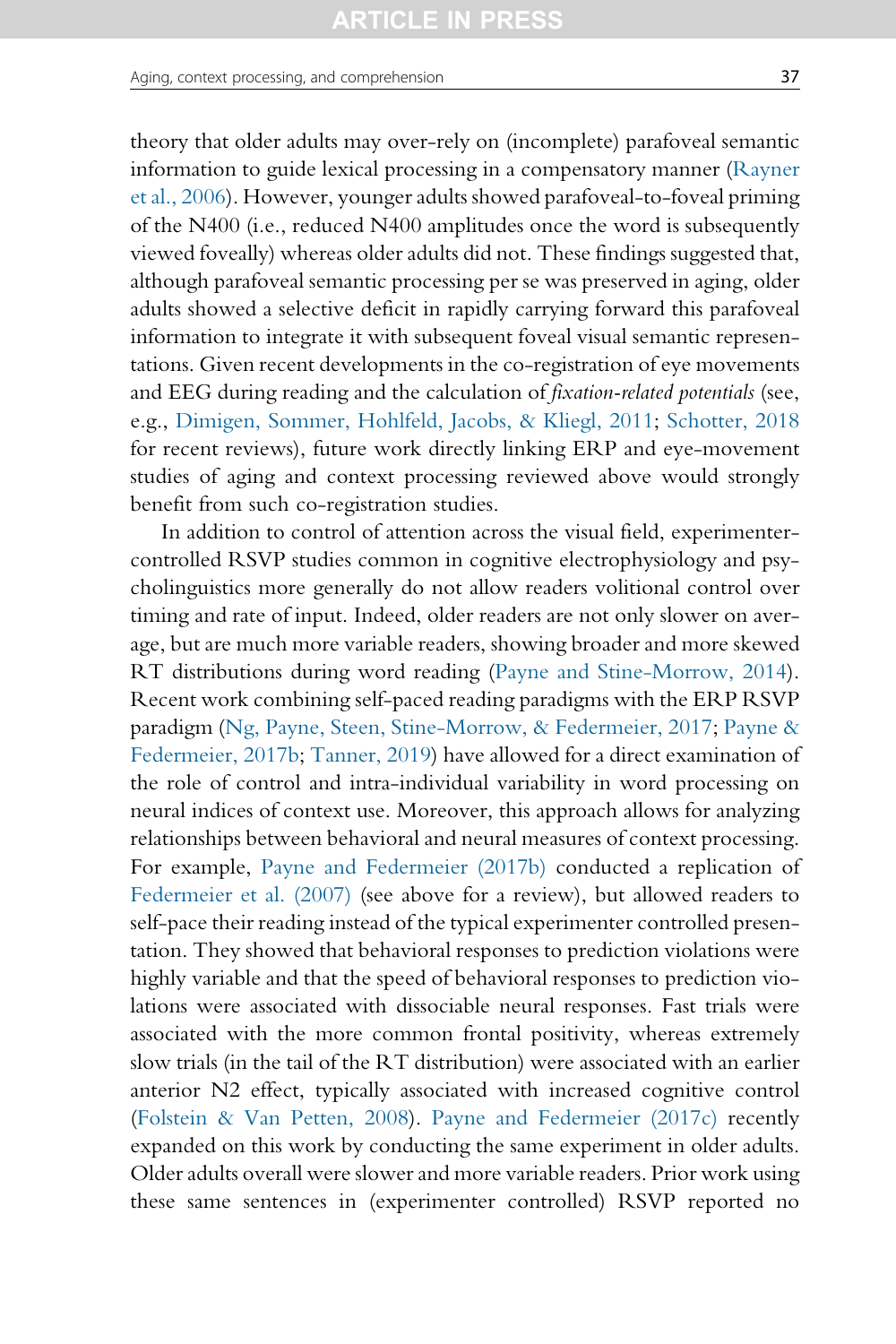evidence of a frontal positivity in older adults, suggesting reduced anticipatory processing in older adults [\(Wlotko et al., 2012](#page-49-0)). However, [Payne and](#page-45-0) [Federmeier \(2017c\)](#page-45-0) found that a frontal positivity was elicited but only in the subset of trials that generated the slowest behavioral responses to prediction violations. Thus, these findings highlight that questions of context use in older adults can vary even within the same participant from trial-to-trial. Moreover, changing the paradigm to allow for volitional control over the rate of input can result in young-like predictive processing, at least on a subset of trials (see also [Piquado, Benichov, Brownell, & Wingfield, 2012](#page-45-0) for similar compensatory effects of self-paced listening in speech comprehension).

One final area for further study centers on furthering our understanding of the cognitive consequences of perceptual challenge to context use in aging. The most reliable evidence for an increased compensatory reliance on context in older adulthood comes from studies where perceptual effort is experimentally manipulated, for example, by listening to degraded or masked speech or by reading text presented in visual noise. An open question concerns how increasing listening or viewing effort through such perceptual demands may also result in changes to comprehension goals, motivation, and (perceived) cognitive demand in older relative to younger comprehenders. Indeed, this idea that small changes in task demands result in differentially greater compensatory changes in functioning in older compared to younger adults permeates theories of cognitive and brain aging ([Fabiani, 2012](#page-40-0); [Reuter-Lorenz & Cappell, 2008](#page-46-0); [Schneider-Garces et al.,](#page-46-0) [2010\)](#page-46-0). With advancing age, executive control and working memory resources are differentially recruited at progressively lower levels of difficulty in order to maintain similar levels of performance. For example, older adults rely more heavily on executive control processes even in simple short-term verbal memory storage tasks ([Park & Reuter-Lorenz, 2009;](#page-44-0) [Reuter-](#page-46-0)[Lorenz & Jonides, 2007\)](#page-46-0). [Wingfield and Grossman \(2006\)](#page-49-0) showed similar findings in syntactic processing, whereby older adults show increased compensatory recruitment of working memory-dependent neural networks during comprehension of simple subject-relative clauses, whereas younger adults only show this increased activation in the more complex objectrelative clauses. The extent to which perceptual manipulations differentially increase effort in older compared to younger adults, and thus result in compensatory shifts in neural activation is an open question. Some studies have begun to examine electrophysiological indices of perceptual and semantic processing under differences in listening effort in young normal hearing adults ([Obleser & Kotz, 2011\)](#page-44-0). Such manipulations may also lead to changes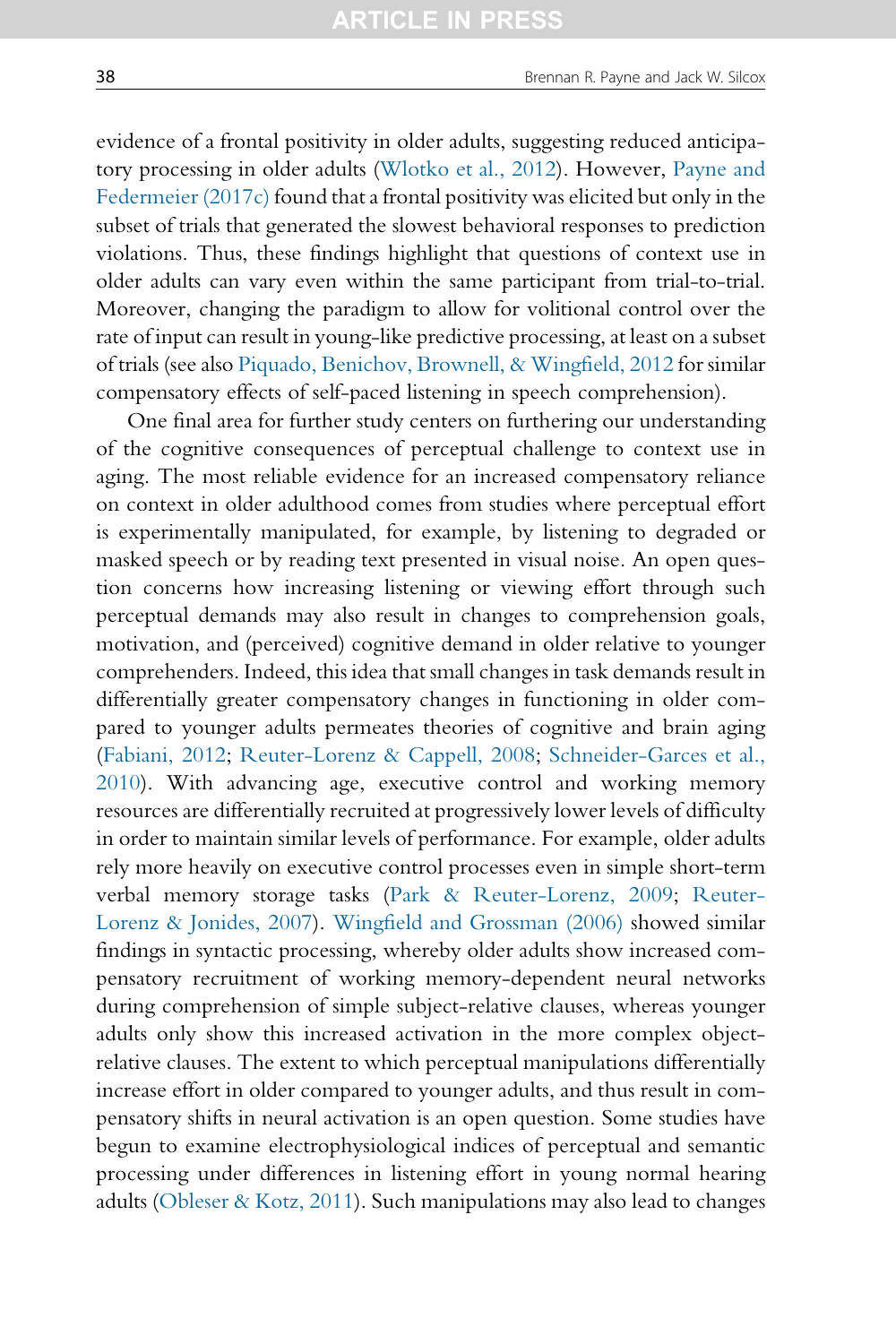#### <span id="page-38-0"></span>Aging, context processing, and comprehension 39

in compensatory activation to overcome these changes in task difficulty, including relying more on top-down context representations when bottom-up input is degraded. Whether this increased reliance on context is systematically reduced in cases where context use is not critical for performance in the task, such as in experiments that do not explicitly cue off-line comprehension, is an important open question for future research.

# 6. Conclusion

Because the normal aging process influences nearly all stages of sensory and cognitive processing that support effective language comprehension, it is not surprising that aging influences how top-down context is used to bias ongoing language processing. Thus, current questions in the literature about whether older adults under-utilize or over-utilize context, as a rule, are necessarily incomplete as they miss the dynamic nature of context use in language comprehension. Indeed, younger and older adults appear to rely on context in very different ways across diverse communicative environments. Across the above reviewed literatures, it is clear that older adults will rely on supportive (or non-supportive) contexts depending on the current demands of the comprehension environment. At the same time, temporal, attentional, and memorial constraints with aging lead to increased effort to utilize context in the same way as the young. Future work is needed to understand the factors that promote or hinder effective context use in aging and to further elucidate the cognitive and neural mechanisms by which older and younger adults rely on different contextual cues across a diverse range of comprehension environments. Toward this goal, our call is for researchers in each of these domains to increase efforts to integrate findings, theories, measurement approaches, and paradigms across these literatures in an effort to actively draw bridges between literatures. Only in this way will we move toward a more complete and generalized understanding of the dynamics of context processing across the lifespan, and many other phenomena for that matter.

## References

- [Aczel, B., Palfi, B., & Szaszi, B. \(2017\). Estimating the evidential value of significant results in](http://refhub.elsevier.com/S0079-7421(19)30022-2/rf0010) [psychological science.](http://refhub.elsevier.com/S0079-7421(19)30022-2/rf0010) PLoS One, 12(8), e0182651.
- [Balota, D. A., & Duchek, J. M. \(1991\). Semantic priming effects, lexical repetition effects,](http://refhub.elsevier.com/S0079-7421(19)30022-2/rf0015) [and contextual disambiguation effects in healthy aged individuals and individuals with](http://refhub.elsevier.com/S0079-7421(19)30022-2/rf0015) [senile dementia of the Alzheimer type.](http://refhub.elsevier.com/S0079-7421(19)30022-2/rf0015) Brain and Language, 40(2), 181-201.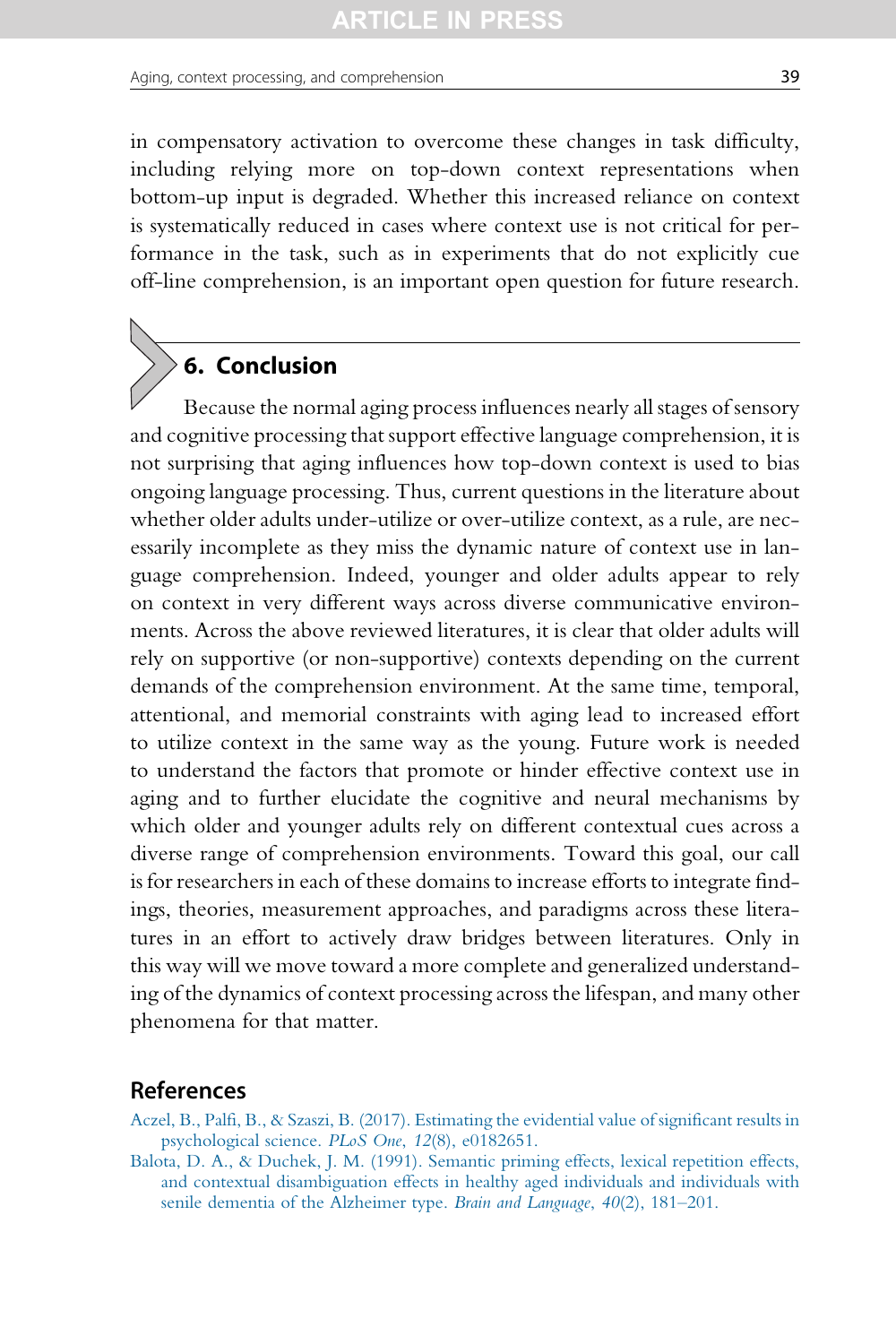- <span id="page-39-0"></span>[Barber, H. A., Ben-Zvi, S., Bentin, S., & Kutas, M. \(2011\). Parafoveal perception during](http://refhub.elsevier.com/S0079-7421(19)30022-2/rf0020) [sentence reading? An ERP paradigm using rapid serial visual presentation \(RSVP\) with](http://refhub.elsevier.com/S0079-7421(19)30022-2/rf0020) flankers. [Psychophysiology](http://refhub.elsevier.com/S0079-7421(19)30022-2/rf0020), 48(4), 523–531.
- [Benichov, J., Cox, L. C., Tun, P. A., & Wingfield, A. \(2012\). Word recognition within a](http://refhub.elsevier.com/S0079-7421(19)30022-2/rf0025) [linguistic context: Effects of age, hearing acuity, verbal ability and cognitive function.](http://refhub.elsevier.com/S0079-7421(19)30022-2/rf0025) Ear [and Hearing](http://refhub.elsevier.com/S0079-7421(19)30022-2/rf0025), 32(2), 250.
- [Bilger, R. C., Nuetzel, J. M., Rabinowitz, W. M., & Rzeczkowski, C. \(1984\). Standardi](http://refhub.elsevier.com/S0079-7421(19)30022-2/rf0030)[zation of a test of speech perception in noise.](http://refhub.elsevier.com/S0079-7421(19)30022-2/rf0030) Journal of Speech, Language, and Hearing [Research](http://refhub.elsevier.com/S0079-7421(19)30022-2/rf0030), 27(1), 32–48.
- [Binnie, C. A. \(1994\). The future of audiologic rehabilitation: Overview and forecast.](http://refhub.elsevier.com/S0079-7421(19)30022-2/rf0035) Journal [of the Academy of Rehabilitative Audiology](http://refhub.elsevier.com/S0079-7421(19)30022-2/rf0035), 21, 13–24.
- [Black, J. W. \(1952\). Accompaniments of word intelligibility.](http://refhub.elsevier.com/S0079-7421(19)30022-2/rf0040) Journal of Speech and Hearing [Disorders](http://refhub.elsevier.com/S0079-7421(19)30022-2/rf0040), 17(4), 409–418.
- [Bransford, J. D., & Johnson, M. K. \(1972\). Contextual prerequisites for understanding: Some](http://refhub.elsevier.com/S0079-7421(19)30022-2/rf0045) investigations of comprehension and recall. [Journal of Verbal Learning and Verbal Behavior](http://refhub.elsevier.com/S0079-7421(19)30022-2/rf0045), 11[\(6\), 717](http://refhub.elsevier.com/S0079-7421(19)30022-2/rf0045)–726.
- [Brothers, T., Swaab, T. Y., & Traxler, M. J. \(2015\). Effects of prediction and contextual](http://refhub.elsevier.com/S0079-7421(19)30022-2/rf0050) [support on lexical processing: Prediction takes precedence.](http://refhub.elsevier.com/S0079-7421(19)30022-2/rf0050) Cognition, 136, 135–149.
- Brown, S. (2000). [Temporal jitter mimics effects of aging on word identification and word recall in noise.](http://refhub.elsevier.com/S0079-7421(19)30022-2/rf0055) [Doctoral dissertation University of British Columbia.](http://refhub.elsevier.com/S0079-7421(19)30022-2/rf0055)
- [Burke, D. M., & Harrold, R. M. \(1988\). Automatic and effortful semantic processes in](http://refhub.elsevier.com/S0079-7421(19)30022-2/rf0060) [old age: Experimental and naturalistic approaches. In](http://refhub.elsevier.com/S0079-7421(19)30022-2/rf0060) Language, memory, and aging (pp. 100–[116\). Cambridge University Press.](http://refhub.elsevier.com/S0079-7421(19)30022-2/rf0060)
- [Burke, D. M., & Peters, L. \(1986\). Word associations in old age: Evidence for consistency in](http://refhub.elsevier.com/S0079-7421(19)30022-2/rf0065) [semantic encoding during adulthood.](http://refhub.elsevier.com/S0079-7421(19)30022-2/rf0065) Psychology and Aging, 1(4), 283.
- [Cahana-Amitay, D., Spiro, A., III, Sayers, J. T., Oveis, A. C., Higby, E., Ojo, E. A., et al.](http://refhub.elsevier.com/S0079-7421(19)30022-2/rf0070) [\(2016\). How older adults use cognition in sentence-final word recognition.](http://refhub.elsevier.com/S0079-7421(19)30022-2/rf0070) Aging, [Neuropsychology, and Cognition](http://refhub.elsevier.com/S0079-7421(19)30022-2/rf0070), 23(4), 418–444.
- [Choi, W., Lowder, M. W., Ferreira, F., Swaab, T. Y., & Henderson, J. M. \(2017\). Effects of](http://refhub.elsevier.com/S0079-7421(19)30022-2/rf0075) [word predictability and preview lexicality on eye movements during reading:](http://refhub.elsevier.com/S0079-7421(19)30022-2/rf0075) [A comparison between young and older adults.](http://refhub.elsevier.com/S0079-7421(19)30022-2/rf0075) Psychology and Aging, 32(3), 232.
- [Clifton, C., Jr., Ferreira, F., Henderson, J. M., Inhoff, A. W., Liversedge, S. P.,](http://refhub.elsevier.com/S0079-7421(19)30022-2/rf0080) [Reichle, E. D., et al. \(2016\). Eye movements in reading and information processing:](http://refhub.elsevier.com/S0079-7421(19)30022-2/rf0080) [Keith Rayner's 40 year legacy.](http://refhub.elsevier.com/S0079-7421(19)30022-2/rf0080) Journal of Memory and Language, 86, 1–19.
- [Cotton, S., & Grosjean, F. \(1984\). The gating paradigm: A comparison of successive and](http://refhub.elsevier.com/S0079-7421(19)30022-2/rf0085) [individual presentation formats.](http://refhub.elsevier.com/S0079-7421(19)30022-2/rf0085) Perception & Psychophysics, 35(1), 41-48.
- [Coulson, S., Federmeier, K. D., Van Petten, C., & Kutas, M. \(2005\). Right hemisphere](http://refhub.elsevier.com/S0079-7421(19)30022-2/rf0090) [sensitivity to word-and sentence-level context: Evidence from event-related brain](http://refhub.elsevier.com/S0079-7421(19)30022-2/rf0090) potentials. [Journal of Experimental Psychology: Learning, Memory, and Cognition](http://refhub.elsevier.com/S0079-7421(19)30022-2/rf0090), 31(1), 129.
- [Craig, C. H. \(1992\). Effects of aging on time-gated isolated word-recognition performance.](http://refhub.elsevier.com/S0079-7421(19)30022-2/rf0095) [Journal of Speech, Language, and Hearing Research](http://refhub.elsevier.com/S0079-7421(19)30022-2/rf0095), 35(1), 234–238.
- [Craig, C. H., Kim, B. W., Rhyner, P. M. P., & Chirillo, T. K. B. \(1993\). Effects of word](http://refhub.elsevier.com/S0079-7421(19)30022-2/rf0100) [predictability, child development, and aging on time-gated speech recognition perfor](http://refhub.elsevier.com/S0079-7421(19)30022-2/rf0100)mance. [Journal of Speech, Language, and Hearing Research](http://refhub.elsevier.com/S0079-7421(19)30022-2/rf0100), 36(4), 832–841.
- [Dagerman, K. S., MacDonald, M. C., & Harm, M. W. \(2006\). Aging and the use of context](http://refhub.elsevier.com/S0079-7421(19)30022-2/rf0105) [in ambiguity resolution: Complex changes from simple slowing.](http://refhub.elsevier.com/S0079-7421(19)30022-2/rf0105) *Cognitive Science*, 30(2), 311–[345.](http://refhub.elsevier.com/S0079-7421(19)30022-2/rf0105)
- [Dambacher, M., Kliegl, R., Hofmann, M., & Jacobs, A. M. \(2006\). Frequency and predict](http://refhub.elsevier.com/S0079-7421(19)30022-2/rf0110)[ability effects on event-related potentials during reading.](http://refhub.elsevier.com/S0079-7421(19)30022-2/rf0110) Brain Research, 1084(1), 89–[103.](http://refhub.elsevier.com/S0079-7421(19)30022-2/rf0110)
- [Daneman, M., Hannon, B., & Burton, C. \(2006\). Are there age-related differences in shallow](http://refhub.elsevier.com/S0079-7421(19)30022-2/rf0115) [semantic processing of text? Evidence from eye movements.](http://refhub.elsevier.com/S0079-7421(19)30022-2/rf0115) Discourse Processes, 42(2), 177–[203.](http://refhub.elsevier.com/S0079-7421(19)30022-2/rf0115)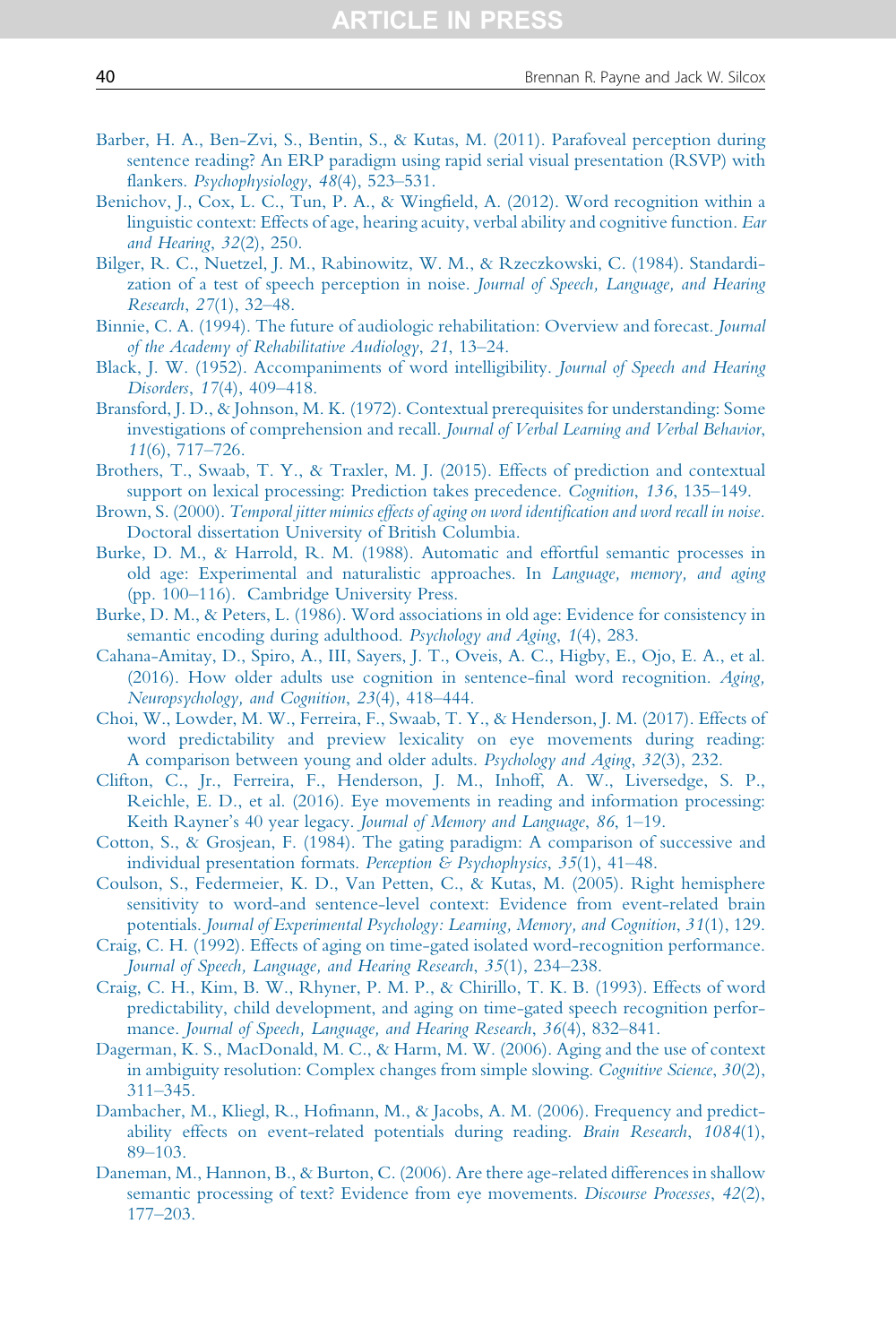- <span id="page-40-0"></span>[Dave, S., Brothers, T. A., Traxler, M. J., Ferreira, F., Henderson, J. M., & Swaab, T. Y.](http://refhub.elsevier.com/S0079-7421(19)30022-2/rf0120) [\(2018\). Electrophysiological evidence for preserved primacy of lexical prediction in](http://refhub.elsevier.com/S0079-7421(19)30022-2/rf0120) aging. [Neuropsychologia](http://refhub.elsevier.com/S0079-7421(19)30022-2/rf0120), 117, 135–147.
- [DeLong, K. A., Groppe, D. M., Urbach, T. P., & Kutas, M. \(2012\). Thinking ahead or not?](http://refhub.elsevier.com/S0079-7421(19)30022-2/rf0125) [Natural aging and anticipation during reading.](http://refhub.elsevier.com/S0079-7421(19)30022-2/rf0125) Brain and Language, 121(3), 226–239.
- [DeLong, K. A., Quante, L., & Kutas, M. \(2014\). Predictability, plausibility, and two late ERP](http://refhub.elsevier.com/S0079-7421(19)30022-2/rf0130) [positivities during written sentence comprehension.](http://refhub.elsevier.com/S0079-7421(19)30022-2/rf0130) Neuropsychologia, 61, 150–162.
- [Delong, K. A., Urbach, T. P., Groppe, D. M., & Kutas, M. \(2011\). Overlapping dual](http://refhub.elsevier.com/S0079-7421(19)30022-2/rf9500) [ERP responses to low cloze probability sentence continuations.](http://refhub.elsevier.com/S0079-7421(19)30022-2/rf9500) Psychophysiology, 48(9), 1203–[1207.](http://refhub.elsevier.com/S0079-7421(19)30022-2/rf9500)
- [DeLong, K. A., Urbach, T. P., & Kutas, M. \(2005\). Probabilistic word pre-activation during](http://refhub.elsevier.com/S0079-7421(19)30022-2/rf0135) [language comprehension inferred from electrical brain activity.](http://refhub.elsevier.com/S0079-7421(19)30022-2/rf0135) Nature Neuroscience, 8(8), [1117.](http://refhub.elsevier.com/S0079-7421(19)30022-2/rf0135)
- [DeLong, K. A., Urbach, T. P., & Kutas, M. \(2017\).](http://refhub.elsevier.com/S0079-7421(19)30022-2/rf0140) Concerns with Nieuwland et al. Multi-lab study (2017). [San Diego: University of California.](http://refhub.elsevier.com/S0079-7421(19)30022-2/rf0140)
- [Dimigen, O., Sommer, W., Hohlfeld, A., Jacobs, A. M., & Kliegl, R. \(2011\). Coregistration](http://refhub.elsevier.com/S0079-7421(19)30022-2/rf9010) [of eye movements and EEG in natural reading: Analyses and review.](http://refhub.elsevier.com/S0079-7421(19)30022-2/rf9010) Journal of Experi[mental Psychology: General](http://refhub.elsevier.com/S0079-7421(19)30022-2/rf9010), 140(4), 552.
- [Dubno, J. R., Ahlstrom, J. B., & Horwitz, A. R. \(2000\). Use of context by young and aged](http://refhub.elsevier.com/S0079-7421(19)30022-2/rf0145) adults with normal hearing. [The Journal of the Acoustical Society of America](http://refhub.elsevier.com/S0079-7421(19)30022-2/rf0145), 107(1), 538–546.
- [Eckert, M. A., Teubner-Rhodes, S., & Vaden, K. I., Jr. \(2016\). Is listening in noise worth it?](http://refhub.elsevier.com/S0079-7421(19)30022-2/rf0150) [The neurobiology of speech recognition in challenging listening conditions.](http://refhub.elsevier.com/S0079-7421(19)30022-2/rf0150) Ear and Hearing, 37[\(Suppl. 1\), 101S.](http://refhub.elsevier.com/S0079-7421(19)30022-2/rf0150)
- [Elliott, L. L., Hammer, M. A., & Evan, K. E. \(1987\). Perception of gated, highly familiar](http://refhub.elsevier.com/S0079-7421(19)30022-2/rf0155) [spoken monosyllabic nouns by children, teenagers, and older adults.](http://refhub.elsevier.com/S0079-7421(19)30022-2/rf0155) Perception & Psychophysics, 42[\(2\), 150](http://refhub.elsevier.com/S0079-7421(19)30022-2/rf0155)–157.
- [Fabiani, M. \(2012\). It was the best of times, it was the worst of times: A psychophysiologist's](http://refhub.elsevier.com/S0079-7421(19)30022-2/rf9015) [view of cognitive aging.](http://refhub.elsevier.com/S0079-7421(19)30022-2/rf9015) Psychophysiology, 49, 283–304.
- [Fabiani, M., Gratton, G., & Federmeier, K. D. \(2007\). Event-related brain potentials:](http://refhub.elsevier.com/S0079-7421(19)30022-2/rf0160) [Methods, theory, and applications. In J. T. Cacioppo, L. G. Tassinary, &](http://refhub.elsevier.com/S0079-7421(19)30022-2/rf0160) G. G. Berntson (Eds.), [Handbook of psychophysiology](http://refhub.elsevier.com/S0079-7421(19)30022-2/rf0160) (pp. 85–119). New York, NY: [Cambridge University Press.](http://refhub.elsevier.com/S0079-7421(19)30022-2/rf0160)
- [Fallon, M., Peelle, J. E., & Wingfield, A. \(2006\). Spoken sentence processing in young and](http://refhub.elsevier.com/S0079-7421(19)30022-2/rf0165) [older adults modulated by task demands: Evidence from self-paced listening.](http://refhub.elsevier.com/S0079-7421(19)30022-2/rf0165) The Journals [of Gerontology Series B: Psychological Sciences and Social Sciences](http://refhub.elsevier.com/S0079-7421(19)30022-2/rf0165), 61(1), P10–P17.
- [Faulkner, A., Rosen, S., & Wilkinson, L. \(2001\). Effects of the number of channels and](http://refhub.elsevier.com/S0079-7421(19)30022-2/rf0170) [speech-to-noise ratio on rate of connected discourse tracking through a simulated](http://refhub.elsevier.com/S0079-7421(19)30022-2/rf0170) [cochlear implant speech processor.](http://refhub.elsevier.com/S0079-7421(19)30022-2/rf0170) Ear and Hearing, 22(5), 431–438.
- [Federmeier, K. D. \(2007\). Thinking ahead: The role and roots of prediction in language](http://refhub.elsevier.com/S0079-7421(19)30022-2/rf0175) [comprehension.](http://refhub.elsevier.com/S0079-7421(19)30022-2/rf0175) Psychophysiology, 44(4), 491–505.
- [Federmeier, K. D., & Kutas, M. \(1999\). A rose by any other name: Long-term memory](http://refhub.elsevier.com/S0079-7421(19)30022-2/rf0180) [structure and sentence processing.](http://refhub.elsevier.com/S0079-7421(19)30022-2/rf0180) Journal of Memory and Language, 41(4), 469–495.
- [Federmeier, K. D., & Kutas, M. \(2005\). Aging in context: Age-related changes in context use](http://refhub.elsevier.com/S0079-7421(19)30022-2/rf0185) [during language comprehension.](http://refhub.elsevier.com/S0079-7421(19)30022-2/rf0185) Psychophysiology, 42(2), 133–141.
- [Federmeier, K. D., Kutas, M., & Schul, R. \(2010\). Age-related and individual differences in](http://refhub.elsevier.com/S0079-7421(19)30022-2/rf0190) [the use of prediction during language comprehension.](http://refhub.elsevier.com/S0079-7421(19)30022-2/rf0190) Brain and Language, 115(3), 149–[161.](http://refhub.elsevier.com/S0079-7421(19)30022-2/rf0190)
- [Federmeier, K. D., & Laszlo, S. \(2009\). Time for meaning: Electrophysiology provides](http://refhub.elsevier.com/S0079-7421(19)30022-2/rf0195) [insights into the dynamics of representation and processing in semantic memory.](http://refhub.elsevier.com/S0079-7421(19)30022-2/rf0195) [Psychology of Learning and Motivation](http://refhub.elsevier.com/S0079-7421(19)30022-2/rf0195), 51, 1–44.
- [Federmeier, K. D., McLennan, D. B., De Ochoa, E., & Kutas, M. \(2002\). The impact of](http://refhub.elsevier.com/S0079-7421(19)30022-2/rf0200) [semantic memory organization and sentence context information on spoken language](http://refhub.elsevier.com/S0079-7421(19)30022-2/rf0200) [processing by younger and older adults: An ERP study.](http://refhub.elsevier.com/S0079-7421(19)30022-2/rf0200) Psychophysiology, 39(2), 133–146.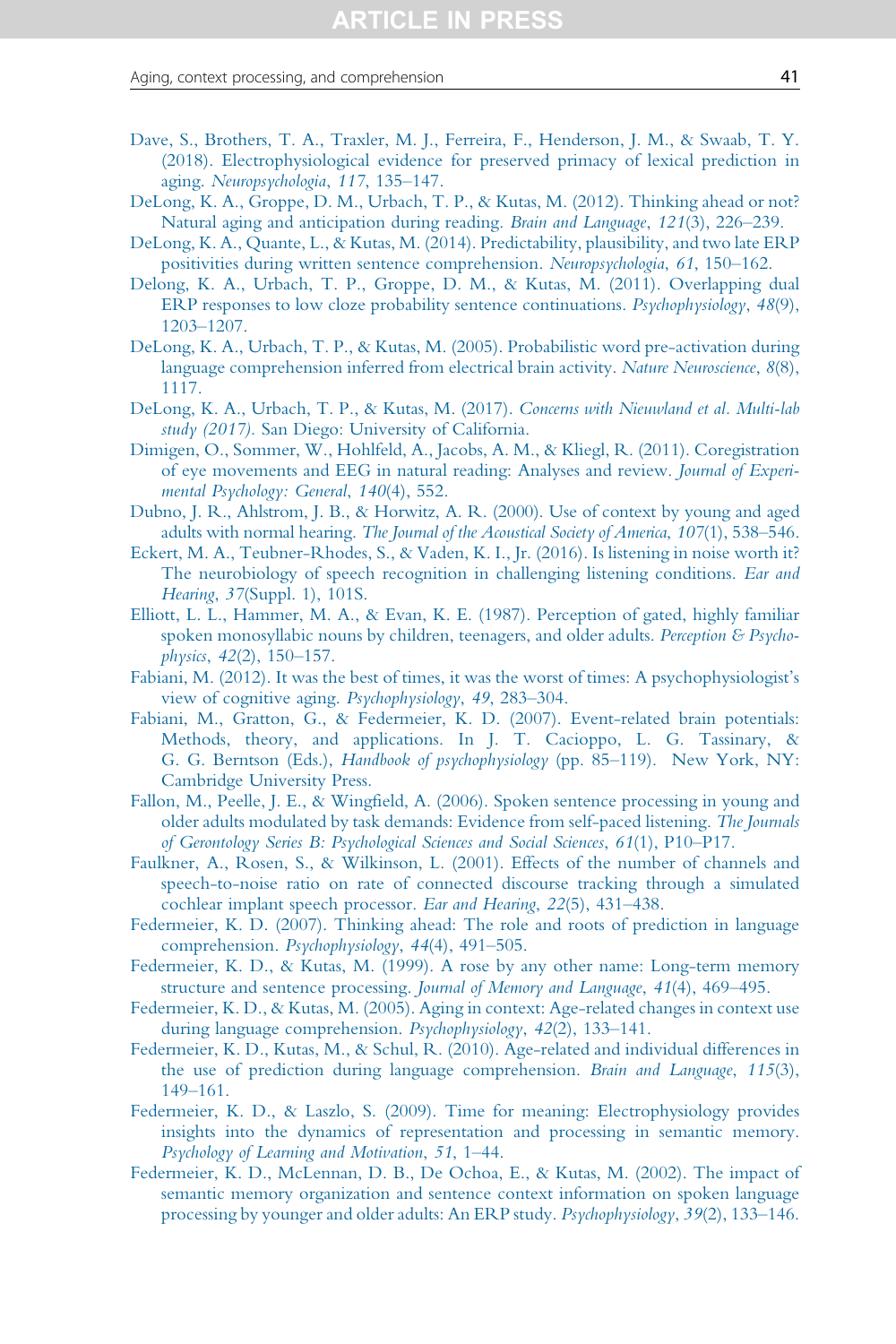- <span id="page-41-0"></span>[Federmeier, K. D., Van Petten, C., Schwartz, T. J., & Kutas, M. \(2003\). Sounds, words,](http://refhub.elsevier.com/S0079-7421(19)30022-2/rf0205) [sentences: Age-related changes across levels of language processing.](http://refhub.elsevier.com/S0079-7421(19)30022-2/rf0205) Psychology and Aging, 18[\(4\), 858.](http://refhub.elsevier.com/S0079-7421(19)30022-2/rf0205)
- [Federmeier, K. D., Wlotko, E. W., De Ochoa-Dewald, E., & Kutas, M. \(2007\). Multiple](http://refhub.elsevier.com/S0079-7421(19)30022-2/rf0210) [effects of sentential constraint on word processing.](http://refhub.elsevier.com/S0079-7421(19)30022-2/rf0210) Brain Research, 1146, 75–84.
- [Ferreira, F., Bailey, K. G., & Ferraro, V. \(2002\). Good-enough representations in language](http://refhub.elsevier.com/S0079-7421(19)30022-2/rf9020) comprehension. [Current Directions in Psychological Science](http://refhub.elsevier.com/S0079-7421(19)30022-2/rf9020), 11(1), 11-15.
- [Fitzgibbons, P. J., & Gordon-Salant, S. \(2001\). Aging and temporal discrimination in](http://refhub.elsevier.com/S0079-7421(19)30022-2/rf0215) auditory sequences. [The Journal of the Acoustical Society of America](http://refhub.elsevier.com/S0079-7421(19)30022-2/rf0215), 109(6), 2955–2963.
- [Folstein, J. R., & Van Petten, C. \(2008\). Influence of cognitive control and mismatch on the](http://refhub.elsevier.com/S0079-7421(19)30022-2/rf9025) [N2 component of the ERP: A review.](http://refhub.elsevier.com/S0079-7421(19)30022-2/rf9025) Psychophysiology, 45(1), 152-170.
- [Ford, J. M., Woodward, S. H., Sullivan, E. V., Isaacks, B. G., Tinklenberg, J. R.,](http://refhub.elsevier.com/S0079-7421(19)30022-2/rf0220) [Yesavage, J. A., et al. \(1996\). N400 evidence of abnormal responses to speech in](http://refhub.elsevier.com/S0079-7421(19)30022-2/rf0220) Alzheimer's disease. [Electroencephalography and Clinical Neurophysiology](http://refhub.elsevier.com/S0079-7421(19)30022-2/rf0220), 99(3), 235.
- [Foulke, E., & Sticht, T. G. \(1969\). Review of research on the intelligibility and comprehen](http://refhub.elsevier.com/S0079-7421(19)30022-2/rf0225)[sion of accelerated speech.](http://refhub.elsevier.com/S0079-7421(19)30022-2/rf0225) Psychological Bulletin, 72(1), 50.
- [Friesen, L. M., Shannon, R. V., Baskent, D., & Wang, X. \(2001\). Speech recognition](http://refhub.elsevier.com/S0079-7421(19)30022-2/rf0230) [in noise as a function of the number of spectral channels: Comparison of acoustic](http://refhub.elsevier.com/S0079-7421(19)30022-2/rf0230) hearing and cochlear implants. [The Journal of the Acoustical Society of America](http://refhub.elsevier.com/S0079-7421(19)30022-2/rf0230), 110(2), 1150–[1163.](http://refhub.elsevier.com/S0079-7421(19)30022-2/rf0230)
- [Gao, X., Levinthal, B. R., & Stine-Morrow, E. A. \(2012\). The effects of ageing and visual](http://refhub.elsevier.com/S0079-7421(19)30022-2/rf0235) [noise on conceptual integration during sentence reading.](http://refhub.elsevier.com/S0079-7421(19)30022-2/rf0235) The Quarterly Journal of Exper[imental Psychology](http://refhub.elsevier.com/S0079-7421(19)30022-2/rf0235), 65(9), 1833–1847.
- [George, M. S., Mannes, S., & Hoffman, J. E. \(1994\). Global semantic expectancy and](http://refhub.elsevier.com/S0079-7421(19)30022-2/rf0240) language comprehension. [Journal of Cognitive Neuroscience](http://refhub.elsevier.com/S0079-7421(19)30022-2/rf0240), 6(1), 70–83.
- [Gordon-Salant, S., & Fitzgibbons, P. J. \(1997\). Selected cognitive factors and speech](http://refhub.elsevier.com/S0079-7421(19)30022-2/rf0245) [recognition performance among young and elderly listeners.](http://refhub.elsevier.com/S0079-7421(19)30022-2/rf0245) Journal of Speech, Language, [and Hearing Research](http://refhub.elsevier.com/S0079-7421(19)30022-2/rf0245), 40(2), 423–431.
- [Gordon-Salant, S., & Fitzgibbons, P. J. \(1999\). Profile of auditory temporal processing in](http://refhub.elsevier.com/S0079-7421(19)30022-2/rf0250) older listeners. [Journal of Speech, Language, and Hearing Research](http://refhub.elsevier.com/S0079-7421(19)30022-2/rf0250), 42(2), 300–311.
- [Goy, H., Pichora-Fuller, K., Lieshout, P. V., Singh, G., & Schneider, B. \(2007\). Effect of](http://refhub.elsevier.com/S0079-7421(19)30022-2/rf0255) [within-and between-talker variability on word identification in noise by younger and](http://refhub.elsevier.com/S0079-7421(19)30022-2/rf0255) older adults. In [Eighth annual conference of the international speech communication association](http://refhub.elsevier.com/S0079-7421(19)30022-2/rf0255).
- [Grosjean, F. \(1980\). Spoken word recognition processes and the gating paradigm.](http://refhub.elsevier.com/S0079-7421(19)30022-2/rf0260) Perception & [Psychophysics](http://refhub.elsevier.com/S0079-7421(19)30022-2/rf0260), 28(4), 267–283.
- [Grosjean, F. \(1985\). The recognition of words after their acoustic offset: Evidence and](http://refhub.elsevier.com/S0079-7421(19)30022-2/rf0265) implications. [Perception & Psychophysics](http://refhub.elsevier.com/S0079-7421(19)30022-2/rf0265), 38(4), 299-310.
- [Gunter, T. C., Jackson, J. L., & Mulder, G. \(1992\). An electrophysiological study of semantic](http://refhub.elsevier.com/S0079-7421(19)30022-2/rf0270) [processing in young and middle-aged academics.](http://refhub.elsevier.com/S0079-7421(19)30022-2/rf0270) Psychophysiology, 29(1), 38–54.
- Haber, D. (1994). [Health promotion and aging.](http://refhub.elsevier.com/S0079-7421(19)30022-2/rf0275) Springer Publishing Co.
- [Hagoort, P. \(2005\). On Broca, brain, and binding: A new framework.](http://refhub.elsevier.com/S0079-7421(19)30022-2/rf0280) Trends in Cognitive Sciences, 9[\(9\), 416](http://refhub.elsevier.com/S0079-7421(19)30022-2/rf0280)–423.
- [Hartley, J. T., Stojack, C. C., Mushaney, T. S., Annon, T. J. K., & Let, D. W. \(1994\).](http://refhub.elsevier.com/S0079-7421(19)30022-2/rf9030) [Reading speed and prose memory in older and younger adults.](http://refhub.elsevier.com/S0079-7421(19)30022-2/rf9030) Psychology and Aging, 9[, 216](http://refhub.elsevier.com/S0079-7421(19)30022-2/rf9030)–223.
- [Hopkins, K. A., Kellas, G., & Paul, S. T. \(1995\). Scope of word meaning activation during](http://refhub.elsevier.com/S0079-7421(19)30022-2/rf0285) [sentence processing by young and older adults.](http://refhub.elsevier.com/S0079-7421(19)30022-2/rf0285) Experimental Aging Research, 21(2), 123–[142.](http://refhub.elsevier.com/S0079-7421(19)30022-2/rf0285)
- [Hornsby, B. W., Naylor, G., & Bess, F. H. \(2016\). A taxonomy of fatigue concepts and their](http://refhub.elsevier.com/S0079-7421(19)30022-2/rf0290) [relation to hearing loss.](http://refhub.elsevier.com/S0079-7421(19)30022-2/rf0290) Ear and Hearing, 37(Suppl. 1), 136S.
- [Howard, D. V. \(1980\). Category norms: A comparison of the Battig and Montague \(1969\)](http://refhub.elsevier.com/S0079-7421(19)30022-2/rf0295) [norms with the responses of adults between the ages of 20 and 80.](http://refhub.elsevier.com/S0079-7421(19)30022-2/rf0295) Journal of Gerontology, 35[\(2\), 225](http://refhub.elsevier.com/S0079-7421(19)30022-2/rf0295)–231.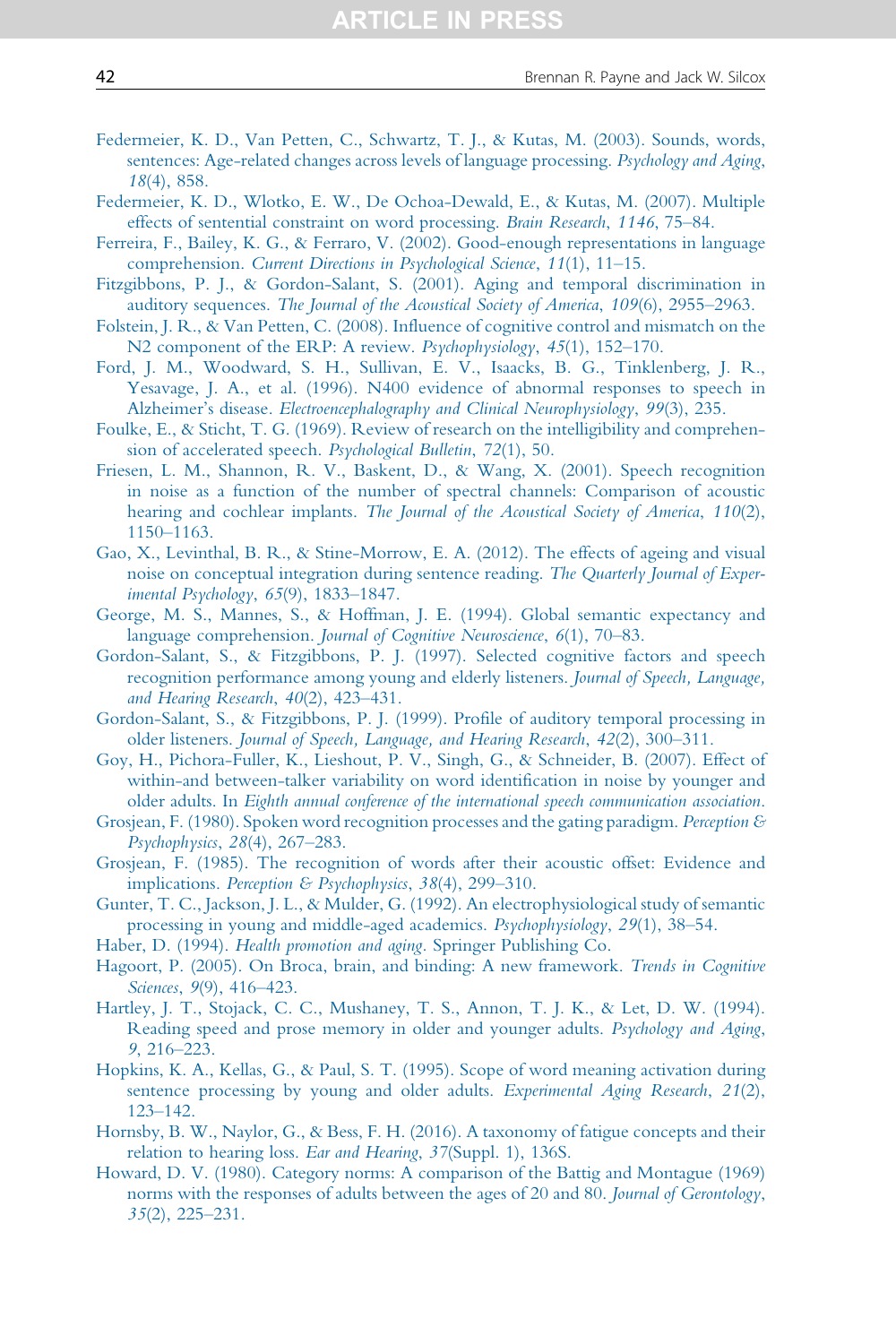#### <span id="page-42-0"></span>Aging, context processing, and comprehension **43**

- [Howes, D., & Osgood, C. E. \(1954\). On the combination of associative probabilities in](http://refhub.elsevier.com/S0079-7421(19)30022-2/rf9035) linguistic contexts. [The American Journal of Psychology](http://refhub.elsevier.com/S0079-7421(19)30022-2/rf9035), 67, 241–258.
- [Huang, H. W., Meyer, A. M., & Federmeier, K. D. \(2012\). A "concrete view" of aging:](http://refhub.elsevier.com/S0079-7421(19)30022-2/rf0300) [Event related potentials reveal age-related changes in basic integrative processes in](http://refhub.elsevier.com/S0079-7421(19)30022-2/rf0300) language. [Neuropsychologia](http://refhub.elsevier.com/S0079-7421(19)30022-2/rf0300), 50(1), 26–35.
- [Huettig, F., & Mani, N. \(2016\). Is prediction necessary to understand language? Probably](http://refhub.elsevier.com/S0079-7421(19)30022-2/rf0305) not. [Language, Cognition and Neuroscience](http://refhub.elsevier.com/S0079-7421(19)30022-2/rf0305), 31(1), 19–31.
- [Humes, L. E. \(1996\). Speech understanding in the elderly.](http://refhub.elsevier.com/S0079-7421(19)30022-2/rf0310) Journal of the American Academy of [Audiology](http://refhub.elsevier.com/S0079-7421(19)30022-2/rf0310), 7, 161–167.
- [Humes, L. E., Watson, B. U., Christensen, L. A., Cokely, C. G., Halling, D. C., & Lee, L.](http://refhub.elsevier.com/S0079-7421(19)30022-2/rf0315) [\(1994\). Factors associated with individual differences in clinical measures of speech](http://refhub.elsevier.com/S0079-7421(19)30022-2/rf0315) recognition among the elderly. [Journal of Speech, Language, and Hearing Research](http://refhub.elsevier.com/S0079-7421(19)30022-2/rf0315), 37(2), 465–[474.](http://refhub.elsevier.com/S0079-7421(19)30022-2/rf0315)
- [Hutchinson, K. M. \(1989\). Influence of sentence context on speech perception in young and](http://refhub.elsevier.com/S0079-7421(19)30022-2/rf0320) older adults. [Journal of Gerontology](http://refhub.elsevier.com/S0079-7421(19)30022-2/rf0320), 44(2), P36–P44.
- [Kalikow, D. N., Stevens, K. N., & Elliott, L. L. \(1977\). Development of a test of speech](http://refhub.elsevier.com/S0079-7421(19)30022-2/rf0325) [intelligibility in noise using sentence materials with controlled word predictability.](http://refhub.elsevier.com/S0079-7421(19)30022-2/rf0325) [The Journal of the Acoustical Society of America](http://refhub.elsevier.com/S0079-7421(19)30022-2/rf0325), 61(5), 1337–1351.
- [Kappenman, E. S., & Luck, S. J. \(2012\). ERP components: The ups and downs of brainwave](http://refhub.elsevier.com/S0079-7421(19)30022-2/rf0330) recordings. In [The Oxford handbook of event-related potential components](http://refhub.elsevier.com/S0079-7421(19)30022-2/rf0330) (pp. 3–30). Oxford [University Press.](http://refhub.elsevier.com/S0079-7421(19)30022-2/rf0330)
- [Kemmotsu, N., Girard, H. M., Kucukboyaci, N. E., McEvoy, L. K., Hagler, D. J.,](http://refhub.elsevier.com/S0079-7421(19)30022-2/rf0335) [Dale, A. M., et al. \(2012\). Age-related changes in the neurophysiology of language in](http://refhub.elsevier.com/S0079-7421(19)30022-2/rf0335) [adults: Relationship to regional cortical thinning and white matter microstructure.](http://refhub.elsevier.com/S0079-7421(19)30022-2/rf0335) [Journal of Neuroscience](http://refhub.elsevier.com/S0079-7421(19)30022-2/rf0335), 32(35), 12204–12213.
- [Kliegl, R., Grabner, E., Rolfs, M., & Engbert, R. \(2004\). Length, frequency, and predict](http://refhub.elsevier.com/S0079-7421(19)30022-2/rf0340)[ability effects of words on eye movements in reading.](http://refhub.elsevier.com/S0079-7421(19)30022-2/rf0340) European Journal of Cognitive [Psychology](http://refhub.elsevier.com/S0079-7421(19)30022-2/rf0340), 16(1–2), 262–284.
- [Kretzschmar, F., Schlesewsky, M., & Staub, A. \(2015\). Dissociating word frequency](http://refhub.elsevier.com/S0079-7421(19)30022-2/rf0345) [and predictability effects in reading: Evidence from coregistration of eye move](http://refhub.elsevier.com/S0079-7421(19)30022-2/rf0345)ments and EEG. [Journal of Experimental Psychology: Learning, Memory, and Cognition](http://refhub.elsevier.com/S0079-7421(19)30022-2/rf0345), 41[\(6\), 1648.](http://refhub.elsevier.com/S0079-7421(19)30022-2/rf0345)
- [Kuperberg, G. R. \(2013\). The proactive comprehender: What event-related potentials tell us](http://refhub.elsevier.com/S0079-7421(19)30022-2/rf0350) [about the dynamics of reading comprehension. In](http://refhub.elsevier.com/S0079-7421(19)30022-2/rf0350) Unraveling the behavioral, neurobiological, [and genetic components of reading comprehension](http://refhub.elsevier.com/S0079-7421(19)30022-2/rf0350) (pp. 176–192). Baltimore: Paul Brookes [Publishing.](http://refhub.elsevier.com/S0079-7421(19)30022-2/rf0350)
- [Kuperberg, G. R., & Jaeger, T. F. \(2016\). What do we mean by prediction in language](http://refhub.elsevier.com/S0079-7421(19)30022-2/rf0355) comprehension? [Language, Cognition and Neuroscience](http://refhub.elsevier.com/S0079-7421(19)30022-2/rf0355), 31(1), 32-59.
- [Kuperberg, G., & Wlotko, E. \(2018\). A Tale of Two Positivities \(and the N400\): Distinct](http://refhub.elsevier.com/S0079-7421(19)30022-2/rf9355) [neural signatures are evoked by confirmed and violated predictions at different levels](http://refhub.elsevier.com/S0079-7421(19)30022-2/rf9355) [of representation. bioRxiv, Chicago, 404780.](http://refhub.elsevier.com/S0079-7421(19)30022-2/rf9355)
- [Kutas, M., & Federmeier, K. D. \(2000\). Electrophysiology reveals semantic memory use in](http://refhub.elsevier.com/S0079-7421(19)30022-2/rf0360) language comprehension. [Trends in Cognitive Sciences](http://refhub.elsevier.com/S0079-7421(19)30022-2/rf0360), 4(12), 463–470.
- [Kutas, M., & Federmeier, K. D. \(2011\). Thirty years and counting: Finding meaning in](http://refhub.elsevier.com/S0079-7421(19)30022-2/rf0365) [the N400 component of the event-related brain potential \(ERP\).](http://refhub.elsevier.com/S0079-7421(19)30022-2/rf0365) Annual Review of [Psychology](http://refhub.elsevier.com/S0079-7421(19)30022-2/rf0365), 62, 621–647.
- [Kutas, M., & Hillyard, S. A. \(1984\). Brain potentials during reading reflect word expectancy](http://refhub.elsevier.com/S0079-7421(19)30022-2/rf0370) [and semantic association.](http://refhub.elsevier.com/S0079-7421(19)30022-2/rf0370) Nature, 307(5947), 161.
- [Kutas, M., & Iragui, V. \(1998\). The N400 in a semantic categorization task across 6 decades.](http://refhub.elsevier.com/S0079-7421(19)30022-2/rf0375) [Electroencephalography and Clinical Neurophysiology](http://refhub.elsevier.com/S0079-7421(19)30022-2/rf0375), 108(5), 456–471.
- [Lahar, C. J., Tun, P. A., & Wingfield, A. \(2004\). Sentence-final word completion norms for](http://refhub.elsevier.com/S0079-7421(19)30022-2/rf0380) young, middle-aged, and older adults. [The Journals of Gerontology Series B: Psychological](http://refhub.elsevier.com/S0079-7421(19)30022-2/rf0380) [Sciences and Social Sciences](http://refhub.elsevier.com/S0079-7421(19)30022-2/rf0380), 59(1), P7-P10.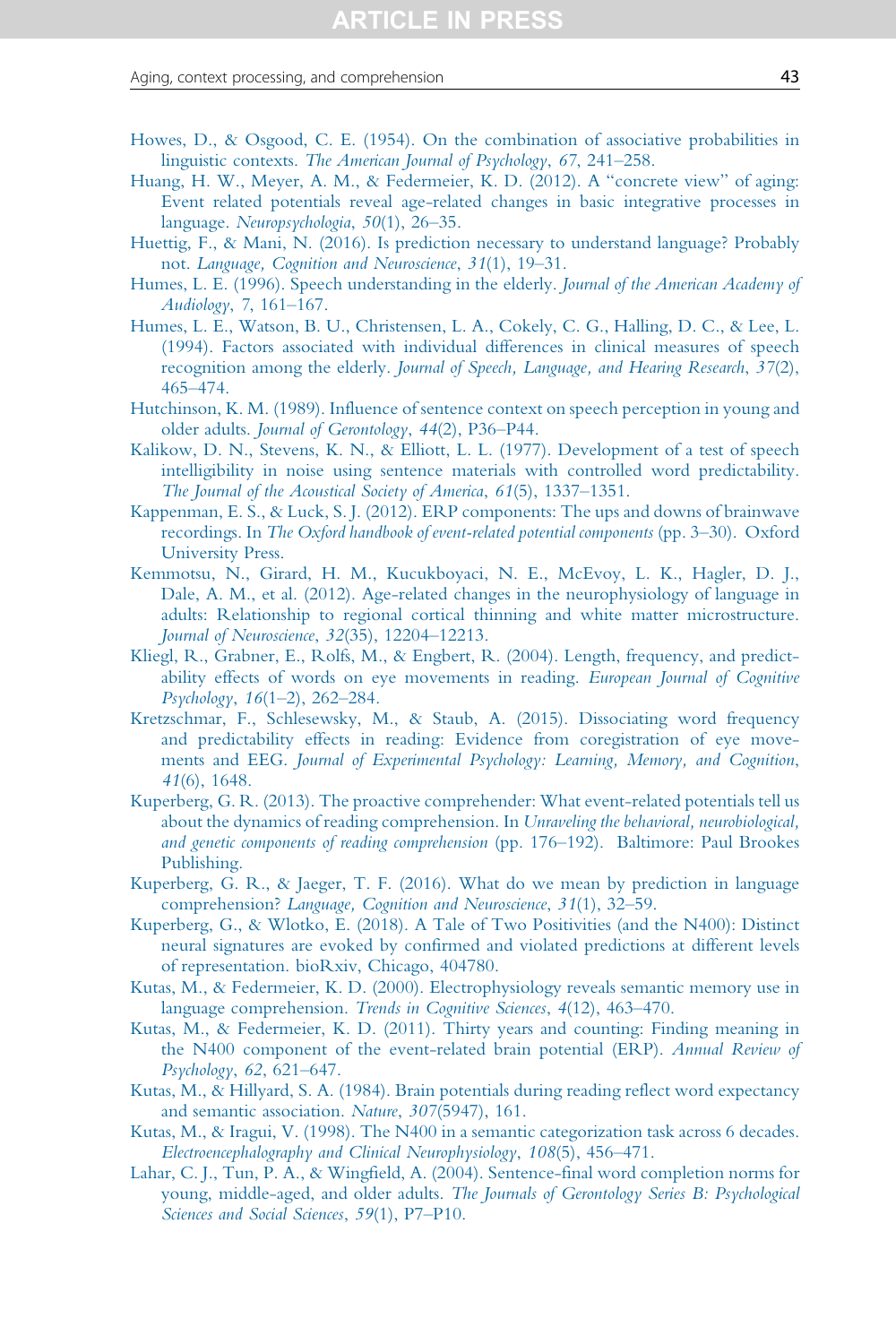- <span id="page-43-0"></span>[Lash, A., Rogers, C. S., Zoller, A., & Wingfield, A. \(2013\). Expectation and entropy in](http://refhub.elsevier.com/S0079-7421(19)30022-2/rf0385) [spoken word recognition: Effects of age and hearing acuity.](http://refhub.elsevier.com/S0079-7421(19)30022-2/rf0385) Experimental Aging Research, 39[\(3\), 235](http://refhub.elsevier.com/S0079-7421(19)30022-2/rf0385)–253.
- [Laszlo, S., & Federmeier, K. D. \(2009\). A beautiful day in the neighborhood: An event](http://refhub.elsevier.com/S0079-7421(19)30022-2/rf0390)[related potential study of lexical relationships and prediction in context.](http://refhub.elsevier.com/S0079-7421(19)30022-2/rf0390) Journal of Memory [and Language](http://refhub.elsevier.com/S0079-7421(19)30022-2/rf0390), 61(3), 326–338.
- [Lau, E. F., Holcomb, P. J., & Kuperberg, G. R. \(2013\). Dissociating N400 effects of](http://refhub.elsevier.com/S0079-7421(19)30022-2/rf0395) [prediction from association in single-word contexts.](http://refhub.elsevier.com/S0079-7421(19)30022-2/rf0395) Journal of Cognitive Neuroscience, 25[\(3\), 484](http://refhub.elsevier.com/S0079-7421(19)30022-2/rf0395)–502.
- [Lau, E. F., Phillips, C., & Poeppel, D. \(2008\). A cortical network for semantics: \(De\)](http://refhub.elsevier.com/S0079-7421(19)30022-2/rf0400) constructing the N400. [Nature Reviews. Neuroscience](http://refhub.elsevier.com/S0079-7421(19)30022-2/rf0400), 9(12), 920.
- [Lee, C. L., & Federmeier, K. D. \(2011\). Differential age effects on lexical ambiguity](http://refhub.elsevier.com/S0079-7421(19)30022-2/rf0405) [resolution mechanisms.](http://refhub.elsevier.com/S0079-7421(19)30022-2/rf0405) Psychophysiology, 48(7), 960–972.
- [Lee, C. L., & Federmeier, K. D. \(2012\). Ambiguity's aftermath: How age differences in](http://refhub.elsevier.com/S0079-7421(19)30022-2/rf0410) [resolving lexical ambiguity affect subsequent comprehension.](http://refhub.elsevier.com/S0079-7421(19)30022-2/rf0410) Neuropsychologia, 50(5), 869–[879.](http://refhub.elsevier.com/S0079-7421(19)30022-2/rf0410)
- [Light, L. L., & Capps, J. L. \(1986\). Comprehension of pronouns in young and older adults.](http://refhub.elsevier.com/S0079-7421(19)30022-2/rf0415) [Developmental Psychology](http://refhub.elsevier.com/S0079-7421(19)30022-2/rf0415), 22(4), 580.
- [Light, L. L., LaVoie, D., Valencia-Laver, D., Albertson Owens, S. A., & Mead, G. \(1992\).](http://refhub.elsevier.com/S0079-7421(19)30022-2/rf0420) [Direct and indirect measures of memory for modality in young and older adults.](http://refhub.elsevier.com/S0079-7421(19)30022-2/rf0420) Journal of [Experimental Psychology: Learning, Memory, and Cognition](http://refhub.elsevier.com/S0079-7421(19)30022-2/rf0420), 18(6), 1284.
- [Light, L. L., Valencia-Laver, D., & Zavis, D. \(1991\). Instantiation of general terms in young](http://refhub.elsevier.com/S0079-7421(19)30022-2/rf0425) and older adults. [Psychology and Aging](http://refhub.elsevier.com/S0079-7421(19)30022-2/rf0425), 6(3), 337.
- [Little, D. M., Prentice, K. J., & Wingfield, A. \(2004\). Adult age differences in judgments of](http://refhub.elsevier.com/S0079-7421(19)30022-2/rf0430) semantic fit. [Applied PsychoLinguistics](http://refhub.elsevier.com/S0079-7421(19)30022-2/rf0430), 25(1), 135-143.
- [Loizou, P. C., Dorman, M., & Tu, Z. \(1999\). On the number of channels needed to](http://refhub.elsevier.com/S0079-7421(19)30022-2/rf0435) understand speech. [The Journal of the Acoustical Society of America](http://refhub.elsevier.com/S0079-7421(19)30022-2/rf0435), 106(4), 2097–2103.
- [Luke, S. G., & Christianson, K. \(2016\). Limits on lexical prediction during reading.](http://refhub.elsevier.com/S0079-7421(19)30022-2/rf9045) Cognitive [Psychology](http://refhub.elsevier.com/S0079-7421(19)30022-2/rf9045), 88, 22–60.
- [Madden, D. J. \(1988\). Adult age differences in the effects of sentence context and stimulus](http://refhub.elsevier.com/S0079-7421(19)30022-2/rf0440) [degradation during visual word recognition.](http://refhub.elsevier.com/S0079-7421(19)30022-2/rf0440) Psychology and Aging, 3(2), 167.
- [McCoy, S. L., Tun, P. A., Cox, L. C., Colangelo, M., Stewart, R. A., & Wingfield, A.](http://refhub.elsevier.com/S0079-7421(19)30022-2/rf0445) [\(2005\). Hearing loss and perceptual effort: Downstream effects on older adults' memory](http://refhub.elsevier.com/S0079-7421(19)30022-2/rf0445) for speech. [The Quarterly Journal of Experimental Psychology. A](http://refhub.elsevier.com/S0079-7421(19)30022-2/rf0445), 58(1), 22–33.
- [McDowd, J., Hoffman, L., Rozek, E., Lyons, K. E., Pahwa, R., Burns, J., et al. \(2011\).](http://refhub.elsevier.com/S0079-7421(19)30022-2/rf0450) [Understanding verbal fluency in healthy aging, Alzheimer's disease, and Parkinson's](http://refhub.elsevier.com/S0079-7421(19)30022-2/rf0450) disease. [Neuropsychology](http://refhub.elsevier.com/S0079-7421(19)30022-2/rf0450), 25(2), 210.
- [McGinnis, D., & Zelinski, E. M. \(2000\). Understanding unfamiliar words: The influence of](http://refhub.elsevier.com/S0079-7421(19)30022-2/rf0455) [processing resources, vocabulary knowledge, and age.](http://refhub.elsevier.com/S0079-7421(19)30022-2/rf0455) Psychology and Aging, 15(2), 335.
- [McGinnis, D., & Zelinski, E. M. \(2003\). Understanding unfamiliar words in young, young](http://refhub.elsevier.com/S0079-7421(19)30022-2/rf0460)[old, and old-old adults: Inferential processing and the abstraction-deficit hypothesis.](http://refhub.elsevier.com/S0079-7421(19)30022-2/rf0460) [Psychology and Aging](http://refhub.elsevier.com/S0079-7421(19)30022-2/rf0460), 18(3), 497.
- [McGowan, V. A., & Reichle, E. D. \(2017\). The "risky" reading strategy revisited: New](http://refhub.elsevier.com/S0079-7421(19)30022-2/rf0465) simulations using EZ Reader. [The Quarterly Journal of Experimental Psychology](http://refhub.elsevier.com/S0079-7421(19)30022-2/rf0465), 71, 1–12.
- [McKoon, G., & Ratcliff, R. \(2018\). Adults with poor reading skills, older adults, and college](http://refhub.elsevier.com/S0079-7421(19)30022-2/rf0470) [students: The meanings they understand during reading using a diffusion model analysis.](http://refhub.elsevier.com/S0079-7421(19)30022-2/rf0470) [Journal of Memory and Language](http://refhub.elsevier.com/S0079-7421(19)30022-2/rf0470), 102, 115–129.
- [McRae, K., Spivey-Knowlton, M. J., & Tanenhaus, M. K. \(1998\). Modeling the influence of](http://refhub.elsevier.com/S0079-7421(19)30022-2/rf0475) [thematic fit \(and other constraints\) in on-line sentence comprehension.](http://refhub.elsevier.com/S0079-7421(19)30022-2/rf0475) Journal of Memory [and Language](http://refhub.elsevier.com/S0079-7421(19)30022-2/rf0475), 38, 283–312.
- [Miller, G. A. \(1951\). Language and Communication. In McGraw-Hill.](http://refhub.elsevier.com/S0079-7421(19)30022-2/rf9130)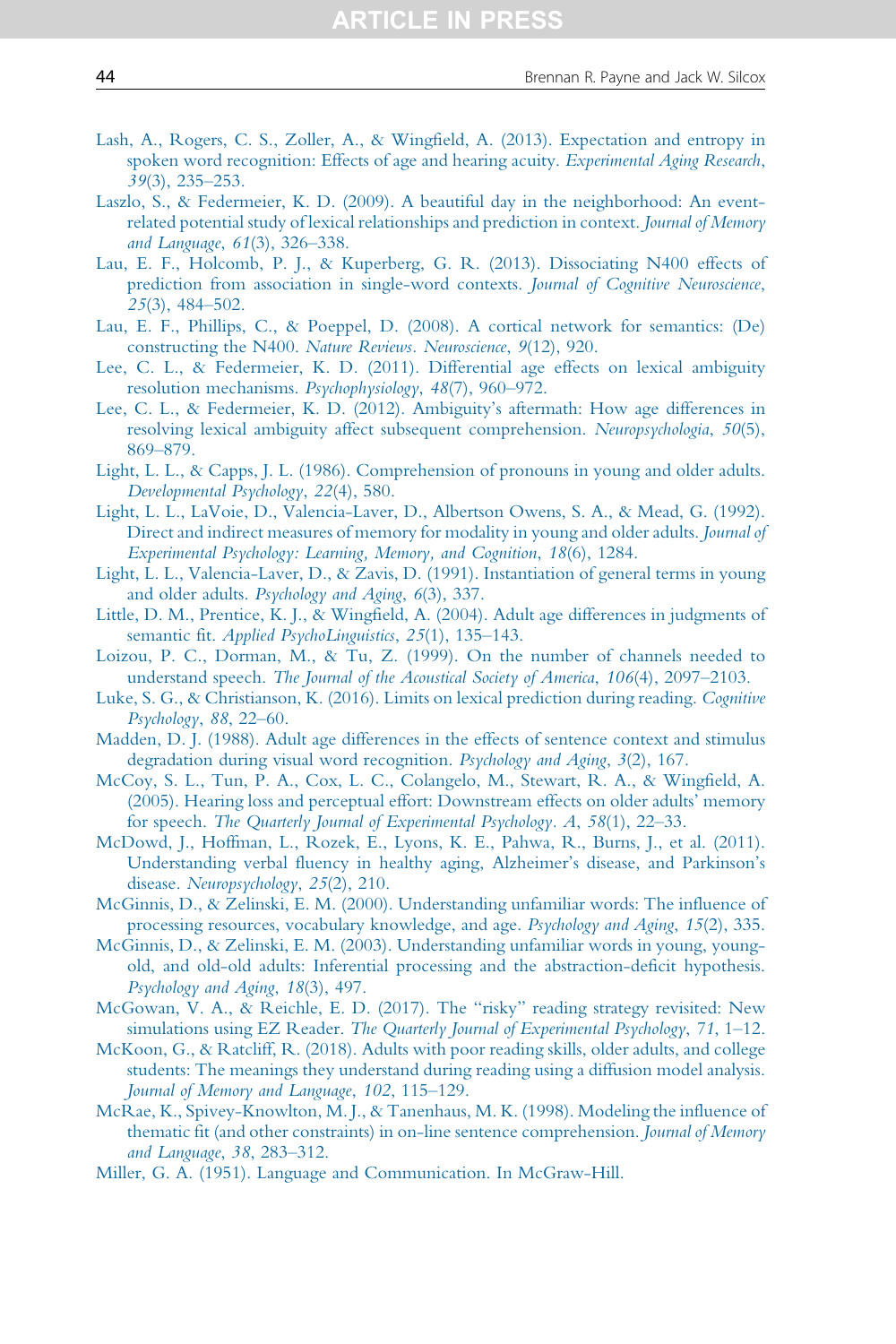#### <span id="page-44-0"></span>Aging, context processing, and comprehension **45** and the state of the state  $\overline{45}$

- [Miller, L. M. S. \(2009\). Age differences in the effects of domain knowledge on reading](http://refhub.elsevier.com/S0079-7421(19)30022-2/rf0480) efficiency. [Psychology and Aging](http://refhub.elsevier.com/S0079-7421(19)30022-2/rf0480), 24(1), 63.
- [Miller, L. M. S., Cohen, J. A., & Wingfield, A. \(2006\). Contextual knowledge reduces](http://refhub.elsevier.com/S0079-7421(19)30022-2/rf0485) [demands on working memory during reading.](http://refhub.elsevier.com/S0079-7421(19)30022-2/rf0485) Memory & Cognition, 34(6), 1355–1367.
- [Miller, G. A., & Selfridge, J. A. \(1950\). Verbal context and the recall of meaningful material.](http://refhub.elsevier.com/S0079-7421(19)30022-2/rf0490) [The American Journal of Psychology](http://refhub.elsevier.com/S0079-7421(19)30022-2/rf0490), 63, 176–185.
- [Miller, L. M. S., & Stine-Morrow, E. A. \(1998\). Aging and the effects of knowledge on](http://refhub.elsevier.com/S0079-7421(19)30022-2/rf0495) on-line reading strategies. [The Journals of Gerontology Series B: Psychological Sciences and](http://refhub.elsevier.com/S0079-7421(19)30022-2/rf0495) [Social Sciences](http://refhub.elsevier.com/S0079-7421(19)30022-2/rf0495), 53(4), P223–P233.
- [Miller, L. M. S., Stine-Morrow, E. A., Kirkorian, H. L., & Conroy, M. L. \(2004\). Adult age](http://refhub.elsevier.com/S0079-7421(19)30022-2/rf0500) [differences in knowledge-driven reading.](http://refhub.elsevier.com/S0079-7421(19)30022-2/rf0500) Journal of Educational Psychology, 96(4), 811.
- [Morrow, D. G., Leirer, V. O., & Altieri, P. A. \(1992\). Aging, expertise, and narrative](http://refhub.elsevier.com/S0079-7421(19)30022-2/rf0505) processing. [Psychology and Aging](http://refhub.elsevier.com/S0079-7421(19)30022-2/rf0505), 7(3), 376.
- [Murphy, D. R., Craik, F. I., Li, K. Z., & Schneider, B. A. \(2000\). Comparing the effects of](http://refhub.elsevier.com/S0079-7421(19)30022-2/rf0510) [aging and background noise on short-term memory performance.](http://refhub.elsevier.com/S0079-7421(19)30022-2/rf0510) Psychology and Aging, 15[\(2\), 323.](http://refhub.elsevier.com/S0079-7421(19)30022-2/rf0510)
- [Nash, S. D., Cruickshanks, K. J., Klein, R., Klein, B. E., Nieto, F. J., Huang, G. H., et al.](http://refhub.elsevier.com/S0079-7421(19)30022-2/rf0515) [\(2011\). The prevalence of hearing impairment and associated risk factors: The](http://refhub.elsevier.com/S0079-7421(19)30022-2/rf0515) Beaver Dam Offspring Study. [Archives of Otolaryngology—Head & Neck Surgery](http://refhub.elsevier.com/S0079-7421(19)30022-2/rf0515), 137[\(5\), 432](http://refhub.elsevier.com/S0079-7421(19)30022-2/rf0515)–439.
- [Newsome, M. R., & Glucksberg, S. \(2002\). Older adults filter irrelevant information during](http://refhub.elsevier.com/S0079-7421(19)30022-2/rf0520) metaphor comprehension. [Experimental Aging Research](http://refhub.elsevier.com/S0079-7421(19)30022-2/rf0520), 28(3), 253–267.
- [Ng, S., Payne, B. R., Steen, A. A., Stine-Morrow, E. A., & Federmeier, K. D. \(2017\). Use of](http://refhub.elsevier.com/S0079-7421(19)30022-2/rf9050) [contextual information and prediction by struggling adult readers: Evidence from](http://refhub.elsevier.com/S0079-7421(19)30022-2/rf9050) [reading times and event-related potentials.](http://refhub.elsevier.com/S0079-7421(19)30022-2/rf9050) Scientific Studies of Reading, 21(5), 359-375.
- Nicenboim, B., Vasishth, S., & Rösler, F. (2019). Are words pre-activated probabilistically during sentence comprehension? Evidence from new data and a Bayesian random-effects meta-analysis using publicly available data. [https://doi.org/10.31234/osf.io/2atrh.](https://doi.org/10.31234/osf.io/2atrh)
- [Nieuwland, M. S., Politzer-Ahles, S., Heyselaar, E., Segaert, K., Darley, E., Kazanina, N.,](http://refhub.elsevier.com/S0079-7421(19)30022-2/rf0530) [et al. \(2018\). Large-scale replication study reveals a limit on probabilistic prediction in](http://refhub.elsevier.com/S0079-7421(19)30022-2/rf0530) [language comprehension.](http://refhub.elsevier.com/S0079-7421(19)30022-2/rf0530) eLife, 7, e33468.
- [Nieuwland, M. S., & van Berkum, J. J. \(2006\). When peanuts fall in love: N400 evidence for](http://refhub.elsevier.com/S0079-7421(19)30022-2/rf0535) the power of discourse. [Journal of Cognitive Neuroscience](http://refhub.elsevier.com/S0079-7421(19)30022-2/rf0535), 18(7), 1098–1111.
- [Nittrouer, S., & Boothroyd, A. \(1990\). Context effects in phoneme and word recognition by](http://refhub.elsevier.com/S0079-7421(19)30022-2/rf0540) young children and older adults. [The Journal of the Acoustical Society of America](http://refhub.elsevier.com/S0079-7421(19)30022-2/rf0540), 87(6), 2705–[2715.](http://refhub.elsevier.com/S0079-7421(19)30022-2/rf0540)
- [Noh, S. R., & Stine-Morrow, E. A. \(2009\). Age differences in tracking characters during](http://refhub.elsevier.com/S0079-7421(19)30022-2/rf0545) [narrative comprehension.](http://refhub.elsevier.com/S0079-7421(19)30022-2/rf0545) Memory & Cognition, 37(6), 769-778.
- [Obleser, J., & Kotz, S. A. \(2011\). Multiple brain signatures of integration in the comprehen](http://refhub.elsevier.com/S0079-7421(19)30022-2/rf9055)[sion of degraded speech.](http://refhub.elsevier.com/S0079-7421(19)30022-2/rf9055) Neuroimage, 55(2), 713–723.
- [Park, D., & Reuter-Lorenz, P. \(2009\). The adaptive brain: Aging and neurocognitive](http://refhub.elsevier.com/S0079-7421(19)30022-2/rf9060) scaffolding. [Annual Review of Psychology](http://refhub.elsevier.com/S0079-7421(19)30022-2/rf9060), 60, 173–196.
- [Payne, B. R., & Federmeier, K. D. \(2017a\). Event-related brain potentials reveal age-related](http://refhub.elsevier.com/S0079-7421(19)30022-2/rf0550) [changes in parafoveal-foveal integration during sentence processing.](http://refhub.elsevier.com/S0079-7421(19)30022-2/rf0550) Neuropsychologia, 106[, 358](http://refhub.elsevier.com/S0079-7421(19)30022-2/rf0550)–370.
- [Payne, B. R., & Federmeier, K. D. \(2017b\). Pace yourself: Intraindividual variability in](http://refhub.elsevier.com/S0079-7421(19)30022-2/rf0555) [context use revealed by self-paced event-related brain potentials.](http://refhub.elsevier.com/S0079-7421(19)30022-2/rf0555) Journal of Cognitive [Neuroscience](http://refhub.elsevier.com/S0079-7421(19)30022-2/rf0555), 29(5), 837–854.
- [Payne, B. R., & Federmeier, K. \(2017c\). Take your time: Aging, volitional control, and](http://refhub.elsevier.com/S0079-7421(19)30022-2/rf9065) [intra-individual variability in context processing during sentence comprehension.](http://refhub.elsevier.com/S0079-7421(19)30022-2/rf9065) [Psychophysiology](http://refhub.elsevier.com/S0079-7421(19)30022-2/rf9065), 54 (Suppl.), S110.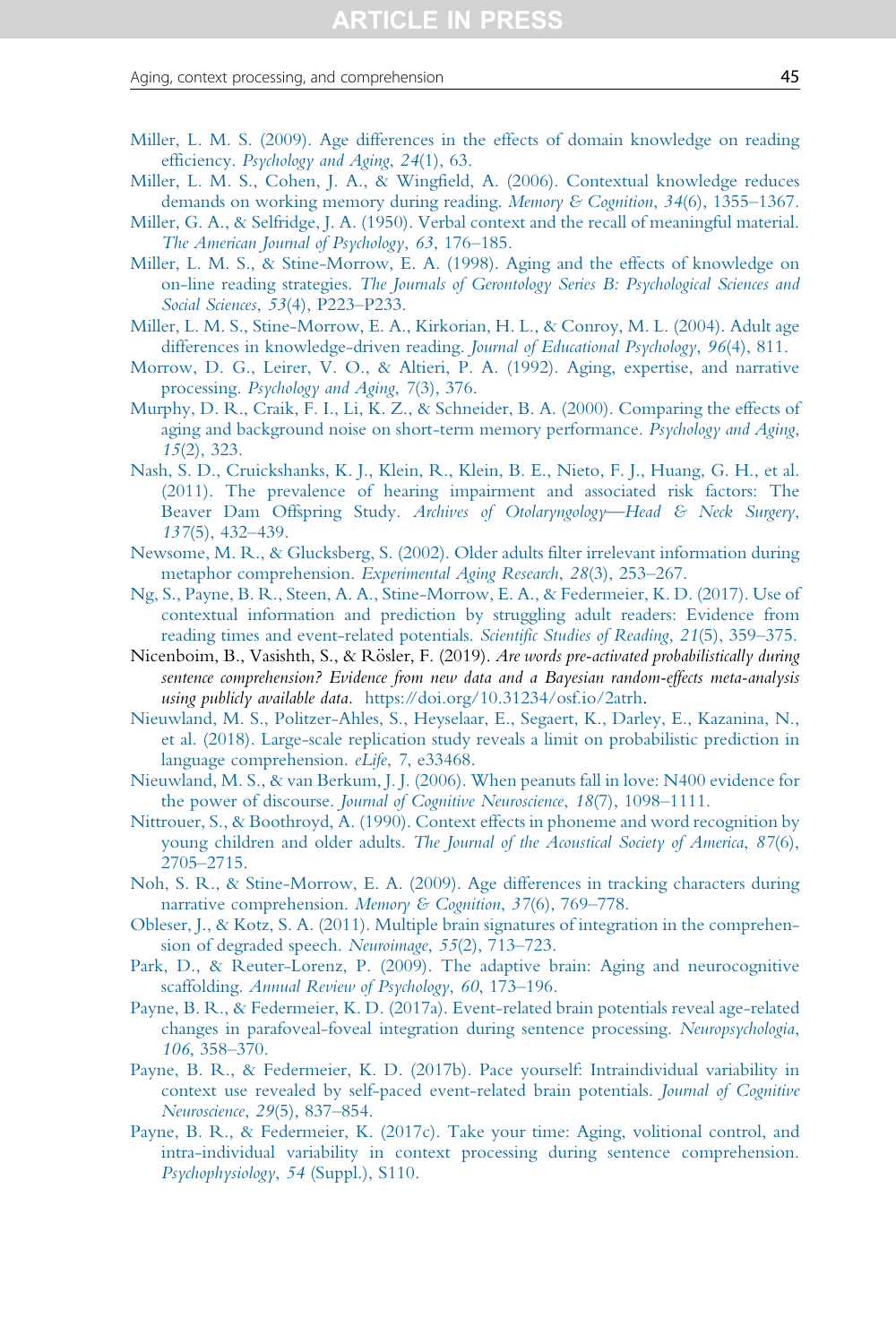- <span id="page-45-0"></span>[Payne, B. R., & Federmeier, K. D. \(2018\). Contextual constraints on lexico-semantic](http://refhub.elsevier.com/S0079-7421(19)30022-2/rf0560) [processing in aging: Evidence from single-word event-related brain potentials.](http://refhub.elsevier.com/S0079-7421(19)30022-2/rf0560) Brain [Research](http://refhub.elsevier.com/S0079-7421(19)30022-2/rf0560), 1687, 117–128.
- [Payne, B. R., Grison, S., Gao, X., Christianson, K., Morrow, D. G., & Stine-Morrow, E. A.](http://refhub.elsevier.com/S0079-7421(19)30022-2/rf0565) [\(2014\). Aging and individual differences in binding during sentence understanding:](http://refhub.elsevier.com/S0079-7421(19)30022-2/rf0565) [Evidence from temporary and global syntactic attachment ambiguities.](http://refhub.elsevier.com/S0079-7421(19)30022-2/rf0565) Cognition, 130[\(2\), 157](http://refhub.elsevier.com/S0079-7421(19)30022-2/rf0565)–173.
- [Payne, B. R., Lee, C. L., & Federmeier, K. D. \(2015\). Revisiting the incremental effects of](http://refhub.elsevier.com/S0079-7421(19)30022-2/rf0570) [context on word processing: Evidence from single-word event-related brain potentials.](http://refhub.elsevier.com/S0079-7421(19)30022-2/rf0570) [Psychophysiology](http://refhub.elsevier.com/S0079-7421(19)30022-2/rf0570), 52(11), 1456–1469.
- Payne, B. R., & Stine–[Morrow, E. A. \(2012\). Aging, parafoveal preview, and semantic](http://refhub.elsevier.com/S0079-7421(19)30022-2/rf0575) [integration in sentence processing: Testing the cognitive workload of wrap-up.](http://refhub.elsevier.com/S0079-7421(19)30022-2/rf0575) Psychol[ogy and Aging](http://refhub.elsevier.com/S0079-7421(19)30022-2/rf0575), 27(3), 638.
- [Payne, B. R., & Stine-Morrow, E. A. \(2014\). Adult age differences in wrap-up during](http://refhub.elsevier.com/S0079-7421(19)30022-2/rf9070) [sentence comprehension: Evidence from ex-Gaussian distributional analyses of reading](http://refhub.elsevier.com/S0079-7421(19)30022-2/rf9070) time. [Psychology and Aging](http://refhub.elsevier.com/S0079-7421(19)30022-2/rf9070), 29(2), 213–228.
- [Payne, B. R., Stites, M. C., & Federmeier, K. D. \(2016\). Out of the corner of my eye: Foveal](http://refhub.elsevier.com/S0079-7421(19)30022-2/rf0580) [semantic load modulates parafoveal processing in reading.](http://refhub.elsevier.com/S0079-7421(19)30022-2/rf0580) Journal of Experimental Psychol[ogy: Human Perception and Performance](http://refhub.elsevier.com/S0079-7421(19)30022-2/rf0580), 42(11), 1839.
- [Payne, B. R., Stites, M. C., & Federmeier, K. D. \(2019\). Event-related brain potentials reveal](http://refhub.elsevier.com/S0079-7421(19)30022-2/rf9075) [how multiple aspects of semantic processing unfold across parafoveal and foveal vision](http://refhub.elsevier.com/S0079-7421(19)30022-2/rf9075) [during sentence reading.](http://refhub.elsevier.com/S0079-7421(19)30022-2/rf9075) Psychophysiology e13432.
- [Peelle, J. E. \(2018\). Listening effort: How the cognitive consequences of acoustic challenge](http://refhub.elsevier.com/S0079-7421(19)30022-2/rf0585) [are reflected in brain and behavior.](http://refhub.elsevier.com/S0079-7421(19)30022-2/rf0585) Ear and Hearing, 39(2), 204.
- [Perry, A. R., & Wingfield, A. \(1994\). Contextual encoding by young and elderly adults as](http://refhub.elsevier.com/S0079-7421(19)30022-2/rf0590) [revealed by cued and free recall.](http://refhub.elsevier.com/S0079-7421(19)30022-2/rf0590) Aging and Cognition, 1(2), 120-139.
- [Pichora-Fuller, K. M. \(2008\). Use of supportive context by younger and older adult listeners:](http://refhub.elsevier.com/S0079-7421(19)30022-2/rf9080) [Balancing bottom-up and top-down information processing.](http://refhub.elsevier.com/S0079-7421(19)30022-2/rf9080) International Journal of Audiology, 47 [\(Suppl. 2.\), S72](http://refhub.elsevier.com/S0079-7421(19)30022-2/rf9080)–S82.
- [Pichora-Fuller, M. K., Kramer, S. E., Eckert, M. A., Edwards, B., Hornsby, B. W.,](http://refhub.elsevier.com/S0079-7421(19)30022-2/rf0595) [Humes, L. E., et al. \(2016\). Hearing impairment and cognitive energy: The framework](http://refhub.elsevier.com/S0079-7421(19)30022-2/rf0595) [for understanding effortful listening \(FUEL\).](http://refhub.elsevier.com/S0079-7421(19)30022-2/rf0595) Ear and Hearing, 37, 5S–27S.
- [Pichora-Fuller, M. K., Schneider, B. A., & Daneman, M. \(1995\). How young and old adults](http://refhub.elsevier.com/S0079-7421(19)30022-2/rf0600) listen to and remember speech in noise. [The Journal of the Acoustical Society of America](http://refhub.elsevier.com/S0079-7421(19)30022-2/rf0600), 97[\(1\), 593](http://refhub.elsevier.com/S0079-7421(19)30022-2/rf0600)–608.
- [Pichora-Fuller, M. K., Schneider, B. A., MacDonald, E., Pass, H. E., & Brown, S. \(2007\).](http://refhub.elsevier.com/S0079-7421(19)30022-2/rf0605) [Temporal jitter disrupts speech intelligibility: A simulation of auditory aging.](http://refhub.elsevier.com/S0079-7421(19)30022-2/rf0605) Hearing [Research](http://refhub.elsevier.com/S0079-7421(19)30022-2/rf0605), 223(1–2), 114–121.
- [Piquado, T., Benichov, J. I., Brownell, H., & Wingfield, A. \(2012\). The hidden effect of](http://refhub.elsevier.com/S0079-7421(19)30022-2/rf9085) [hearing acuity on speech recall, and compensatory effects of self-paced listening.](http://refhub.elsevier.com/S0079-7421(19)30022-2/rf9085) [International Journal of Audiology](http://refhub.elsevier.com/S0079-7421(19)30022-2/rf9085), 51(8), 576–583.
- [Pollack, I. \(1975\). Auditory informational masking.](http://refhub.elsevier.com/S0079-7421(19)30022-2/rf0610) The Journal of the Acoustical Society of America, 57[\(S1\), S5.](http://refhub.elsevier.com/S0079-7421(19)30022-2/rf0610)
- [Pollack, I., & Pickett, J. M. \(1963\). The intelligibility of excerpts from conversation.](http://refhub.elsevier.com/S0079-7421(19)30022-2/rf0615) Language [and Speech](http://refhub.elsevier.com/S0079-7421(19)30022-2/rf0615), 6(3), 165–171.
- [Price, J. M., & Sanford, A. J. \(2012\). Reading in healthy ageing: The influence of information](http://refhub.elsevier.com/S0079-7421(19)30022-2/rf0620) [structuring in sentences.](http://refhub.elsevier.com/S0079-7421(19)30022-2/rf0620) Psychology and Aging, 27(2), 529.
- [Rabbitt, P. M. \(1968\). Channel-capacity, intelligibility and immediate memory.](http://refhub.elsevier.com/S0079-7421(19)30022-2/rf0625) The [Quarterly Journal of Experimental Psychology](http://refhub.elsevier.com/S0079-7421(19)30022-2/rf0625), 20(3), 241–248.
- [Rabbitt, P. \(1991\). Mild hearing loss can cause apparent memory failures which increase with](http://refhub.elsevier.com/S0079-7421(19)30022-2/rf0630) [age and reduce with IQ.](http://refhub.elsevier.com/S0079-7421(19)30022-2/rf0630) Acta Oto-Laryngologica, 111(Suppl. 476), 167–176.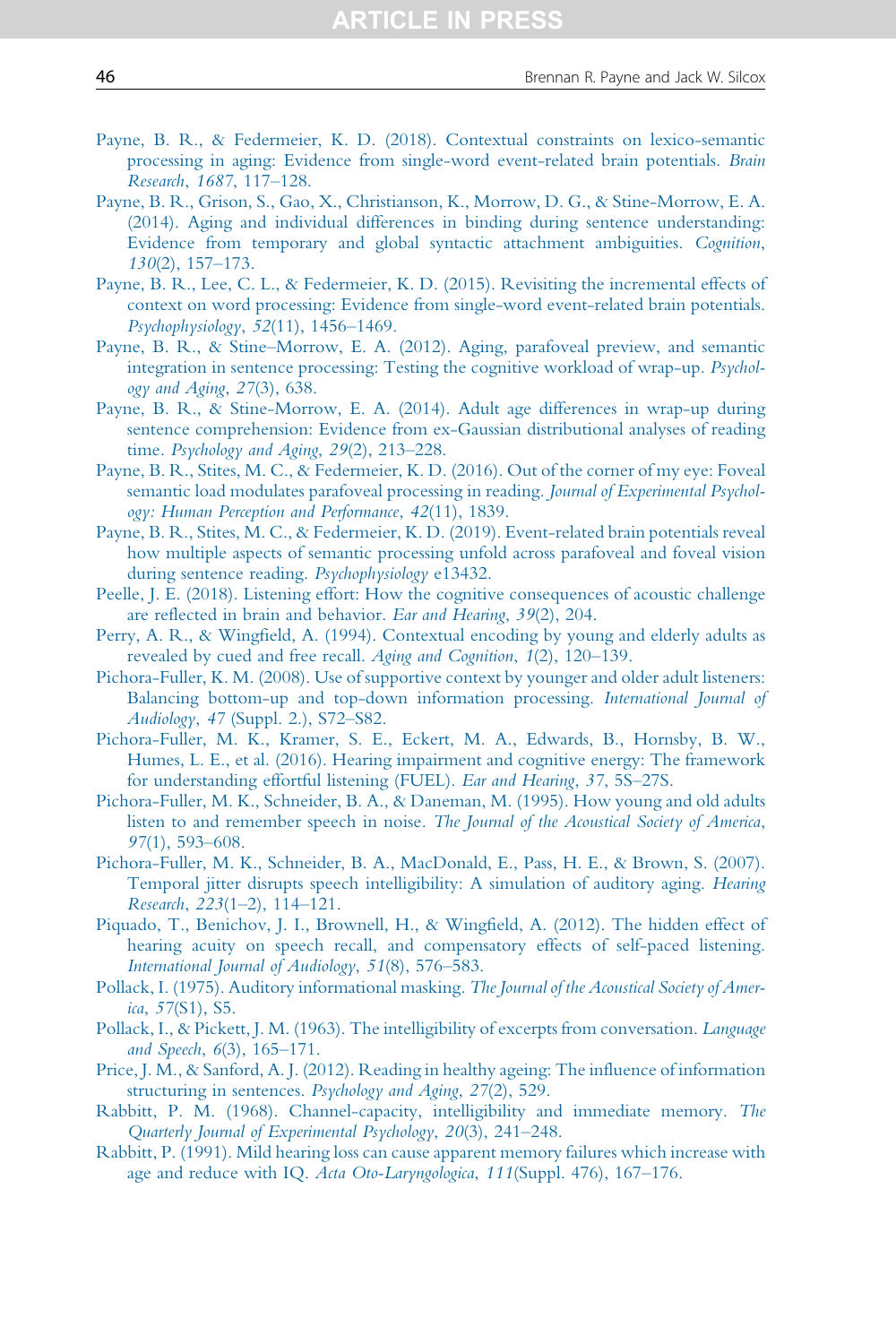#### <span id="page-46-0"></span>Aging, context processing, and comprehension 47

- [Ratcliff, R., & McKoon, G. \(2008\). The diffusion decision model: Theory and data for two](http://refhub.elsevier.com/S0079-7421(19)30022-2/rf0635)[choice decision tasks.](http://refhub.elsevier.com/S0079-7421(19)30022-2/rf0635) Neural Computation, 20(4), 873–922.
- [Rayner, K. \(1999\). What have we learned about eye movements during reading.](http://refhub.elsevier.com/S0079-7421(19)30022-2/rf0640) In [Converging methods for understanding reading and dyslexia](http://refhub.elsevier.com/S0079-7421(19)30022-2/rf0640) (pp. 23–56). The MIT Press.
- [Rayner, K. \(2009\). Eye movements and attention in reading, scene perception, and visual](http://refhub.elsevier.com/S0079-7421(19)30022-2/rf0645) search. [The Quarterly Journal of Experimental Psychology](http://refhub.elsevier.com/S0079-7421(19)30022-2/rf0645), 62(8), 1457-1506.
- [Rayner, K., Castelhano, M. S., & Yang, J. \(2009\). Eye movements and the perceptual span in](http://refhub.elsevier.com/S0079-7421(19)30022-2/rf0650) [older and younger readers.](http://refhub.elsevier.com/S0079-7421(19)30022-2/rf0650) Psychology and Aging, 24(3), 755.
- [Rayner, K., Reichle, E. D., Stroud, M. J., Williams, C. C., & Pollatsek, A. \(2006\). The effect](http://refhub.elsevier.com/S0079-7421(19)30022-2/rf0655) [of word frequency, word predictability, and font difficulty on the eye movements of](http://refhub.elsevier.com/S0079-7421(19)30022-2/rf0655) [young and older readers.](http://refhub.elsevier.com/S0079-7421(19)30022-2/rf0655) Psychology and Aging, 21(3), 448.
- [Rayner, K., Yang, J., Schuett, S., & Slattery, T. J. \(2013\). Eye movements of older and](http://refhub.elsevier.com/S0079-7421(19)30022-2/rf0660) [younger readers when reading unspaced text.](http://refhub.elsevier.com/S0079-7421(19)30022-2/rf0660) Experimental Psychology, 60, 354–361.
- [Reichle, E. D., Rayner, K., & Pollatsek, A. \(2003\). The EZ reader model of eye-movement](http://refhub.elsevier.com/S0079-7421(19)30022-2/rf0665) [control in reading: Comparisons to other models.](http://refhub.elsevier.com/S0079-7421(19)30022-2/rf0665) Behavioral and Brain Sciences, 26(4), 445–[476.](http://refhub.elsevier.com/S0079-7421(19)30022-2/rf0665)
- [Reichle, E. D., & Sheridan, H. \(2015\). EZ Reader: An overview of the model and two recent](http://refhub.elsevier.com/S0079-7421(19)30022-2/rf0670) applications. In Oxford handbook of reading (pp. 277–[292\). Oxford University Press.](http://refhub.elsevier.com/S0079-7421(19)30022-2/rf0670)
- [Reuter-Lorenz, P. A., & Cappell, K. A. \(2008\). Neurocognitive aging and the compensation](http://refhub.elsevier.com/S0079-7421(19)30022-2/rf9090) hypothesis. [Current Directions in Psychological Science](http://refhub.elsevier.com/S0079-7421(19)30022-2/rf9090), 17(3), 177–182.
- [Reuter-Lorenz, P. A., & Jonides, J. \(2007\). The executive is central to working memory:](http://refhub.elsevier.com/S0079-7421(19)30022-2/rf9095) [Insights from age, performance, and task variations. In A. Conway, C. Jarrold, M. Kane,](http://refhub.elsevier.com/S0079-7421(19)30022-2/rf9095) [A. Miyake, & J. Towse \(Eds.\),](http://refhub.elsevier.com/S0079-7421(19)30022-2/rf9095) Variations in working memory. New York: Oxford [University Press.](http://refhub.elsevier.com/S0079-7421(19)30022-2/rf9095)
- [Richter, M. \(2016\). The moderating effect of success importance on the relationship](http://refhub.elsevier.com/S0079-7421(19)30022-2/rf0675) [between listening demand and listening effort.](http://refhub.elsevier.com/S0079-7421(19)30022-2/rf0675) Ear and Hearing, 37, 111S–117S.
- [Roe, K., Jahn-Samilo, J., Juarez, L., Mickel, N., Royer, I., & Bates, E. \(2000\). Contextual](http://refhub.elsevier.com/S0079-7421(19)30022-2/rf0680) [effects on word production: A lifespan study.](http://refhub.elsevier.com/S0079-7421(19)30022-2/rf0680) Memory & Cognition, 28(5), 756–765.
- [Rogers, C. S. \(2017\). Semantic priming, not repetition priming, is to blame for false hearing.](http://refhub.elsevier.com/S0079-7421(19)30022-2/rf0685) [Psychonomic Bulletin & Review](http://refhub.elsevier.com/S0079-7421(19)30022-2/rf0685), 24(4), 1194–1204.
- [Rogers, C. S., Jacoby, L. L., & Sommers, M. S. \(2012\). Frequent false hearing by older adults:](http://refhub.elsevier.com/S0079-7421(19)30022-2/rf0690) [The role of age differences in metacognition.](http://refhub.elsevier.com/S0079-7421(19)30022-2/rf0690) Psychology and Aging, 27(1), 33.
- [Rogers, C. S., & Wingfield, A. \(2015\). Stimulus-independent semantic bias misdirects word](http://refhub.elsevier.com/S0079-7421(19)30022-2/rf0695) recognition in older adults. [The Journal of the Acoustical Society of America](http://refhub.elsevier.com/S0079-7421(19)30022-2/rf0695), 138(1), EL26–[EL30.](http://refhub.elsevier.com/S0079-7421(19)30022-2/rf0695)
- [Schneider, B. A., Daneman, M., & Murphy, D. R. \(2005\). Speech comprehension difficul](http://refhub.elsevier.com/S0079-7421(19)30022-2/rf0700)[ties in older adults: Cognitive slowing or age-related changes in hearing?](http://refhub.elsevier.com/S0079-7421(19)30022-2/rf0700) Psychology and Aging, 20[\(2\), 261.](http://refhub.elsevier.com/S0079-7421(19)30022-2/rf0700)
- [Schneider, B. A., & Pichora-Fuller, M. K. \(2000\). Implications of perceptual](http://refhub.elsevier.com/S0079-7421(19)30022-2/rf0705) [deterioration for cognitive aging research. In F. I. M. Craik & T. A. Salthouse \(Eds.\),](http://refhub.elsevier.com/S0079-7421(19)30022-2/rf0705) The handbook of aging and cognition (pp. 155–[219\). Mahwah, NJ: Lawrence Erlbaum](http://refhub.elsevier.com/S0079-7421(19)30022-2/rf0705) [Associates Publishers.](http://refhub.elsevier.com/S0079-7421(19)30022-2/rf0705)
- [Schneider-Garces, N. J., Gordon, B. A., Brumback-Peltz, C. R., Shin, E., Lee, Y.,](http://refhub.elsevier.com/S0079-7421(19)30022-2/rf9100) [Sutton, B. P., et al. \(2010\). Span, CRUNCH, and beyond: Working memory capacity](http://refhub.elsevier.com/S0079-7421(19)30022-2/rf9100) and the aging brain. [Journal of Cognitive Neuroscience](http://refhub.elsevier.com/S0079-7421(19)30022-2/rf9100), 22(4), 655–669.
- [Schotter, E. R. \(2018\). Reading ahead by hedging our bets on seeing the future: Eye tracking](http://refhub.elsevier.com/S0079-7421(19)30022-2/rf9105) [and electrophysiology evidence for parafoveal lexical processing and saccadic control by](http://refhub.elsevier.com/S0079-7421(19)30022-2/rf9105) partial word recognition. [Psychology of Learning and Motivation](http://refhub.elsevier.com/S0079-7421(19)30022-2/rf9105), 68, 263–298.
- [Schwartz, T. J., Federmeier, K. D., Van Petten, C., Salmon, D. P., & Kutas, M. \(2003\).](http://refhub.elsevier.com/S0079-7421(19)30022-2/rf0710) [Electrophysiological analysis of context effects in Alzheimer's disease.](http://refhub.elsevier.com/S0079-7421(19)30022-2/rf0710) Neuropsychology, 17[\(2\), 187.](http://refhub.elsevier.com/S0079-7421(19)30022-2/rf0710)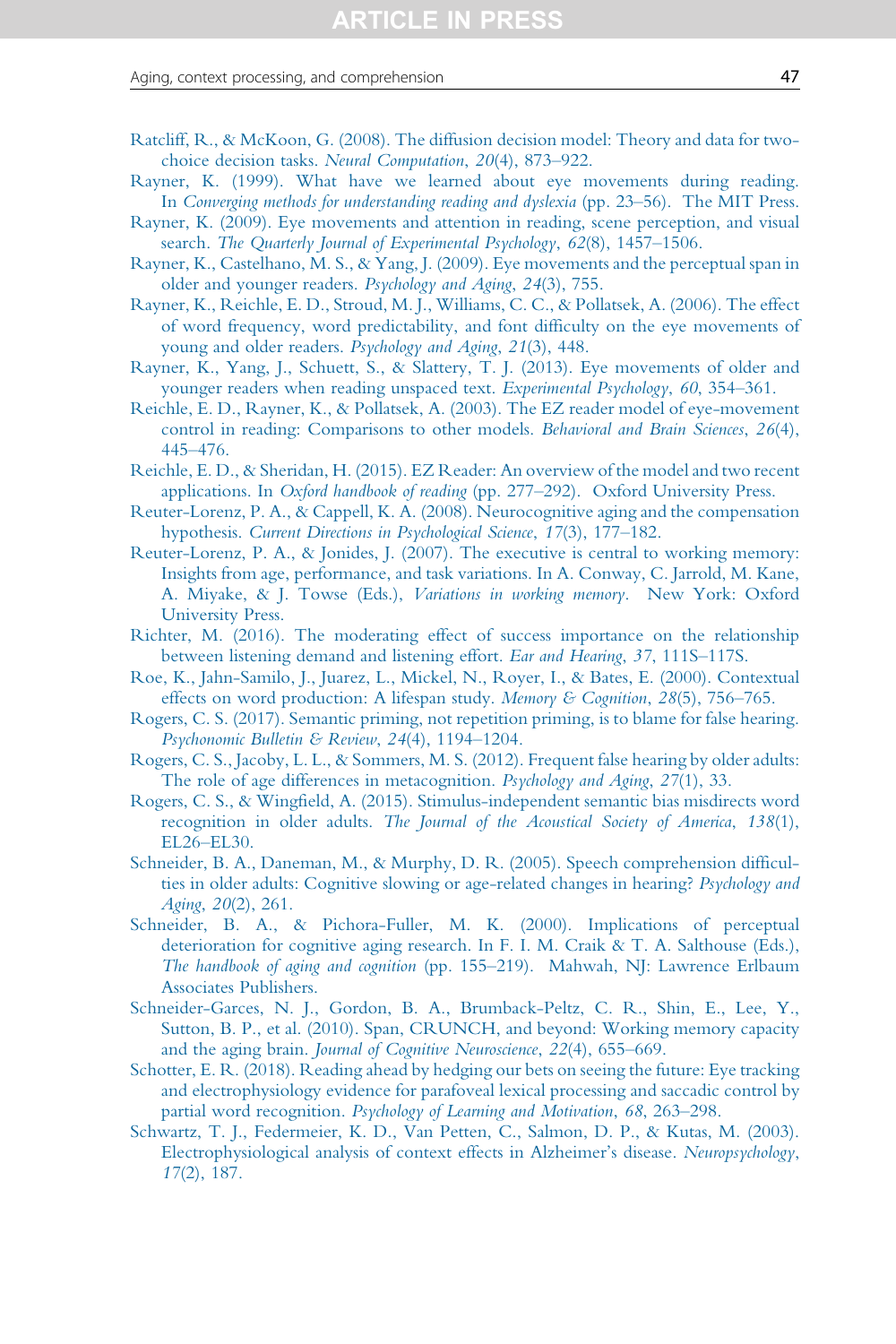- <span id="page-47-0"></span>[Shannon, R. V., Zeng, F. G., Kamath, V., Wygonski, J., & Ekelid, M. \(1995\). Speech](http://refhub.elsevier.com/S0079-7421(19)30022-2/rf0715) [recognition with primarily temporal cues.](http://refhub.elsevier.com/S0079-7421(19)30022-2/rf0715) Science, 270(5234), 303–304.
- [Sheldon, S., Pichora-Fuller, M. K., & Schneider, B. A. \(2008\). Priming and sentence context](http://refhub.elsevier.com/S0079-7421(19)30022-2/rf0720) [support listening to noise-vocoded speech by younger and older adults.](http://refhub.elsevier.com/S0079-7421(19)30022-2/rf0720) The Journal of the [Acoustical Society of America](http://refhub.elsevier.com/S0079-7421(19)30022-2/rf0720), 123(1), 489–499.
- [Sommers, M. S., & Danielson, S. M. \(1999\). Inhibitory processes and spoken word](http://refhub.elsevier.com/S0079-7421(19)30022-2/rf0725) [recognition in young and older adults: the interaction of lexical competition and seman](http://refhub.elsevier.com/S0079-7421(19)30022-2/rf0725)tic context. [Psychology and Aging](http://refhub.elsevier.com/S0079-7421(19)30022-2/rf0725), 14(3), 458.
- [Sommers, M. S., & Huff, L. M. \(2003\). The effects of age and dementia of the Alzheimer's](http://refhub.elsevier.com/S0079-7421(19)30022-2/rf0730) [type on phonological false memories.](http://refhub.elsevier.com/S0079-7421(19)30022-2/rf0730) Psychology and Aging, 18(4), 791.
- [Sommers, M. S., & Lewis, B. P. \(1999\). Who really lives next door: Creating false memories](http://refhub.elsevier.com/S0079-7421(19)30022-2/rf9110) with phonological neighbors. [Journal of Memory and Language](http://refhub.elsevier.com/S0079-7421(19)30022-2/rf9110), 40(1), 83-108.
- [Sommers, M. S., Morton, J., & Rogers, C. S. \(2014\). You're not listening to what I said: False](http://refhub.elsevier.com/S0079-7421(19)30022-2/rf0735) [hearing in young and older adults. In D. S. Lindsay \(Ed.\),](http://refhub.elsevier.com/S0079-7421(19)30022-2/rf0735) Remembering: Attributions, processes, and control in human memory (pp. 269–[284\). New York: Psychology Press.](http://refhub.elsevier.com/S0079-7421(19)30022-2/rf0735)
- [Speranza, F., Daneman, M., & Schneider, B. A. \(2000\). How aging affects the reading of](http://refhub.elsevier.com/S0079-7421(19)30022-2/rf0740) [words in noisy backgrounds.](http://refhub.elsevier.com/S0079-7421(19)30022-2/rf0740) Psychology and Aging, 15(2), 253.
- [Starns, J. J., & Ratcliff, R. \(2010\). The effects of aging on the speed](http://refhub.elsevier.com/S0079-7421(19)30022-2/rf0745)–accuracy compromise: [Boundary optimality in the diffusion model.](http://refhub.elsevier.com/S0079-7421(19)30022-2/rf0745) Psychology and Aging, 25(2), 377.
- [Staub, A. \(2015\). The effect of lexical predictability on eye movements in reading: Critical](http://refhub.elsevier.com/S0079-7421(19)30022-2/rf0750) [review and theoretical interpretation.](http://refhub.elsevier.com/S0079-7421(19)30022-2/rf0750) Language and Linguistics Compass, 9(8), 311–327.
- [Steen-Baker, A. A., Ng, S., Payne, B. R., Anderson, C. J., Federmeier, K. D., & Stine-](http://refhub.elsevier.com/S0079-7421(19)30022-2/rf0755)[Morrow, E. A. L. \(2017\). The effects of context on processing words during sentence](http://refhub.elsevier.com/S0079-7421(19)30022-2/rf0755) [reading among adults varying in age and literacy skill.](http://refhub.elsevier.com/S0079-7421(19)30022-2/rf0755) Psychology and Aging, 32(5), 460–[472.](http://refhub.elsevier.com/S0079-7421(19)30022-2/rf0755)
- [Stine, E. L. \(1990\). On-line processing of written text by younger and older adults.](http://refhub.elsevier.com/S0079-7421(19)30022-2/rf0760) Psychology [and Aging](http://refhub.elsevier.com/S0079-7421(19)30022-2/rf0760), 5(1), 68.
- [Stine, E. A., & Hindman, J. \(1994\). Age differences in reading time allocation for](http://refhub.elsevier.com/S0079-7421(19)30022-2/rf0765) [propositionally dense sentences.](http://refhub.elsevier.com/S0079-7421(19)30022-2/rf0765) Aging and Cognition, 1(1), 2–16.
- [Stine, E. A., & Wingfield, A. \(1994\). Older adults can inhibit high-probability competitors in](http://refhub.elsevier.com/S0079-7421(19)30022-2/rf0770) [speech recognition.](http://refhub.elsevier.com/S0079-7421(19)30022-2/rf0770) Aging and Cognition, 1(2), 152–157.
- [Stine-Morrow, E. A., Loveless, M. K., & Soederberg, L. M. \(1996\). Resource allocation in](http://refhub.elsevier.com/S0079-7421(19)30022-2/rf0775) [on-line reading by younger and older adults.](http://refhub.elsevier.com/S0079-7421(19)30022-2/rf0775) Psychology and Aging, 11(3), 475.
- [Stine-Morrow, E. A., Milinder, L. A., Pullara, O., & Herman, B. \(2001\). Patterns of resource](http://refhub.elsevier.com/S0079-7421(19)30022-2/rf0780) [allocation are reliable among younger and older readers.](http://refhub.elsevier.com/S0079-7421(19)30022-2/rf0780) Psychology and Aging, 16(1), 69.
- [Stine-Morrow, E. A., Miller, L. M. S., & Nevin, J. A. \(1999\). The effects of context and](http://refhub.elsevier.com/S0079-7421(19)30022-2/rf0785) [feedback on age differences in spoken word recognition.](http://refhub.elsevier.com/S0079-7421(19)30022-2/rf0785) The Journals of Gerontology Series [B: Psychological Sciences and Social Sciences](http://refhub.elsevier.com/S0079-7421(19)30022-2/rf0785), 54(2), P125–P134.
- [Stine-Morrow, E. A. L., & Radvansky, G. A. \(2017\). Discourse processing and development](http://refhub.elsevier.com/S0079-7421(19)30022-2/rf0790) [through the adult lifespan. In M. F. Schober, D. N. Rapp, & A. Britt \(Eds.\),](http://refhub.elsevier.com/S0079-7421(19)30022-2/rf0790) The routledge handbook of discourse processes (2nd ed., pp. 247–[258\). New York: Routledge.](http://refhub.elsevier.com/S0079-7421(19)30022-2/rf0790)
- [Stine-Morrow, E. A., Shake, M. C., Miles, J. R., & Noh, S. R. \(2006\). Adult age differences](http://refhub.elsevier.com/S0079-7421(19)30022-2/rf0795) [in the effects of goals on self-regulated sentence processing.](http://refhub.elsevier.com/S0079-7421(19)30022-2/rf0795) Psychology and Aging, 21(4), [790.](http://refhub.elsevier.com/S0079-7421(19)30022-2/rf0795)
- [Stine-Morrow, E. A., Soederberg Miller, L. M., Gagne, D. D., & Hertzog, C. \(2008\).](http://refhub.elsevier.com/S0079-7421(19)30022-2/rf0800) [Self-regulated reading in adulthood.](http://refhub.elsevier.com/S0079-7421(19)30022-2/rf0800) Psychology and Aging, 23(1), 131.
- [Stites, M. C., Federmeier, K. D., & Stine-Morrow, E. A. \(2013\). Cross-age comparisons](http://refhub.elsevier.com/S0079-7421(19)30022-2/rf0805) [reveal multiple strategies for lexical ambiguity resolution during natural reading.](http://refhub.elsevier.com/S0079-7421(19)30022-2/rf0805) Journal [of Experimental Psychology: Learning, Memory, and Cognition](http://refhub.elsevier.com/S0079-7421(19)30022-2/rf0805), 39(6), 1823.
- [Stites, M. C., Payne, B. R., & Federmeier, K. D. \(2017\). Getting ahead of yourself:](http://refhub.elsevier.com/S0079-7421(19)30022-2/rf0810) [Parafoveal word expectancy modulates the N400 during sentence reading.](http://refhub.elsevier.com/S0079-7421(19)30022-2/rf0810) Cognitive, [Affective, & Behavioral Neuroscience](http://refhub.elsevier.com/S0079-7421(19)30022-2/rf0810), 17(3), 475–490.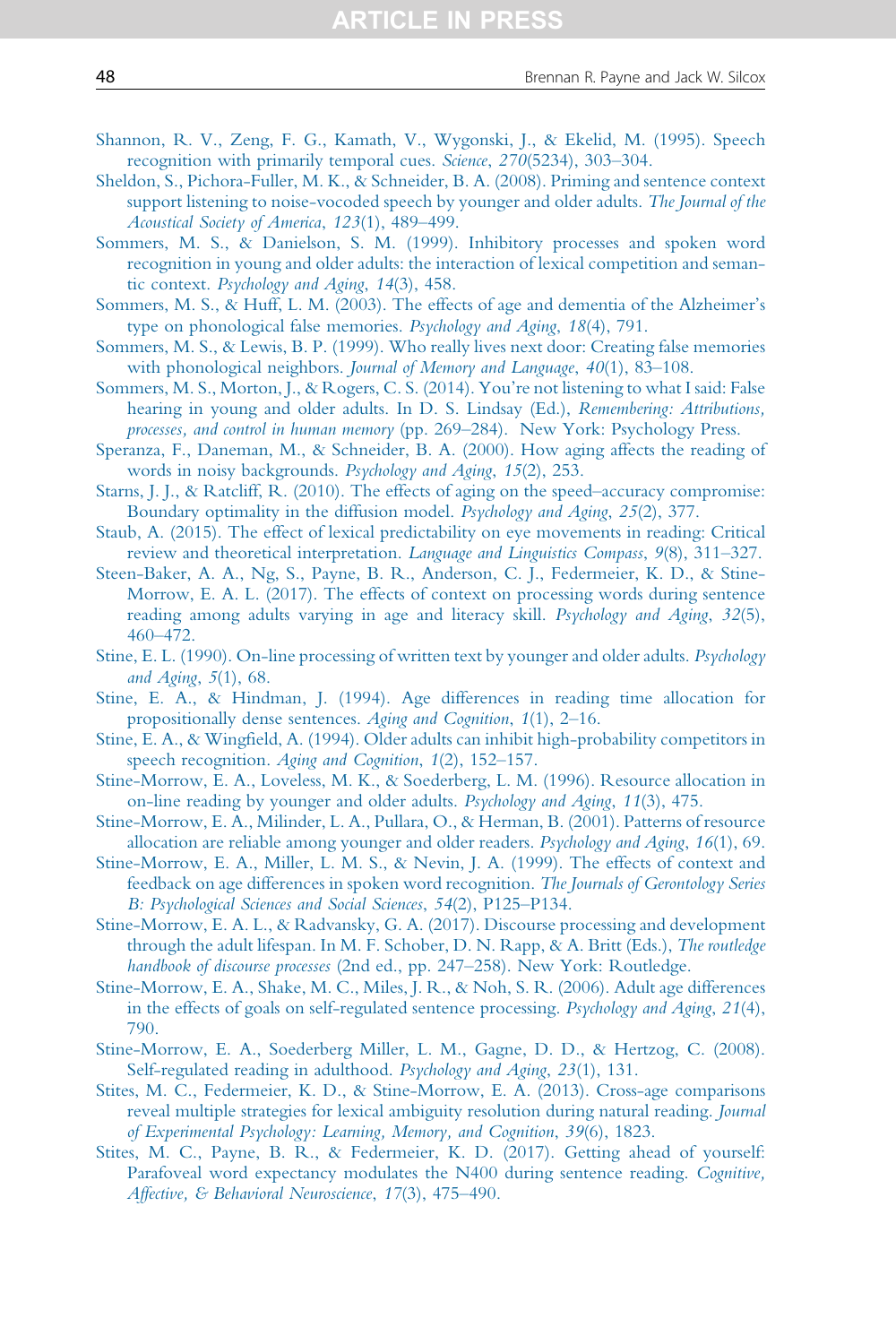#### <span id="page-48-0"></span>Aging, context processing, and comprehension **49** and the state of the state  $\overline{49}$

- [Swets, B., Desmet, T., Clifton, C., & Ferreira, F. \(2008\). Underspecification of syntactic](http://refhub.elsevier.com/S0079-7421(19)30022-2/rf0815) [ambiguities: Evidence from self-paced reading.](http://refhub.elsevier.com/S0079-7421(19)30022-2/rf0815) Memory & Cognition,  $36(1)$ , 201–216.
- [Tanner, D. \(2019\). Robust neurocognitive individual differences in grammatical agreement](http://refhub.elsevier.com/S0079-7421(19)30022-2/rf9115) [processing: A latent variable approach.](http://refhub.elsevier.com/S0079-7421(19)30022-2/rf9115) Cortex, 111, 210–237.
- [Taylor, W. L. \(1953\). Cloze procedure: A new tool for measuring readability.](http://refhub.elsevier.com/S0079-7421(19)30022-2/rf9120) Journalism [Quarterly](http://refhub.elsevier.com/S0079-7421(19)30022-2/rf9120), 30, 415–433.
- [Thornhill, D. E., & Van Petten, C. \(2012\). Lexical versus conceptual anticipation during](http://refhub.elsevier.com/S0079-7421(19)30022-2/rf0820) [sentence processing: Frontal positivity and N400 ERP components.](http://refhub.elsevier.com/S0079-7421(19)30022-2/rf0820) International Journal [of Psychophysiology](http://refhub.elsevier.com/S0079-7421(19)30022-2/rf0820), 83(3), 382–392.
- [Traxler, M. J., Foss, D. J., Seely, R. E., Kaup, B., & Morris, R. K. \(2000\). Priming in](http://refhub.elsevier.com/S0079-7421(19)30022-2/rf0825) [sentence processing: Intralexical spreading activation, schemas, and situation models.](http://refhub.elsevier.com/S0079-7421(19)30022-2/rf0825) [Journal of Psycholinguistic Research](http://refhub.elsevier.com/S0079-7421(19)30022-2/rf0825), 29(6), 581–595.
- [Tun, P. A., & Wingfield, A. \(1999\). One voice too many: Adult age differences in language](http://refhub.elsevier.com/S0079-7421(19)30022-2/rf0830) [processing with different types of distracting sounds.](http://refhub.elsevier.com/S0079-7421(19)30022-2/rf0830) The Journals of Gerontology Series B: [Psychological Sciences and Social Sciences](http://refhub.elsevier.com/S0079-7421(19)30022-2/rf0830), 54(5), P317–P327.
- [Valencia-Laver, D. L., & Light, L. L. \(2000\). The occurrence of causal bridging and](http://refhub.elsevier.com/S0079-7421(19)30022-2/rf0835) [predictive inferences in young and older adults.](http://refhub.elsevier.com/S0079-7421(19)30022-2/rf0835) Discourse Processes, 30(1), 27–56.
- [Van Berkum, J. J., Brown, C. M., Zwitserlood, P., Kooijman, V., & Hagoort, P. \(2005\).](http://refhub.elsevier.com/S0079-7421(19)30022-2/rf0840) [Anticipating upcoming words in discourse: Evidence from ERPs and reading times.](http://refhub.elsevier.com/S0079-7421(19)30022-2/rf0840) [Journal of Experimental Psychology: Learning, Memory, and Cognition](http://refhub.elsevier.com/S0079-7421(19)30022-2/rf0840), 31(3), 443.
- [van Berkum, J. J. A., Hagoort, P., & Brown, C. M. \(1999\). Semantic integration in](http://refhub.elsevier.com/S0079-7421(19)30022-2/rf0845) [sentences and discourse: Evidence from the N400.](http://refhub.elsevier.com/S0079-7421(19)30022-2/rf0845) Journal of Cognitive Neuroscience, 11[\(6\), 657](http://refhub.elsevier.com/S0079-7421(19)30022-2/rf0845)–671.
- [Van Petten, C., & Kutas, M. \(1990\). Interactions between sentence context and word](http://refhub.elsevier.com/S0079-7421(19)30022-2/rf0850) [frequency in event-related brain potentials.](http://refhub.elsevier.com/S0079-7421(19)30022-2/rf0850) Memory & Cognition, 18(4), 380–393.
- [Van Petten, C., & Kutas, M. \(1991\). Influences of semantic and syntactic context on open](http://refhub.elsevier.com/S0079-7421(19)30022-2/rf0855)[and closed-class words.](http://refhub.elsevier.com/S0079-7421(19)30022-2/rf0855) Memory & Cognition, 19(1), 95–112.
- [Van Petten, C., & Luka, B. J. \(2006\). Neural localization of semantic context effects in](http://refhub.elsevier.com/S0079-7421(19)30022-2/rf0860) [electromagnetic and hemodynamic studies.](http://refhub.elsevier.com/S0079-7421(19)30022-2/rf0860) Brain and Language, 97(3), 279–293.
- [Van Petten, C., & Luka, B. J. \(2012\). Prediction during language comprehension: Benefits,](http://refhub.elsevier.com/S0079-7421(19)30022-2/rf0865) costs, and ERP components. [International Journal of Psychophysiology](http://refhub.elsevier.com/S0079-7421(19)30022-2/rf0865), 83(2), 176–190.
- [Wang, J., Li, L., Li, S., Xie, F., Chang, M., Paterson, K. B., et al. \(2016\). Adult age differences](http://refhub.elsevier.com/S0079-7421(19)30022-2/rf0870) [in eye movements during reading: The evidence from Chinese.](http://refhub.elsevier.com/S0079-7421(19)30022-2/rf0870) The Journals of Gerontol[ogy Series B, Psychological Sciences and Social Sciences](http://refhub.elsevier.com/S0079-7421(19)30022-2/rf0870), 73(4), 584–593.
- [Ward, C. M., Rogers, C. S., Van Engen, K. J., & Peelle, J. E. \(2016\). Effects of age, acoustic](http://refhub.elsevier.com/S0079-7421(19)30022-2/rf0875) [challenge, and verbal working memory on recall of narrative speech.](http://refhub.elsevier.com/S0079-7421(19)30022-2/rf0875) Experimental Aging [Research](http://refhub.elsevier.com/S0079-7421(19)30022-2/rf0875), 42(1), 97–111.
- [Whitford, V., & Titone, D. \(2017\). The effects of word frequency and word predictability](http://refhub.elsevier.com/S0079-7421(19)30022-2/rf0880) [during first- and second-language paragraph reading in bilingual older and younger](http://refhub.elsevier.com/S0079-7421(19)30022-2/rf0880) adults. [Psychology and Aging](http://refhub.elsevier.com/S0079-7421(19)30022-2/rf0880), 32(2), 158.
- [Wicha, N. Y., Moreno, E. M., & Kutas, M. \(2004\). Anticipating words and their gender: An](http://refhub.elsevier.com/S0079-7421(19)30022-2/rf0885) [event-related brain potential study of semantic integration, gender expectancy, and](http://refhub.elsevier.com/S0079-7421(19)30022-2/rf0885) [gender agreement in Spanish sentence reading.](http://refhub.elsevier.com/S0079-7421(19)30022-2/rf0885) Journal of Cognitive Neuroscience, 16(7), 1272–[1288.](http://refhub.elsevier.com/S0079-7421(19)30022-2/rf0885)
- [Wingfield, A. \(1996\). Cognitive factors in auditory performance: Context, speed of](http://refhub.elsevier.com/S0079-7421(19)30022-2/rf0890) processing, and constraints of memory. [Journal of the American Academy of Audiology](http://refhub.elsevier.com/S0079-7421(19)30022-2/rf0890), 7[\(3\), 175](http://refhub.elsevier.com/S0079-7421(19)30022-2/rf0890)–182.
- [Wingfield, A. \(2016\). Evolution of models of working memory and cognitive resources.](http://refhub.elsevier.com/S0079-7421(19)30022-2/rf0895) Ear [and Hearing](http://refhub.elsevier.com/S0079-7421(19)30022-2/rf0895), 37, 35S–43S.
- [Wingfield, A., Aberdeen, J. S., & Stine, E. A. \(1991\). Word onset gating and linguistic](http://refhub.elsevier.com/S0079-7421(19)30022-2/rf0900) [context in spoken word recognition by young and elderly adults.](http://refhub.elsevier.com/S0079-7421(19)30022-2/rf0900) Journal of Gerontology, 46[\(3\), P127](http://refhub.elsevier.com/S0079-7421(19)30022-2/rf0900)–P129.